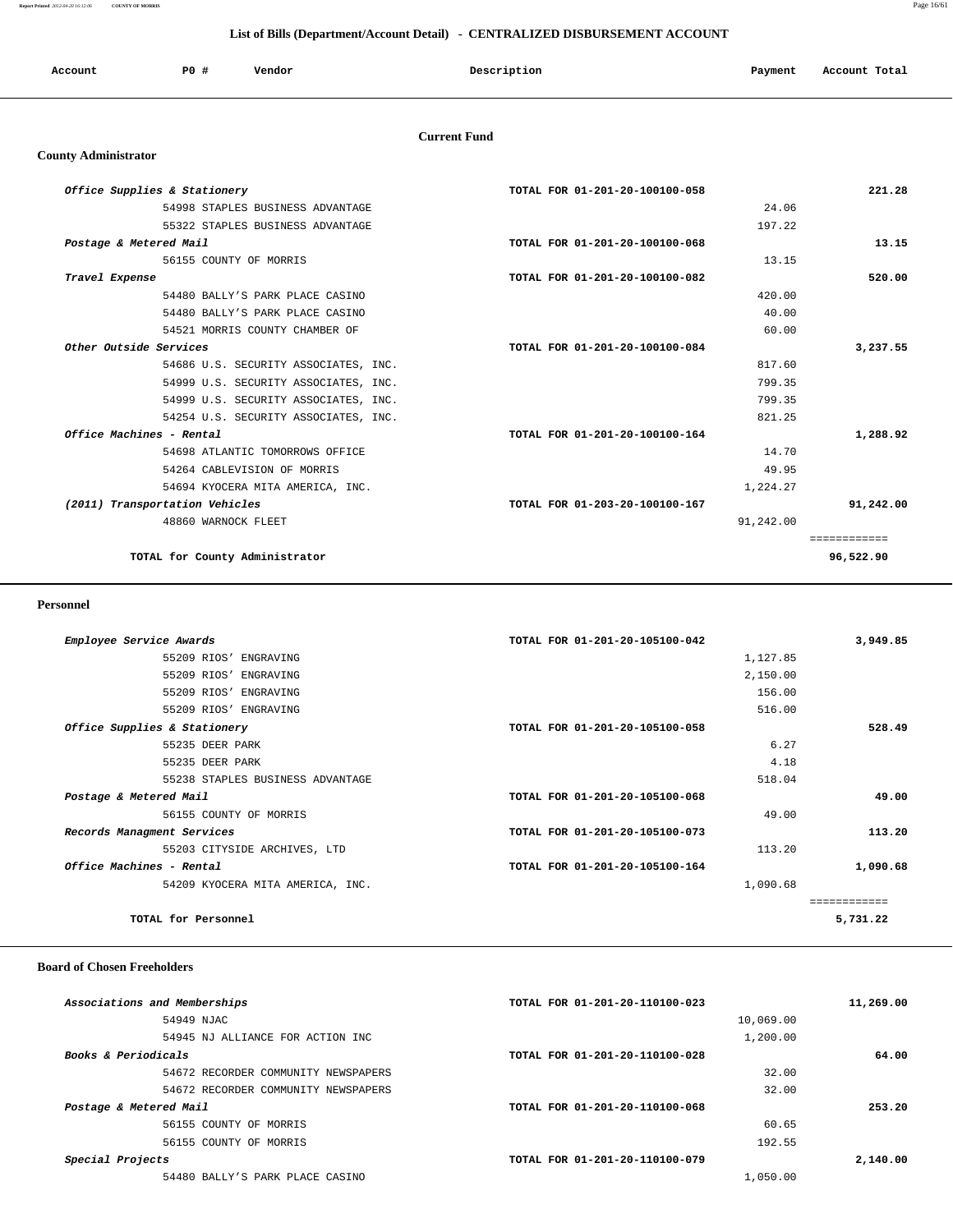**Report Printed** *2012-04-20 16:12:06* **COUNTY OF MORRIS** Page 17/61

#### **List of Bills (Department/Account Detail) - CENTRALIZED DISBURSEMENT ACCOUNT**

| Account                            | PO#                   | Vendor                                | Description                    | Payment | Account Total |
|------------------------------------|-----------------------|---------------------------------------|--------------------------------|---------|---------------|
| <b>Board of Chosen Freeholders</b> |                       |                                       |                                |         |               |
|                                    |                       | 54480 BALLY'S PARK PLACE CASINO       |                                | 100.00  |               |
|                                    |                       | 54480 BALLY'S PARK PLACE CASINO       |                                | 105.00  |               |
|                                    |                       | 54480 BALLY'S PARK PLACE CASINO       |                                | 10.00   |               |
|                                    |                       | 54521 MORRIS COUNTY CHAMBER OF        |                                | 180.00  |               |
|                                    | 54379 KENNETH J SALVO |                                       |                                | 695.00  |               |
| Other Outside Services             |                       |                                       | TOTAL FOR 01-201-20-110100-084 |         | 81.00         |
|                                    |                       | 55624 AMERICAN VENDING COFFEE         |                                | 76.00   |               |
|                                    |                       | 55624 AMERICAN VENDING COFFEE         |                                | 5.00    |               |
|                                    |                       |                                       |                                |         | ------------  |
|                                    |                       | TOTAL for Board of Chosen Freeholders |                                |         | 13,807.20     |

# **Clerk of the Board**

| Advertising                      | TOTAL FOR 01-201-20-110105-022 | 691.90 |
|----------------------------------|--------------------------------|--------|
| 55174 THE DAILY RECORD           | 64.64                          |        |
| 55174 THE DAILY RECORD           | 63.08                          |        |
| 55174 THE DAILY RECORD           | 64.64                          |        |
| 55174 THE DAILY RECORD           | 66.20                          |        |
| 55174 THE DAILY RECORD           | 66.20                          |        |
| 55174 THE DAILY RECORD           | 66.20                          |        |
| 55892 THE DAILY RECORD           | 80.24                          |        |
| 55892 THE DAILY RECORD           | 114.04                         |        |
| 55580 THE DAILY RECORD           | 52.94                          |        |
| 55580 THE DAILY RECORD           | 53.72                          |        |
| Office Supplies & Stationery     | TOTAL FOR 01-201-20-110105-058 | 42.62  |
| 55165 STAPLES BUSINESS ADVANTAGE | 32.30                          |        |
| 55165 STAPLES BUSINESS ADVANTAGE | 10.32                          |        |
|                                  |                                |        |
| TOTAL for Clerk of the Board     |                                | 734.52 |

#### **County Clerk**

| Microfilming                     | TOTAL FOR 01-201-20-120100-054 | 590.00   |
|----------------------------------|--------------------------------|----------|
| 55287 IMAGE ACCESS CORP          | 590.00                         |          |
| Office Supplies & Stationery     | TOTAL FOR 01-201-20-120100-058 | 387.36   |
| 54624 RIOS' ENGRAVING            | 271.00                         |          |
| 54631 STAPLES BUSINESS ADVANTAGE | 116.36                         |          |
| Postage & Metered Mail           | TOTAL FOR 01-201-20-120100-068 | 2,011.82 |
| 56155 COUNTY OF MORRIS           | 2,011.82                       |          |
| Printing                         | TOTAL FOR 01-201-20-120100-069 | 1,701.75 |
| 54628 PAPERMART INC              | 963.15                         |          |
| 55288 RIOS' ENGRAVING            | 10.00                          |          |
| 55240 PAPERMART INC              | 728.60                         |          |
| Office Machines - Rental         | TOTAL FOR 01-201-20-120100-164 | 1,006.08 |
| 54658 KYOCERA MITA AMERICA INC.  | 1,006.08                       |          |
|                                  |                                | .        |
| TOTAL for County Clerk           |                                | 5,697.01 |

## **County Board of Elections**

| Advertising                  | TOTAL FOR 01-201-20-121100-022 | 348.94 |
|------------------------------|--------------------------------|--------|
| 55107 THE DAILY RECORD       | 58.40                          |        |
| 55107 THE DAILY RECORD       | 77.64                          |        |
| 55107 THE DAILY RECORD       | 46.70                          |        |
| 55632 THE DAILY RECORD       | 87.00                          |        |
| 55632 THE DAILY RECORD       | 79.20                          |        |
| Education Schools & Training | TOTAL FOR 01-201-20-121100-039 | 285.18 |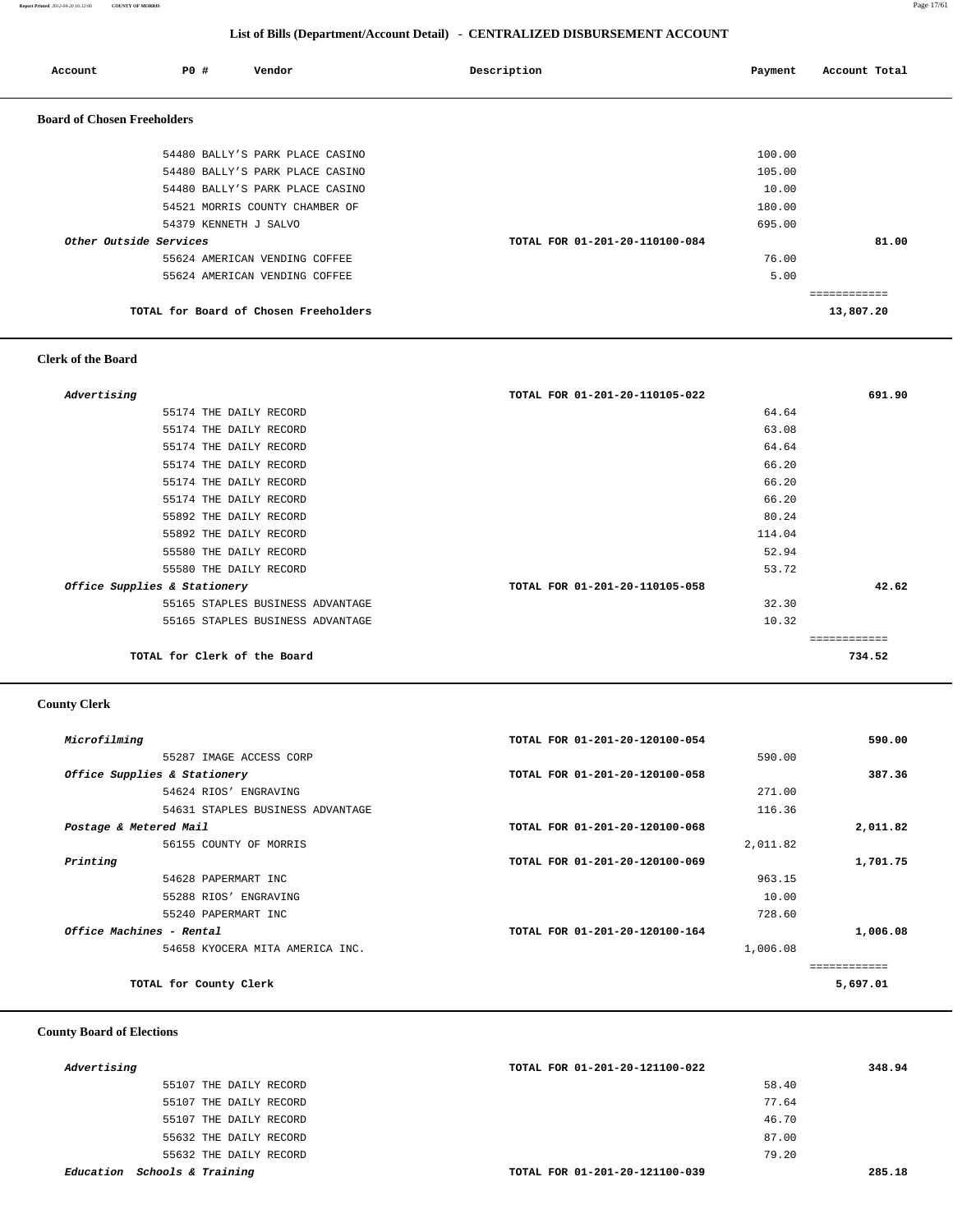#### **Report Printed** *2012-04-20 16:12:06* **COUNTY OF MORRIS** Page 18/61

 **List of Bills (Department/Account Detail) - CENTRALIZED DISBURSEMENT ACCOUNT**

| Account                          | PO#<br>Vendor                       | Description                    | Payment | Account Total |
|----------------------------------|-------------------------------------|--------------------------------|---------|---------------|
| <b>County Board of Elections</b> |                                     |                                |         |               |
|                                  | 55160 CHERYL HERSH                  |                                | 285.18  |               |
|                                  | Office Supplies & Stationery        | TOTAL FOR 01-201-20-121100-058 |         | 924.92        |
|                                  | 54951 W.B. MASON COMPANY INC        |                                | 528.12  |               |
|                                  | 54942 W.B. MASON COMPANY INC        |                                | 50.42   |               |
|                                  | 54942 W.B. MASON COMPANY INC        |                                | 57.60   |               |
|                                  | 54942 W.B. MASON COMPANY INC        |                                | 66.68   |               |
|                                  | 54942 W.B. MASON COMPANY INC        |                                | 194.83  |               |
|                                  | 54956 VERIZON                       |                                | 27.27   |               |
| Postage & Metered Mail           |                                     | TOTAL FOR 01-201-20-121100-068 |         | 21.15         |
|                                  | 56155 COUNTY OF MORRIS              |                                | 21.15   |               |
|                                  |                                     |                                |         | ------------  |
|                                  | TOTAL for County Board of Elections |                                |         | 1,580.19      |

#### **Superintendent of Elections**

| Advertising            |                                       | TOTAL FOR 01-201-20-121105-022 |        | 97.92    |
|------------------------|---------------------------------------|--------------------------------|--------|----------|
|                        | 55431 THE DAILY RECORD                |                                | 62.92  |          |
|                        | 55431 THE DAILY RECORD                |                                | 35.00  |          |
|                        | Office Supplies & Stationery          | TOTAL FOR 01-201-20-121105-058 |        | 68.01    |
|                        | 55173 STAPLES BUSINESS ADVANTAGE      |                                | 18.60  |          |
|                        | 55173 STAPLES BUSINESS ADVANTAGE      |                                | 2.02   |          |
|                        | 55173 STAPLES BUSINESS ADVANTAGE      |                                | 15.24  |          |
|                        | 55173 STAPLES BUSINESS ADVANTAGE      |                                | 4.86   |          |
|                        | 55173 STAPLES BUSINESS ADVANTAGE      |                                | 16.41  |          |
|                        | 55173 STAPLES BUSINESS ADVANTAGE      |                                | 0.84   |          |
|                        | 55332 STAPLES BUSINESS ADVANTAGE      |                                | 10.04  |          |
| Postage & Metered Mail |                                       | TOTAL FOR 01-201-20-121105-068 |        | 200.98   |
|                        | 56155 COUNTY OF MORRIS                |                                | 200.98 |          |
| Travel Expense         |                                       | TOTAL FOR 01-201-20-121105-082 |        | 285.18   |
|                        | 54655 BRIAN HAMILTON                  |                                | 285.18 |          |
|                        | Electronic Voting Machine             | TOTAL FOR 01-201-20-121105-104 |        | 1,016.30 |
|                        | 54662 EXTEL COMMUNICATIONS            |                                | 998.32 |          |
|                        | 55172 MORRISTOWN LUMBER &             |                                | 17.98  |          |
|                        |                                       |                                |        |          |
|                        | TOTAL for Superintendent of Elections |                                |        | 1,668.39 |

#### **County Elections (Cty Clerk)**

| Postage & Metered Mail                 | TOTAL FOR 01-201-20-121110-068 |          | 57.91    |
|----------------------------------------|--------------------------------|----------|----------|
| 56155 COUNTY OF MORRIS                 |                                | 57.91    |          |
| Other Outside Services                 | TOTAL FOR 01-201-20-121110-084 |          | 665.00   |
| 55302 NET ACCESS CORP                  |                                | 665.00   |          |
| Food                                   | TOTAL FOR 01-201-20-121110-185 |          | 145.51   |
| 55306 LAURA ROBERTS                    |                                | 145.51   |          |
| (2011) School Board Elections          | TOTAL FOR 01-203-20-121110-076 |          | 4,147.20 |
| 55308 ELECTION GRAPHICS, INC.          |                                | 4,147.20 |          |
|                                        |                                |          |          |
| TOTAL for County Elections (Cty Clerk) |                                |          | 5,015.62 |
|                                        |                                |          |          |

#### **County Treasurer**

| Outside Salaries & Wages     | TOTAL FOR 01-201-20-130100-016 | 1,946.70 |
|------------------------------|--------------------------------|----------|
| 54304 ACCOUNTEMPS            | 1,081.50                       |          |
| 54304 ACCOUNTEMPS            | 865.20                         |          |
| Associations and Memberships | TOTAL FOR 01-201-20-130100-023 | 90.00    |
| 54195 GFOA OF NEW JERSEY     | 90.00                          |          |
| Postage & Metered Mail       | TOTAL FOR 01-201-20-130100-068 | 183.60   |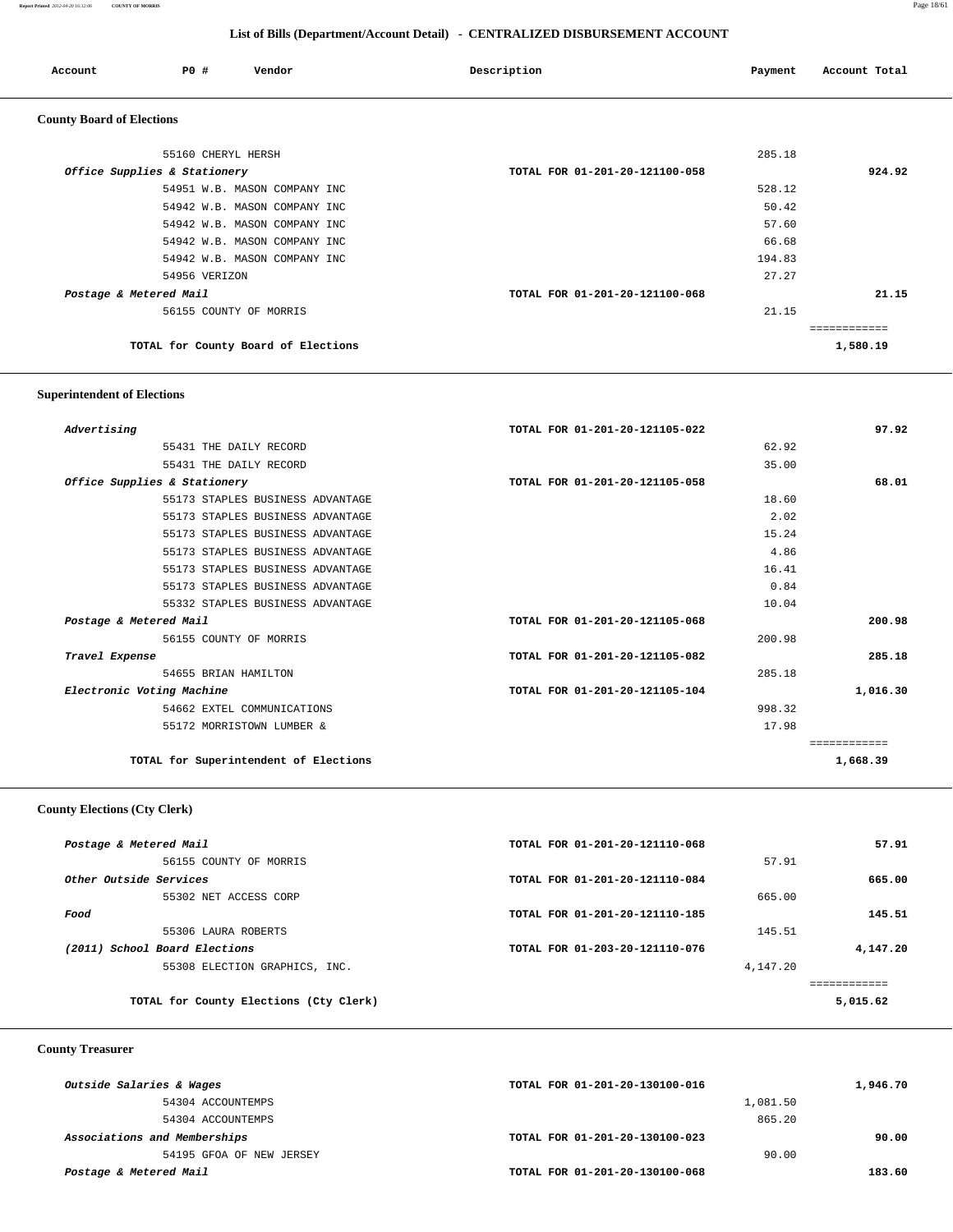**Report Printed** *2012-04-20 16:12:06* **COUNTY OF MORRIS** Page 19/61

#### **List of Bills (Department/Account Detail) - CENTRALIZED DISBURSEMENT ACCOUNT**

| Account                 | P0 #                       | Vendor                 | Description                    | Payment | Account Total |
|-------------------------|----------------------------|------------------------|--------------------------------|---------|---------------|
| <b>County Treasurer</b> |                            |                        |                                |         |               |
| Travel Expense          |                            | 56155 COUNTY OF MORRIS | TOTAL FOR 01-201-20-130100-082 | 183.60  | 24.16         |
|                         | 55979 BETI MARKOVSKI       |                        |                                | 24.16   |               |
|                         | TOTAL for County Treasurer |                        |                                |         | 2,244.46      |

## **Purchasing Division**

| TOTAL FOR 01-201-20-130105-044 | 91.42    |
|--------------------------------|----------|
|                                | 91.42    |
| TOTAL FOR 01-201-20-130105-068 | 117.50   |
|                                | 117.50   |
| TOTAL FOR 01-201-20-130105-164 | 1,180.57 |
|                                | 140.77   |
|                                | 1,039.80 |
| TOTAL FOR 01-203-20-130105-044 | 156.55   |
|                                | 78.11    |
|                                | 78.44    |
|                                |          |
|                                | 1,546.04 |
|                                |          |

#### **Office Services**

| TOTAL FOR 01-201-20-130110-058 |            | 12.54     |
|--------------------------------|------------|-----------|
|                                | 12.54      |           |
| TOTAL FOR 01-201-20-130110-068 |            | 3.60      |
|                                | 3.60       |           |
| TOTAL FOR 01-201-20-130110-069 |            | 15,333.33 |
|                                | 15, 333.33 |           |
| TOTAL FOR 01-201-20-130110-164 |            | 2,559.00  |
|                                | 2,559.00   |           |
|                                |            |           |
|                                |            | 17,908.47 |
|                                |            |           |

#### **Medical Services**

| Laboratory Services                 | TOTAL FOR 01-201-20-130115-049 | 522.05    |
|-------------------------------------|--------------------------------|-----------|
| 54157 PSS NORTHEAST                 | 3.05                           |           |
| 54157 PSS NORTHEAST                 | 1.18                           |           |
| 54157 PSS NORTHEAST                 | 59.00                          |           |
| 54157 PSS NORTHEAST                 | 29.80                          |           |
| 54157 PSS NORTHEAST                 | 8.80                           |           |
| 54157 PSS NORTHEAST                 | 342.72                         |           |
| 54503 CLINICAL REFERENCE LABORATORY | 65.00                          |           |
| 54503 CLINICAL REFERENCE LABORATORY | 12.50                          |           |
| Postage & Metered Mail              | TOTAL FOR 01-201-20-130115-068 | 2.70      |
| 56155 COUNTY OF MORRIS              | 2.70                           |           |
| Other Outside Services              | TOTAL FOR 01-201-20-130115-084 | 41,605.03 |
| 55784 ATLANTIC HEALTH SERVICES      | 25,550.00                      |           |
| 55784 ATLANTIC HEALTH SERVICES      | 540.00                         |           |
| 55784 ATLANTIC HEALTH SERVICES      | 7,510.03                       |           |
| 55784 ATLANTIC HEALTH SERVICES      | 3,780.00                       |           |
| 55784 ATLANTIC HEALTH SERVICES      | 461.25                         |           |
| 55799 ATLANTIC HEALTH SERVICES      | 2,380.00                       |           |
| 55799 ATLANTIC HEALTH SERVICES      | 492.00                         |           |
| 55799 ATLANTIC HEALTH SERVICES      | 492.00                         |           |
| 55799 ATLANTIC HEALTH SERVICES      | 276.75                         |           |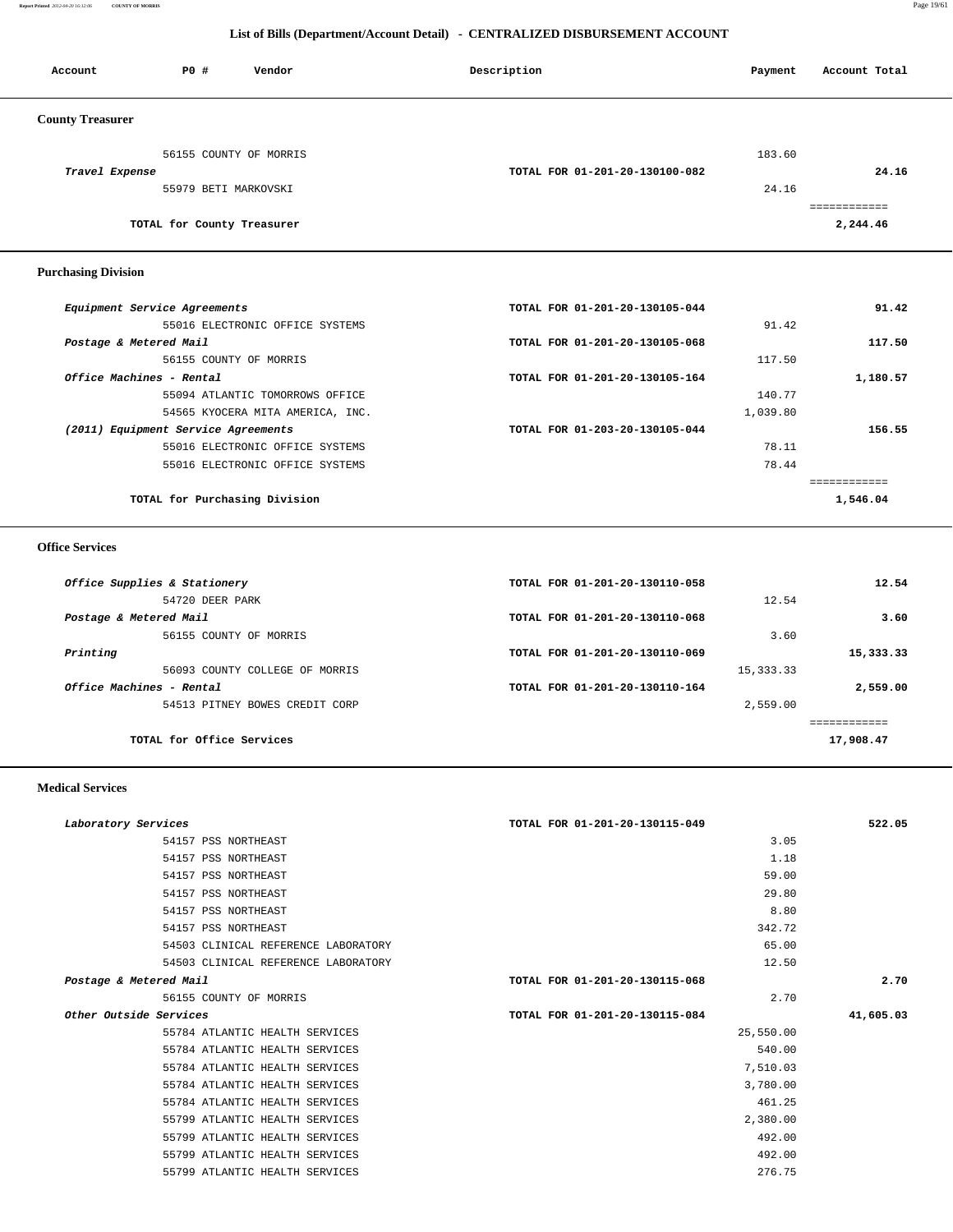**Report Printed** *2012-04-20 16:12:06* **COUNTY OF MORRIS** Page 20/61

#### **List of Bills (Department/Account Detail) - CENTRALIZED DISBURSEMENT ACCOUNT**

| Account                 | P0 #                       | Vendor                         | Description                    | Payment  | Account Total |
|-------------------------|----------------------------|--------------------------------|--------------------------------|----------|---------------|
| <b>Medical Services</b> |                            |                                |                                |          |               |
|                         |                            | 55799 ATLANTIC HEALTH SERVICES |                                | 123.00   |               |
|                         | "Hepatitis ""B"" Program"  |                                | TOTAL FOR 01-201-20-130115-205 |          | 260.00        |
|                         |                            | 55784 ATLANTIC HEALTH SERVICES |                                | 260.00   |               |
|                         |                            |                                |                                |          |               |
|                         | TOTAL for Medical Services |                                |                                |          | 42,389.78     |
|                         |                            |                                |                                |          |               |
| <b>Annual Audit</b>     |                            |                                |                                |          |               |
| (2011) Audit            |                            |                                | TOTAL FOR 01-203-20-135100-024 |          | 65,114.00     |
|                         | 55262 NISIVOCCIA LLP       |                                |                                | 8,300.00 |               |

| 55262 NISIVOCCIA LLP   | 56,814.00    |
|------------------------|--------------|
|                        | ------------ |
| TOTAL for Annual Audit | 65,114.00    |

#### **Information Technology Div**

| Records Managment Services           | TOTAL FOR 01-201-20-140100-073 | 9,389.52     |
|--------------------------------------|--------------------------------|--------------|
| 55338 CITYSIDE ARCHIVES, LTD         | 6,115.55                       |              |
| 55337 CITYSIDE ARCHIVES, LTD         | 3,273.97                       |              |
| Software Maintenance                 | TOTAL FOR 01-201-20-140100-078 | 101,391.96   |
| 54260 BITS 'N BYTES AMERICA          | 49,350.00                      |              |
| 53665 SCRIPTLOGIC CORP               | 561.25                         |              |
| 55310 KRONOS INC                     | 44,592.56                      |              |
| 55310 KRONOS INC                     | 1,133.66                       |              |
| 55310 KRONOS INC                     | 5,651.45                       |              |
| 55310 KRONOS INC                     | 103.04                         |              |
| Other Operating&Repair Supply        | TOTAL FOR 01-201-20-140100-098 | 1,228.63     |
| 54615 ADVANCED MICRO DISTRIBUTION    | 35.00                          |              |
| 54615 ADVANCED MICRO DISTRIBUTION    | 118.00                         |              |
| 54615 ADVANCED MICRO DISTRIBUTION    | 165.00                         |              |
| 54615 ADVANCED MICRO DISTRIBUTION    | 125.00                         |              |
| 53664 CIRCLE COMPUTER INC            | 98.00                          |              |
| 53664 CIRCLE COMPUTER INC            | 13.00                          |              |
| 54263 COMPUTER CABLE & CONNECTOR CO  | 462.42                         |              |
| 53663 HEWLETT-PACKARD COMPANY        | 198.52                         |              |
| 54616 COMPUTER CABLE & CONNECTOR CO  | 13.69                          |              |
|                                      |                                | ============ |
| TOTAL for Information Technology Div |                                | 112,010.11   |

 **O.L.I.S.** 

| Travel Expense         | TOTAL FOR 01-201-20-140105-082 | 73.52 |
|------------------------|--------------------------------|-------|
| 55441 GLENN VANDERKOOY | 38.52                          |       |
| 55441 GLENN VANDERKOOY | 35.00                          |       |
|                        |                                |       |
| TOTAL for O.L.I.S.     |                                | 73.52 |
|                        |                                |       |

#### **County Board of Taxation**

| Postage & Metered Mail             | TOTAL FOR 01-201-20-150100-068 | 590.40 |
|------------------------------------|--------------------------------|--------|
| 56155 COUNTY OF MORRIS             |                                | 590.40 |
|                                    |                                |        |
| TOTAL for County Board of Taxation |                                | 590.40 |

 **County Counsel**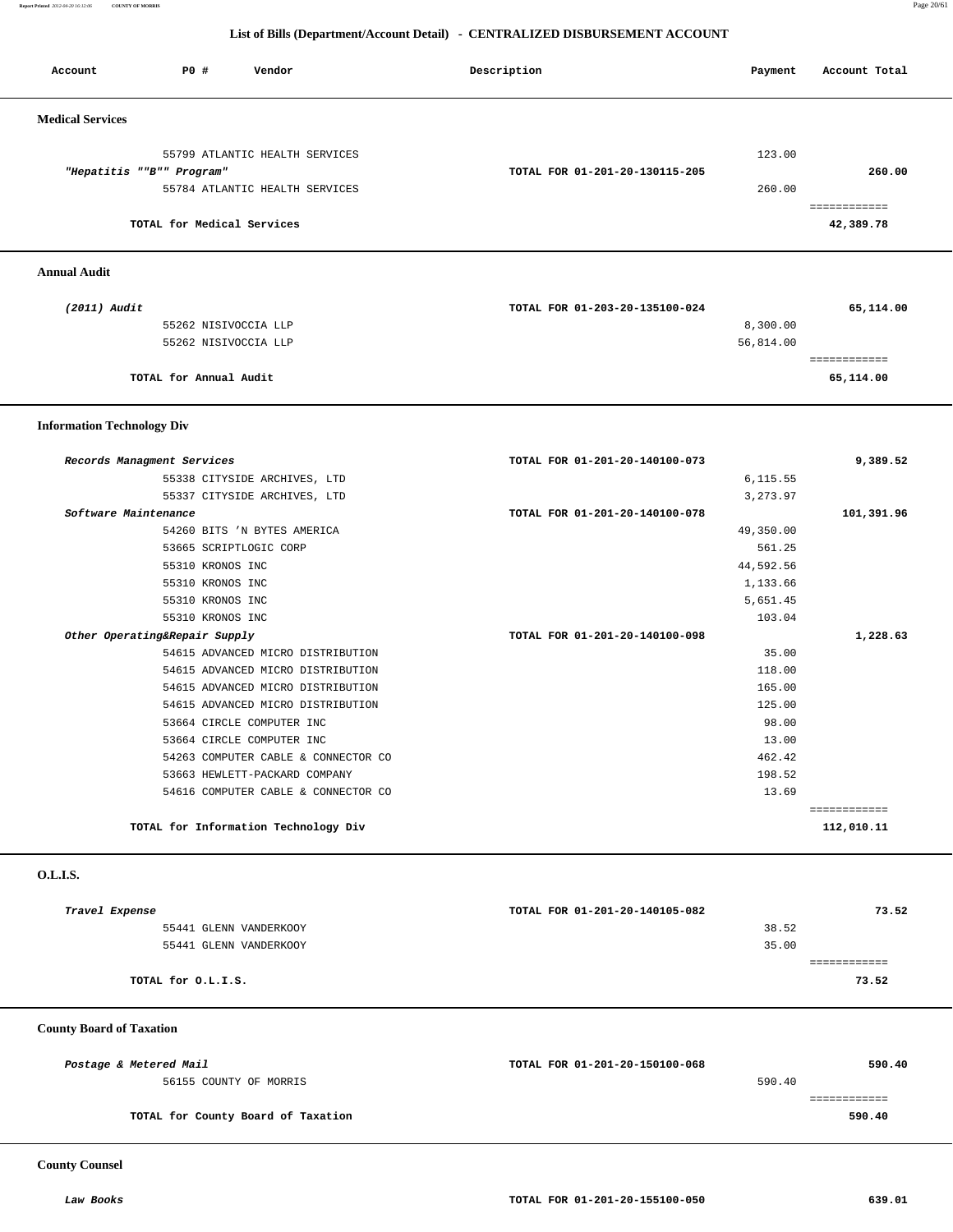#### **List of Bills (Department/Account Detail) - CENTRALIZED DISBURSEMENT ACCOUNT**

| Account | <b>PO #</b> | Vendor | Description | Payment | Account Total |
|---------|-------------|--------|-------------|---------|---------------|
|         |             |        |             |         |               |

## **County Counsel**

|       | 54418 WEST PAYMENT CENTER               | 556.08                         |              |
|-------|-----------------------------------------|--------------------------------|--------------|
|       | 54441 WEST PAYMENT CENTER               | 82.93                          |              |
| Legal |                                         | TOTAL FOR 01-201-20-155100-051 | 27,306.50    |
|       | 55108 BARBARULA LAW OFFICES             | 540.00                         |              |
|       | 55108 BARBARULA LAW OFFICES             | 1,500.00                       |              |
|       | 55108 BARBARULA LAW OFFICES             | 168.00                         |              |
|       | 55108 BARBARULA LAW OFFICES             | 72.00                          |              |
|       | 55108 BARBARULA LAW OFFICES             | 96.00                          |              |
|       | 55108 BARBARULA LAW OFFICES             | 1,116.00                       |              |
|       | 55108 BARBARULA LAW OFFICES             | 24.00                          |              |
|       | 55108 BARBARULA LAW OFFICES             | 36.00                          |              |
|       | 55108 BARBARULA LAW OFFICES             | 2,616.00                       |              |
|       | 55108 BARBARULA LAW OFFICES             | 600.00                         |              |
|       | 55108 BARBARULA LAW OFFICES             | 84.00                          |              |
|       | 55110 KNAPP TRIMBOLI & PRUSINOWSKI, LLC | 144.00                         |              |
|       | 55110 KNAPP TRIMBOLI & PRUSINOWSKI, LLC | 168.00                         |              |
|       | 55110 KNAPP TRIMBOLI & PRUSINOWSKI, LLC | 36.00                          |              |
|       | 55110 KNAPP TRIMBOLI & PRUSINOWSKI, LLC | 480.00                         |              |
|       | 55110 KNAPP TRIMBOLI & PRUSINOWSKI, LLC | 792.00                         |              |
|       | 55110 KNAPP TRIMBOLI & PRUSINOWSKI, LLC | 478.50                         |              |
|       | 55109 MARTIN F. BARBATO, ESQ.           | 156.00                         |              |
|       | 55167 O'MULLAN & BRADY P.C.             | 18,200.00                      |              |
|       | Postage & Metered Mail                  | TOTAL FOR 01-201-20-155100-068 | 6.35         |
|       | 56155 COUNTY OF MORRIS                  | 6.35                           |              |
|       |                                         |                                | ============ |
|       | TOTAL for County Counsel                |                                | 27,951.86    |
|       |                                         |                                |              |

#### **County Surrogate**

| Postage & Metered Mail     | TOTAL FOR 01-201-20-160100-068 | 236.90 |
|----------------------------|--------------------------------|--------|
| 56155 COUNTY OF MORRIS     | 236.90                         |        |
|                            |                                |        |
| TOTAL for County Surrogate |                                | 236.90 |
|                            |                                |        |

#### **Engineering**

| Office Supplies & Stationery        | TOTAL FOR 01-201-20-165100-058 |        | 339.90   |
|-------------------------------------|--------------------------------|--------|----------|
| 55120 W.B. MASON COMPANY INC        |                                | 339.90 |          |
| Postage & Metered Mail              | TOTAL FOR 01-201-20-165100-068 |        | 10.65    |
| 56155 COUNTY OF MORRIS              |                                | 4.20   |          |
| 56155 COUNTY OF MORRIS              |                                | 6.45   |          |
| Travel Expense                      | TOTAL FOR 01-201-20-165100-082 |        | 80.00    |
| 55460 ROSLYN KHURDAN                |                                | 80.00  |          |
| Other Outside Services              | TOTAL FOR 01-201-20-165100-084 |        | 10.00    |
| 54680 TREASURER-STATE OF NEW JERSEY |                                | 10.00  |          |
| Office Machines - Rental            | TOTAL FOR 01-201-20-165100-164 |        | 1,515.33 |
| 54598 KYOCERA MITA AMERICA, INC.    |                                | 782.94 |          |
| 54598 KYOCERA MITA AMERICA, INC.    |                                | 732.39 |          |
| Chemicals & Sprays                  | TOTAL FOR 01-201-20-165100-225 |        | 600.00   |
| 54676 ARBORCHEM-ASPLUNDH TREE       |                                | 525.00 |          |
| 54676 ARBORCHEM-ASPLUNDH TREE       |                                | 75.00  |          |
|                                     |                                |        |          |
| TOTAL for Engineering               |                                |        | 2,555.88 |

 **Heritage Commission**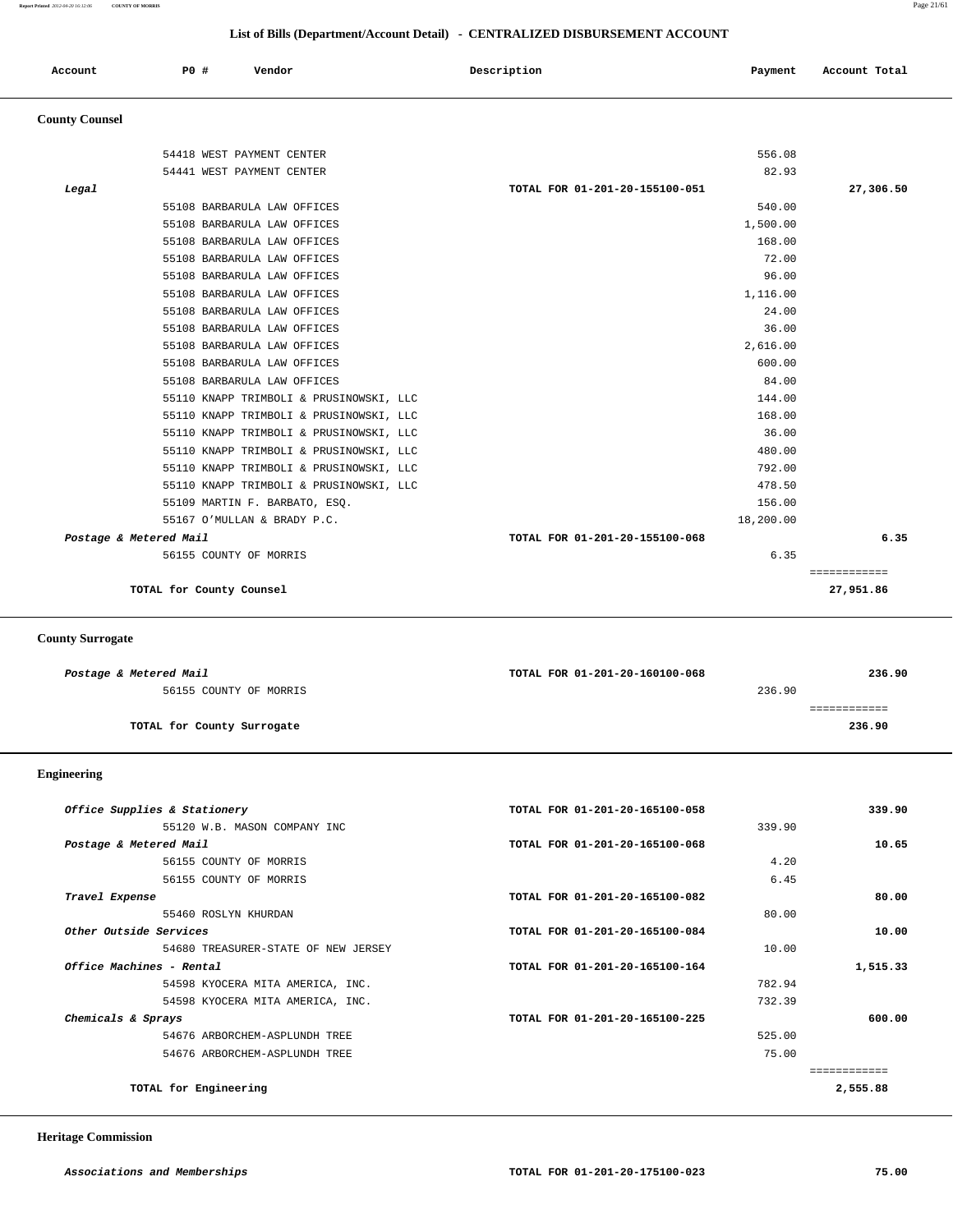**Report Printed** *2012-04-20 16:12:06* **COUNTY OF MORRIS** Page 22/61

#### **List of Bills (Department/Account Detail) - CENTRALIZED DISBURSEMENT ACCOUNT**

| Account                    | PO#                           | Vendor                         | Description                    | Payment | Account Total |
|----------------------------|-------------------------------|--------------------------------|--------------------------------|---------|---------------|
| <b>Heritage Commission</b> |                               |                                |                                |         |               |
|                            |                               | 53712 ADVOCATES FOR NJ HISTORY |                                | 75.00   |               |
| Postage & Metered Mail     |                               |                                | TOTAL FOR 01-201-20-175100-068 |         | 7.96          |
|                            | 56155 COUNTY OF MORRIS        |                                |                                | 7.96    |               |
|                            | TOTAL for Heritage Commission |                                |                                |         | 82.96         |

#### **Planning Board**

| Associations and Memberships  | TOTAL FOR 01-201-20-180100-023 | 1,369.00 |
|-------------------------------|--------------------------------|----------|
| 54211 NJCPA                   | 150.00                         |          |
| 55071 KEVIN SITLICK           | 390.00                         |          |
| 55071 KEVIN SITLICK           | 130.00                         |          |
| 55197 ANTHONY SORIANO         | 439.00                         |          |
| 55197 ANTHONY SORIANO         | 130.00                         |          |
| 55406 GREGORY PERRY           | 130.00                         |          |
| Education Schools & Training  | TOTAL FOR 01-201-20-180100-039 | 155.00   |
| 55204 NJCPA                   | 30.00                          |          |
| 54477 PLAN SMART NJ           | 75.00                          |          |
| 54523 SUSSEX COUNTY LEAGUE OF | 50.00                          |          |
| Other General Expenses        | TOTAL FOR 01-201-20-180100-059 | 25.15    |
| 55406 GREGORY PERRY           | 25.15                          |          |
|                               |                                |          |
| TOTAL for Planning Board      |                                | 1,549.15 |
|                               |                                |          |

#### **Transportation Management**

| (2011) Urban Bus                    | TOTAL FOR 01-203-20-180105-286 | 150,000.00 |
|-------------------------------------|--------------------------------|------------|
| 54561 NJ TRANSIT                    | 75,000.00                      |            |
| 54562 NJ TRANSIT                    | 75,000.00                      |            |
|                                     |                                |            |
| TOTAL for Transportation Management |                                | 150,000.00 |

#### **PDT - General Admin**

| Office Supplies & Stationery     | TOTAL FOR 01-201-20-180115-058 |          | 423.57   |
|----------------------------------|--------------------------------|----------|----------|
| 55241 STAPLES BUSINESS ADVANTAGE |                                | 147.58   |          |
| 55880 W.B. MASON COMPANY INC     |                                | 275.99   |          |
| Postage & Metered Mail           | TOTAL FOR 01-201-20-180115-068 |          | 207.24   |
| 56155 COUNTY OF MORRIS           |                                | 207.24   |          |
| Office Machines - Rental         | TOTAL FOR 01-201-20-180115-164 |          | 2,763.12 |
| 54563 KYOCERA MITA AMERICA, INC. |                                | 2,763.12 |          |
|                                  |                                |          |          |
| TOTAL for PDT - General Admin    |                                |          | 3,393.93 |
|                                  |                                |          |          |

 **Preservation Trust** 

| Associations and Memberships     | TOTAL FOR 01-201-20-180120-023 |        | 130.00 |
|----------------------------------|--------------------------------|--------|--------|
| 55874 BARBARA MURRAY             |                                | 130.00 |        |
| Office Supplies & Stationery     | TOTAL FOR 01-201-20-180120-058 |        | 252.53 |
| 54849 STAPLES BUSINESS ADVANTAGE |                                | 135.07 |        |
| 54849 STAPLES BUSINESS ADVANTAGE |                                | 117.46 |        |
|                                  |                                |        |        |
| TOTAL for Preservation Trust     |                                |        | 382.53 |
|                                  |                                |        |        |

#### **County Weights & Measures**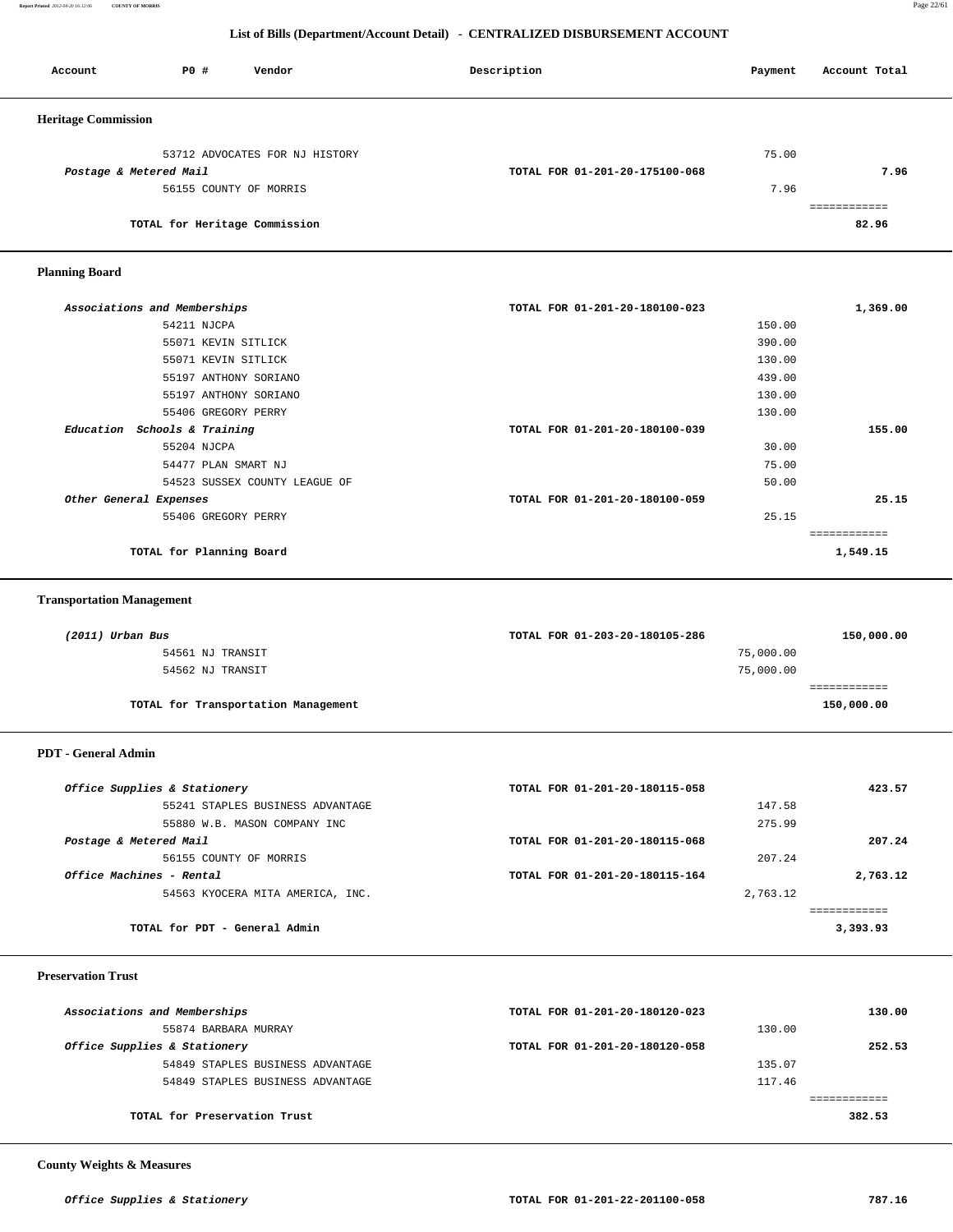| Report Printed 2012-04-20 16:12:06   | <b>COUNTY OF MORRIS</b>              |                                                                              |          | Page 23/61    |
|--------------------------------------|--------------------------------------|------------------------------------------------------------------------------|----------|---------------|
|                                      |                                      | List of Bills (Department/Account Detail) - CENTRALIZED DISBURSEMENT ACCOUNT |          |               |
| Account                              | P0 #<br>Vendor                       | Description                                                                  | Payment  | Account Total |
| <b>County Weights &amp; Measures</b> |                                      |                                                                              |          |               |
|                                      | 47073 W.B. MASON COMPANY INC         |                                                                              | 787.16   |               |
|                                      | Postage & Metered Mail               | TOTAL FOR 01-201-22-201100-068                                               |          | 9.35          |
|                                      | 56155 COUNTY OF MORRIS               |                                                                              | 9.35     |               |
|                                      | Other Outside Services               | TOTAL FOR 01-201-22-201100-084                                               |          | 1,371.80      |
|                                      | 55280 CABLEVISION                    |                                                                              | 207.66   |               |
|                                      | 55416 EMPLOYMENT HORIZONS, INC.      |                                                                              | 829.00   |               |
|                                      | 55315 WASTE MANAGEMENT OF NEW JERSEY |                                                                              | 335.14   |               |
| Electricity                          |                                      | TOTAL FOR 01-201-22-201100-137                                               |          | 1,021.84      |
|                                      | 55685 JERSEY CENTRAL POWER & LIGHT   |                                                                              | 1,021.84 |               |
| Gas Purchases                        |                                      | TOTAL FOR 01-201-22-201100-140                                               |          | 1,591.48      |
|                                      | 55886 ALLIED OIL                     |                                                                              | 1,591.48 |               |
| Telephone                            |                                      | TOTAL FOR 01-201-22-201100-146                                               |          | 608.32        |
|                                      | 55709 AT&T                           |                                                                              | 6.93     |               |
|                                      | 55713 VERIZON                        |                                                                              | 284.50   |               |
|                                      | 55708 AT&T                           |                                                                              | 27.73    |               |
|                                      | 55710 VERIZON                        |                                                                              | 289.16   |               |
|                                      | (2011) Office Supplies & Stationery  | TOTAL FOR 01-203-22-201100-058                                               |          | 323.17        |
|                                      | 47073 W.B. MASON COMPANY INC         |                                                                              | 369.33   |               |
|                                      | 47073 W.B. MASON COMPANY INC         |                                                                              | $-75.49$ |               |

| 47073 W.B. MASON COMPANY INC       | 29.33                          |        |
|------------------------------------|--------------------------------|--------|
| (2011) Hospital Insurance Premiums | TOTAL FOR 01-203-22-201100-329 | 28,862 |
| 55821 COUNTY OF MORRIS             | 28,350.54                      |        |
| 55821 COUNTY OF MORRIS             | 512.23                         |        |
|                                    |                                |        |
|                                    |                                |        |

**TOTAL for County Weights & Measures 34,575.89**

## **Employee Group Insurance**

| (2011) Employee Group Insurance Expendit | TOTAL FOR 01-203-23-220100-090 | 1,618.40 |
|------------------------------------------|--------------------------------|----------|
| 55210 YVONNE LYKEN                       | 461.60                         |          |
| 55211 NORMAN COMLY                       | 1,156.80                       |          |
|                                          |                                |          |
| TOTAL for Employee Group Insurance       |                                | 1,618.40 |
|                                          |                                |          |

 **(2011) Hospital Insurance Premiums TOTAL FOR 01-203-22-201100-329 28,862.77**

#### **Unemployment Insurance**

| Unemployment Insurance Expenditures | TOTAL FOR 01-201-23-225100-090 | 725,000.00 |
|-------------------------------------|--------------------------------|------------|
| 55980 COUNTY OF MORRIS              | 725,000.00                     |            |
|                                     |                                |            |
| TOTAL for Unemployment Insurance    |                                | 725,000.00 |
|                                     |                                |            |

#### **Office of Emergency Management**

| 976.82   | TOTAL FOR 01-201-25-252100-059 |                                          | Other General Expenses        |
|----------|--------------------------------|------------------------------------------|-------------------------------|
|          | 54.67                          | 55428 ATLANTIC TOMORROWS OFFICE          |                               |
|          | 72.15                          | 55495 CABLEVISION                        |                               |
|          | 850.00                         | 55531 DONALD J. PARKS, INC.              |                               |
| 3.15     | TOTAL FOR 01-201-25-252100-068 |                                          | Postage & Metered Mail        |
|          | 3.15                           | 56155 COUNTY OF MORRIS                   |                               |
| 43.44    | TOTAL FOR 01-201-25-252100-146 |                                          | Telephone                     |
|          | 43.44                          | 55429 COPPER CONFERENCING                |                               |
| 1,221.51 | TOTAL FOR 01-203-25-252100-059 |                                          | (2011) Other General Expenses |
|          | 1,221.51                       | 49098 ATLANTIC TACTICAL OF NJ, INC.      |                               |
|          |                                |                                          |                               |
| 2,244.92 |                                | TOTAL for Office of Emergency Management |                               |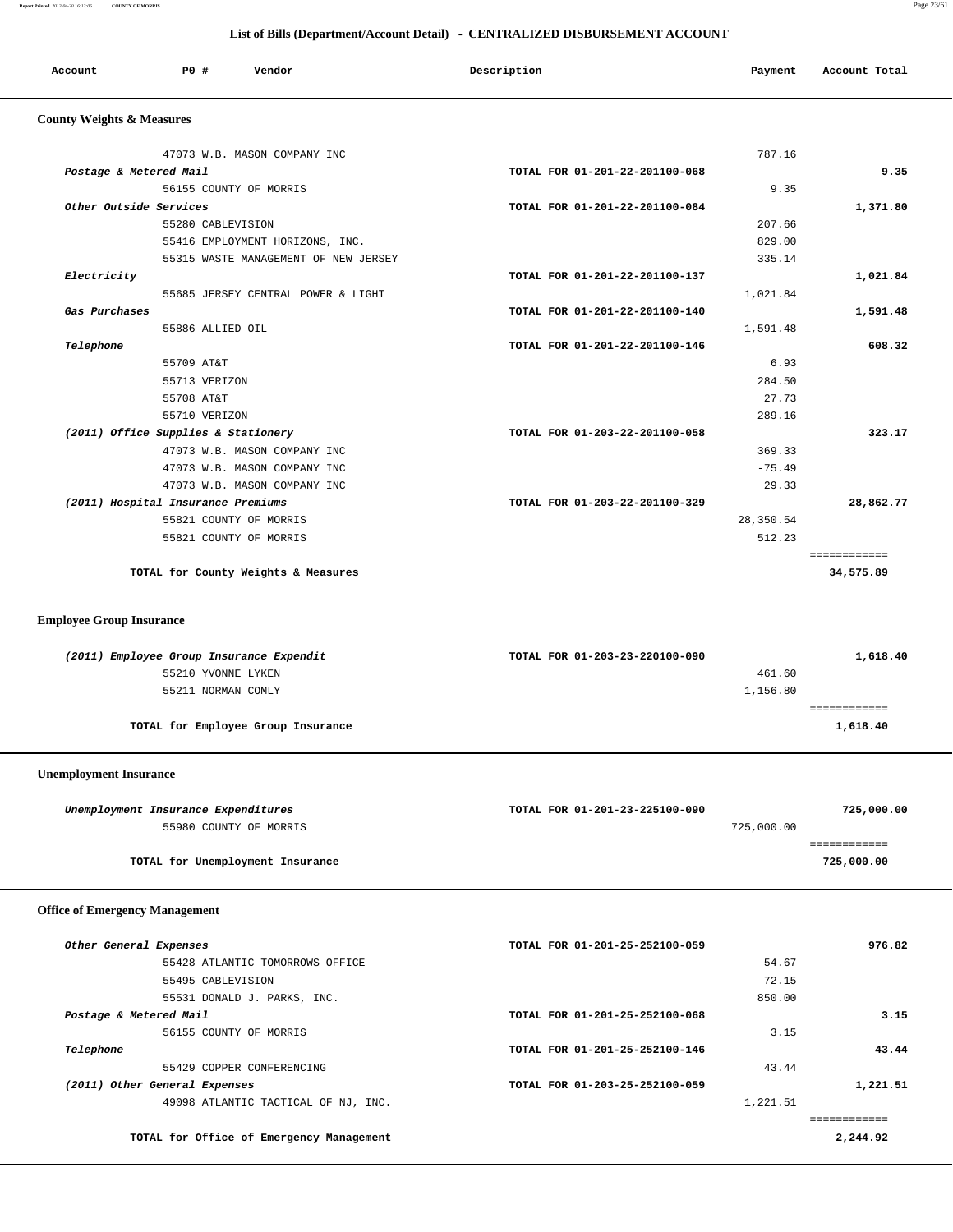|                              |                              |                                    | List of Bills (Department/Account Detail) - CENTRALIZED DISBURSEMENT ACCOUNT |            |               |
|------------------------------|------------------------------|------------------------------------|------------------------------------------------------------------------------|------------|---------------|
| Account                      | PO#                          | Vendor                             | Description                                                                  | Payment    | Account Total |
| <b>Communications Center</b> |                              |                                    |                                                                              |            |               |
|                              | Education Schools & Training |                                    | TOTAL FOR 01-201-25-252105-039                                               |            | 294.10        |
|                              |                              | 55232 L.E.A DATA TECHNOLOGIES LLC  |                                                                              | 30.00      |               |
|                              |                              | 54099 HARRIS COMMUNICATIONS        |                                                                              | 279.00     |               |
|                              |                              | 54099 HARRIS COMMUNICATIONS        |                                                                              | $-27.90$   |               |
|                              |                              | 54099 HARRIS COMMUNICATIONS        |                                                                              | 13.00      |               |
|                              | Equipment Service Agreements |                                    | TOTAL FOR 01-201-25-252105-044                                               |            | 2,350.00      |
|                              |                              | 55227 BASE POWER SERVICES          |                                                                              | 750.00     |               |
|                              |                              | 55227 BASE POWER SERVICES          |                                                                              | 800.00     |               |
|                              |                              | 55227 BASE POWER SERVICES          |                                                                              | 400.00     |               |
|                              |                              | 55227 BASE POWER SERVICES          |                                                                              | 400.00     |               |
|                              | Office Supplies & Stationery |                                    | TOTAL FOR 01-201-25-252105-058                                               |            | 749.90        |
|                              |                              | 52534 LONGFELLOWS SANDWICH DELI    |                                                                              | 450.00     |               |
|                              |                              | 55225 STAPLES BUSINESS ADVANTAGE   |                                                                              | 299.90     |               |
| Postage & Metered Mail       |                              |                                    | TOTAL FOR 01-201-25-252105-068                                               |            | 15.30         |
|                              | 56155 COUNTY OF MORRIS       |                                    |                                                                              | 15.30      |               |
| Radio Repairs                |                              |                                    | TOTAL FOR 01-201-25-252105-072                                               |            | 975.00        |
|                              |                              | 55224 ROYAL COMMUNICATIONS INC.    |                                                                              | 600.00     |               |
|                              |                              | 55229 ROYAL COMMUNICATIONS INC.    |                                                                              | 150.00     |               |
|                              |                              | 55229 ROYAL COMMUNICATIONS INC.    |                                                                              | 225.00     |               |
|                              | County Wide Radio System     |                                    | TOTAL FOR 01-201-25-252105-131                                               |            | 61, 113.54    |
|                              |                              | 54704 MOTOROLA SOLUTIONS INC       |                                                                              | 61, 113.54 |               |
| Electricity                  |                              |                                    | TOTAL FOR 01-201-25-252105-137                                               |            | 2,296.64      |
|                              |                              | 55228 JERSEY CENTRAL POWER & LIGHT |                                                                              | 616.58     |               |
|                              |                              | 55228 JERSEY CENTRAL POWER & LIGHT |                                                                              | 499.27     |               |
|                              |                              | 54512 JERSEY CENTRAL POWER & LIGHT |                                                                              | 281.68     |               |
|                              |                              | 54512 JERSEY CENTRAL POWER & LIGHT |                                                                              | 399.72     |               |
|                              |                              | 55233 JERSEY CENTRAL POWER & LIGHT |                                                                              | 3.25       |               |
|                              |                              | 55233 JERSEY CENTRAL POWER & LIGHT |                                                                              | 496.14     |               |
|                              | Office Machines - Rental     |                                    | TOTAL FOR 01-201-25-252105-164                                               |            | 702.33        |
|                              |                              | 54510 KYOCERA MITA AMERICA, INC.   |                                                                              | 702.33     |               |

**TOTAL for Communications Center 68,496.81**

#### **County Medical Examiner Office**

| Office Supplies & Stationery             | TOTAL FOR 01-201-25-254100-058 | 98.16    |
|------------------------------------------|--------------------------------|----------|
| 55316 STAPLES BUSINESS ADVANTAGE         | 166.45                         |          |
| 55316 STAPLES BUSINESS ADVANTAGE         | 35.31                          |          |
| 55316 STAPLES BUSINESS ADVANTAGE         | $-103.60$                      |          |
| Other General Expenses                   | TOTAL FOR 01-201-25-254100-059 | 498.91   |
| 55668 MACK CAMERA & VIDEO SERVICE        | 399.98                         |          |
| 55668 MACK CAMERA & VIDEO SERVICE        | 39.98                          |          |
| 55668 MACK CAMERA & VIDEO SERVICE        | 25.00                          |          |
| 55072 GARY HARRIS                        | 14.35                          |          |
| 55070 CAROLE BOUTILIER                   | 19.60                          |          |
| Postage & Metered Mail                   | TOTAL FOR 01-201-25-254100-068 | 20.00    |
| 56155 COUNTY OF MORRIS                   | 20.00                          |          |
| Other Outside Services                   | TOTAL FOR 01-201-25-254100-084 | 2,710.00 |
| 55355 NMS LABS                           | 1,700.00                       |          |
| 55355 NMS LABS                           | 880.00                         |          |
| 55355 NMS LABS                           | 130.00                         |          |
| X-Ray & Medical Supplies                 | TOTAL FOR 01-201-25-254100-203 | 1,054.92 |
| 55095 MOPEC INC.                         | 979.20                         |          |
| 55095 MOPEC INC.                         | 75.72                          |          |
|                                          |                                |          |
| TOTAL for County Medical Examiner Office |                                | 4,381.99 |
|                                          |                                |          |

============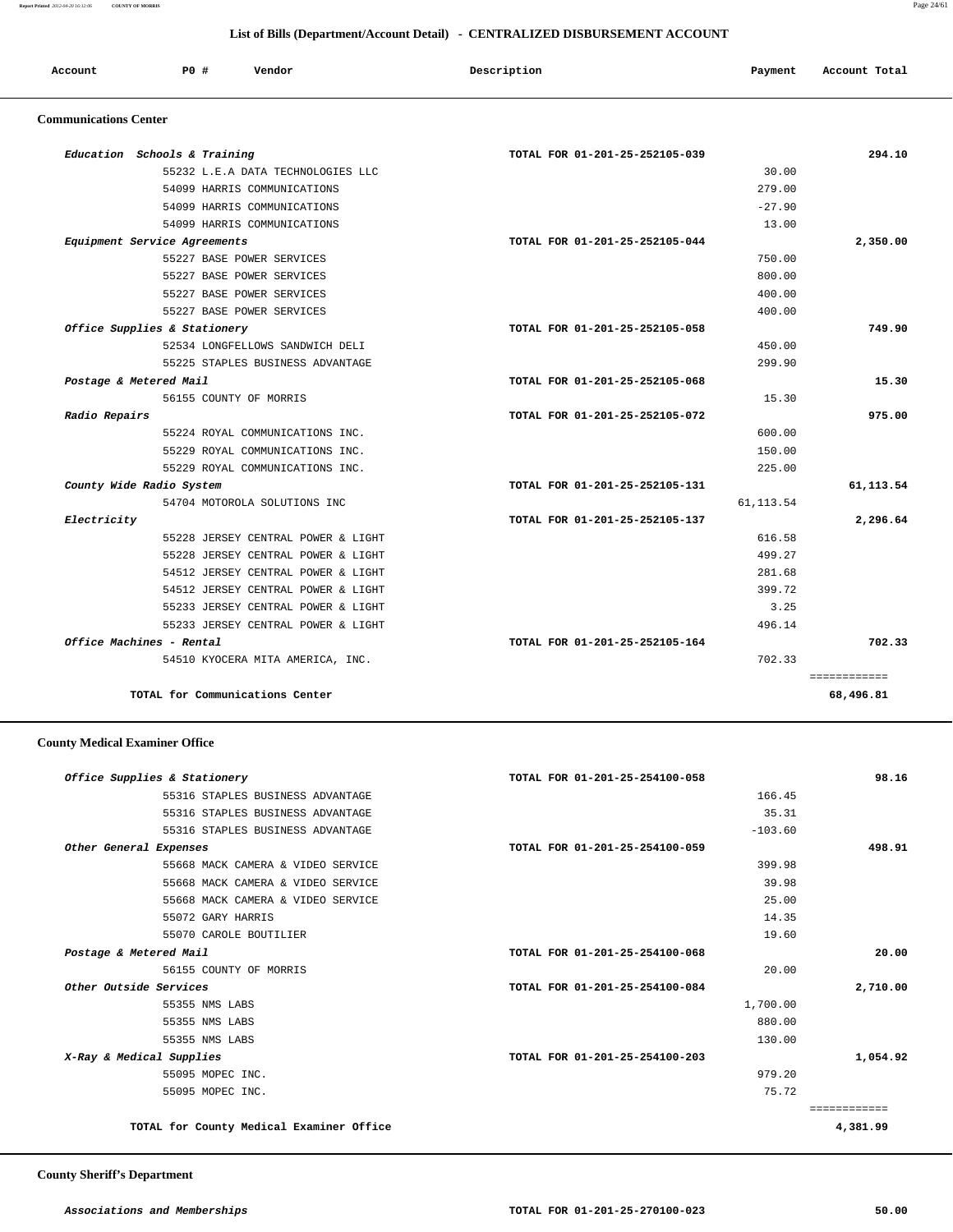**Report Printed** *2012-04-20 16:12:06* **COUNTY OF MORRIS** Page 25/61

# **List of Bills (Department/Account Detail) - CENTRALIZED DISBURSEMENT ACCOUNT**

| Account | PO# | Vendor | Description | Payment | Account Total |
|---------|-----|--------|-------------|---------|---------------|
|         |     |        |             |         |               |

## **County Sheriff's Department**

|                    | 54096 INTERNATIONAL ASSOCIATIONS FOR | 50.00                          |           |
|--------------------|--------------------------------------|--------------------------------|-----------|
|                    | Education Schools & Training         | TOTAL FOR 01-201-25-270100-039 | 910.00    |
|                    | 54461 NJICLE                         | 227.50                         |           |
|                    | 54461 NJICLE                         | 227.50                         |           |
|                    | 54461 NJICLE                         | 227.50                         |           |
|                    | 54461 NJICLE                         | 227.50                         |           |
| Law Books          |                                      | TOTAL FOR 01-201-25-270100-050 | 432.00    |
|                    | 54463 WEST PAYMENT CENTER            | 432.00                         |           |
|                    | Other General Expenses               | TOTAL FOR 01-201-25-270100-059 | 110.50    |
|                    | 54665 DEER PARK                      | 110.50                         |           |
|                    | Postage & Metered Mail               | TOTAL FOR 01-201-25-270100-068 | 294.60    |
|                    | 56155 COUNTY OF MORRIS               | 294.60                         |           |
|                    | Other Administrative Supplies        | TOTAL FOR 01-201-25-270100-095 | 791.86    |
|                    | 54659 STAPLES BUSINESS ADVANTAGE     | 516.96                         |           |
|                    | 54663 W.B. MASON COMPANY INC         | 274.90                         |           |
|                    | Communications Equipment             | TOTAL FOR 01-201-25-270100-161 | 1,256.68  |
|                    | 53151 NEXTEL COMMUNICATIONS          | 1,256.68                       |           |
| Equipment          |                                      | TOTAL FOR 01-201-25-270100-258 | 180.00    |
|                    | 54013 POP-A-LOCK                     | 80.00                          |           |
|                    | 54013 POP-A-LOCK                     | 10.00                          |           |
|                    | 54029 POP-A-LOCK                     | 80.00                          |           |
|                    | 54029 POP-A-LOCK                     | 10.00                          |           |
| Vehicle Repairs    |                                      | TOTAL FOR 01-201-25-270100-291 | 60.00     |
|                    | 53164 NJ OFFICE OF WEIGHTS & MEASURE | 60.00                          |           |
|                    | (2011) Other General Expenses        | TOTAL FOR 01-203-25-270100-059 | 2,234.33  |
|                    | 48743 GO PROMOS                      | 1,436.08                       |           |
|                    | 48743 GO PROMOS                      | 798.25                         |           |
|                    | (2011) Transportation Vehicles       | TOTAL FOR 01-203-25-270100-167 | 41,609.38 |
|                    | 48879 WINNER FORD FLEET              | 41,499.38                      |           |
|                    | 48879 WINNER FORD FLEET              | 50.00                          |           |
|                    | 48879 WINNER FORD FLEET              | 60.00                          |           |
|                    | (2011) Uniform And Accessories       | TOTAL FOR 01-203-25-270100-202 | 1,011.00  |
|                    | 54460 UNIVERSAL UNIFORM SALES CO INC | 1,011.00                       |           |
| $(2011)$ Equipment |                                      | TOTAL FOR 01-203-25-270100-258 | 164.96    |
|                    | 54462 GALLS, AN ARAMARK CO.          | 159.96                         |           |
|                    | 54462 GALLS, AN ARAMARK CO.          | 5.00                           |           |

## **County Prosecutor's Office**

| Associations and Memberships       | TOTAL FOR 01-201-25-275100-023 | 1,575.00 |
|------------------------------------|--------------------------------|----------|
| 53657 NJ SEX CRIMES OFFICERS ASSOC | 150.00                         |          |
| 54366 M.C. BAR ASSOCIATION         | 975.00                         |          |
| 54366 M.C. BAR ASSOCIATION         | 450.00                         |          |
| Cellular Phones/Pagers             | TOTAL FOR 01-201-25-275100-031 | 6,583.78 |
| 54740 SPRINT-NEXTEL                | 5,714.74                       |          |
| 54730 VERIZON WIRELESS             | 59.32                          |          |
| 54739 VERIZON WIRELESS             | 809.72                         |          |
| Education Schools & Training       | TOTAL FOR 01-201-25-275100-039 | 2,055.00 |
| 53642 FRED PRYOR SEMINARS          | 219.00                         |          |
| 53642 FRED PRYOR SEMINARS          | 219.00                         |          |
| 53642 FRED PRYOR SEMINARS          | 219.00                         |          |
| 53642 FRED PRYOR SEMINARS          | 219.00                         |          |
| 54721 HOLTZ LEARNING CENTER LTD    | 110.00                         |          |
| 54733 HOLTZ LEARNING CENTER LTD    | 198.00                         |          |
| 54771 HOLTZ LEARNING CENTER LTD    | 396.00                         |          |
| 54742 JERRY A. LEWIS & ASSOC., LLC | 200.00                         |          |
| 54358 NJ STATE BAR ASSOCIATION     | 150.00                         |          |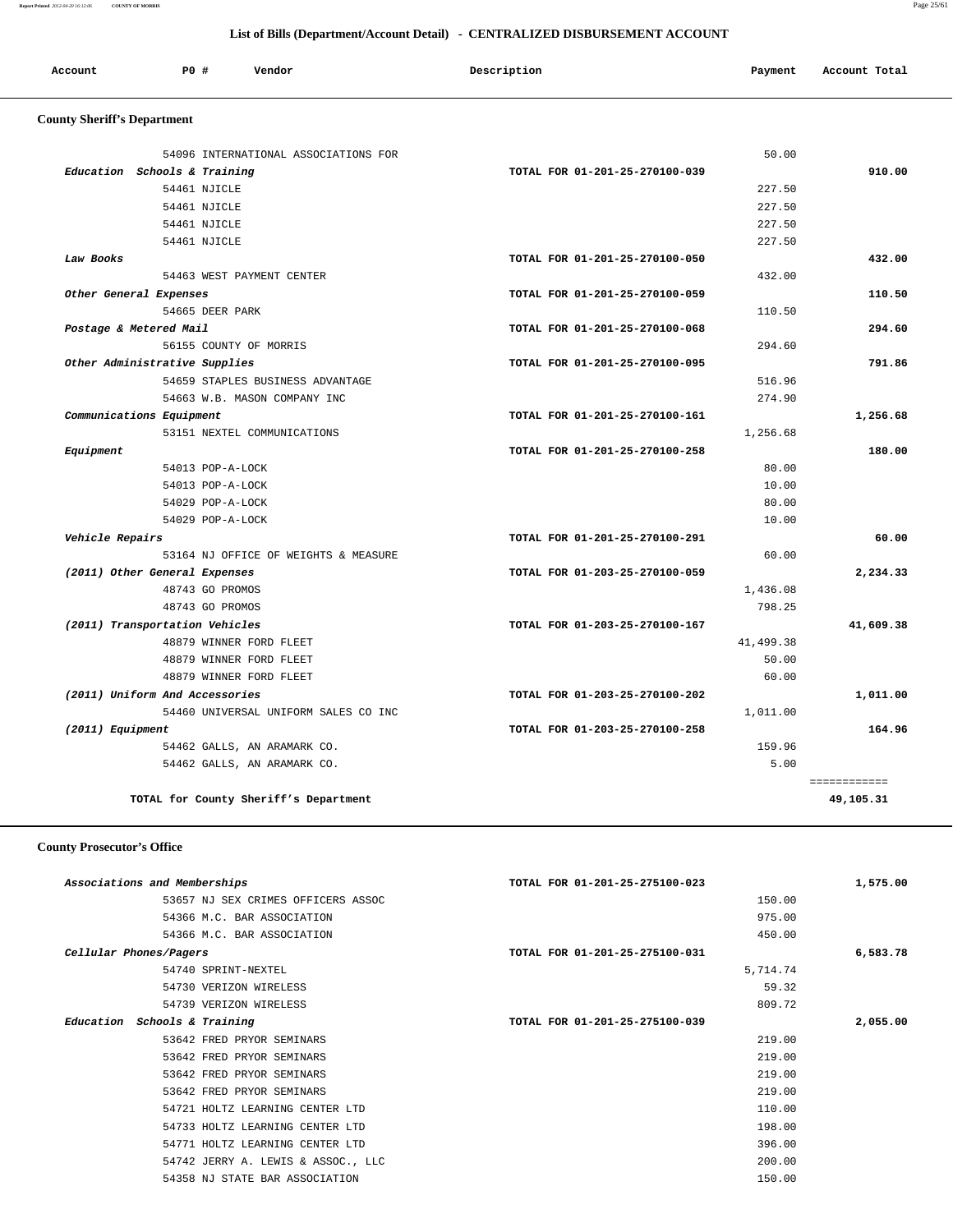#### **List of Bills (Department/Account Detail) - CENTRALIZED DISBURSEMENT ACCOUNT**

| Account | <b>PO #</b> | Vendor<br>. | Description | Payment | Account Total |
|---------|-------------|-------------|-------------|---------|---------------|
|         |             |             |             |         |               |

## **County Prosecutor's Office**

|                              | 54358 NJ STATE BAR ASSOCIATION                   |                                | 125.00          |                                                            |
|------------------------------|--------------------------------------------------|--------------------------------|-----------------|------------------------------------------------------------|
| Law Books                    |                                                  | TOTAL FOR 01-201-25-275100-050 |                 | 2,287.69                                                   |
|                              | 54359 WEST PAYMENT CENTER                        |                                | 1,066.34        |                                                            |
|                              | 54359 WEST PAYMENT CENTER                        |                                | 1,221.35        |                                                            |
| Office Supplies & Stationery |                                                  | TOTAL FOR 01-201-25-275100-058 |                 | 588.45                                                     |
|                              | 54732 STAPLES BUSINESS ADVANTAGE                 |                                | 187.46          |                                                            |
|                              | 54732 STAPLES BUSINESS ADVANTAGE                 |                                | 20.94           |                                                            |
|                              | 54732 STAPLES BUSINESS ADVANTAGE                 |                                | 207.21          |                                                            |
|                              | 54732 STAPLES BUSINESS ADVANTAGE                 |                                | 31.34           |                                                            |
|                              | 54765 ALPHA GRAPHICS MORRISTOWN                  |                                | 17.50           |                                                            |
|                              | 54775 RIOS' ENGRAVING                            |                                | 24.00           |                                                            |
|                              | 54775 RIOS' ENGRAVING                            |                                | 100.00          |                                                            |
| Postage & Metered Mail       |                                                  | TOTAL FOR 01-201-25-275100-068 |                 | 1,341.58                                                   |
|                              | 54773 FEDEX                                      |                                | 149.54          |                                                            |
|                              | 55354 FEDEX                                      |                                | 92.22           |                                                            |
|                              | 55347 FEDEX                                      |                                | 69.38           |                                                            |
|                              | 56155 COUNTY OF MORRIS                           |                                | 1,030.44        |                                                            |
| Transcripts                  |                                                  | TOTAL FOR 01-201-25-275100-081 |                 | 364.36                                                     |
|                              | 54766 A.R.T. AGENCY, INC                         |                                | 364.36          |                                                            |
| Investigation Expense        |                                                  | TOTAL FOR 01-201-25-275100-118 |                 | 4,375.38                                                   |
|                              | 54369 COMPLETE SECURITY SYSTEMS                  |                                | 130.00          |                                                            |
|                              | 53649 SPRINT-NEXTEL                              |                                | 161.97          |                                                            |
|                              | 54767 VERIZON                                    |                                | 29.20           |                                                            |
|                              | 54370 VERIZON WIRELESS                           |                                | 1,058.00        |                                                            |
|                              | 54370 VERIZON WIRELESS                           |                                | 1,175.00        |                                                            |
|                              | 51809 AT&T                                       |                                | 35.92           |                                                            |
|                              | 54776 BREAKING NEWS NETWORK INC                  |                                | 179.40          |                                                            |
|                              | 55342 CABLEVISION                                |                                | 159.90          |                                                            |
|                              | 55342 CABLEVISION                                |                                | 199.85          |                                                            |
|                              | 54728 RIOS' ENGRAVING                            |                                | 553.00          |                                                            |
|                              | 54734 SPRINT                                     |                                | 161.97          |                                                            |
|                              | 55446 VERIZON                                    |                                | 54.87           |                                                            |
|                              | 55357 WILLIAM SCHIEVELLA                         |                                | 96.30           |                                                            |
|                              | 54741 MORRIS COUNTY CHAMBER OF                   |                                | 380.00          |                                                            |
| Witness Fees And Mileage     |                                                  | TOTAL FOR 01-201-25-275100-121 |                 | 140.00                                                     |
|                              | 54351 MORRISTOWN INN                             |                                | 140.00          |                                                            |
| Court Expenses-Extradition   |                                                  | TOTAL FOR 01-201-25-275100-126 |                 | 240.03                                                     |
|                              |                                                  |                                |                 |                                                            |
|                              |                                                  |                                |                 |                                                            |
|                              | 54777 CHRISTOPHER DORN                           |                                | 121.01          |                                                            |
|                              | 55359 CHRISTOPHER DORN<br>55359 CHRISTOPHER DORN |                                | 56.02<br>63.00  |                                                            |
|                              |                                                  | TOTAL FOR 01-201-25-275100-147 |                 |                                                            |
| Water                        | 54774 DEER PARK                                  |                                | 175.56          |                                                            |
| Furniture & Fixtures         |                                                  |                                |                 |                                                            |
|                              | 52922 DAUPHIN NORTH AMERICA & VALO               | TOTAL FOR 01-201-25-275100-162 | 342.51          |                                                            |
| Medical                      |                                                  |                                |                 |                                                            |
|                              |                                                  | TOTAL FOR 01-201-25-275100-189 |                 |                                                            |
|                              | 54363 ZEE MEDICAL INC.                           |                                | 276.12          |                                                            |
|                              | (2011) Education Schools & Training              | TOTAL FOR 01-203-25-275100-039 |                 |                                                            |
|                              | 48417 JOHN E. REID AND ASSOC.                    |                                | 700.00          |                                                            |
| (2011) Transcripts           |                                                  | TOTAL FOR 01-203-25-275100-081 |                 |                                                            |
|                              | 54737 A.R.T. AGENCY, INC                         |                                | 92.48           |                                                            |
|                              | 54737 A.R.T. AGENCY, INC                         |                                | 70.58           |                                                            |
|                              | 54737 A.R.T. AGENCY, INC                         |                                | 677.99          |                                                            |
|                              | 54737 A.R.T. AGENCY, INC                         |                                | 1,756.28        |                                                            |
|                              | 54737 A.R.T. AGENCY, INC                         |                                | 137.08          |                                                            |
|                              | 54737 A.R.T. AGENCY, INC                         |                                | 66.61           |                                                            |
| (2011) Investigation Expense |                                                  | TOTAL FOR 01-203-25-275100-118 |                 |                                                            |
|                              | 54369 COMPLETE SECURITY SYSTEMS                  |                                | 125.00          |                                                            |
|                              | 49580 AT&T<br>53660 CITY OF PUYALLUP             |                                | 35.16<br>600.00 | 175.56<br>342.51<br>276.12<br>700.00<br>2,801.02<br>760.16 |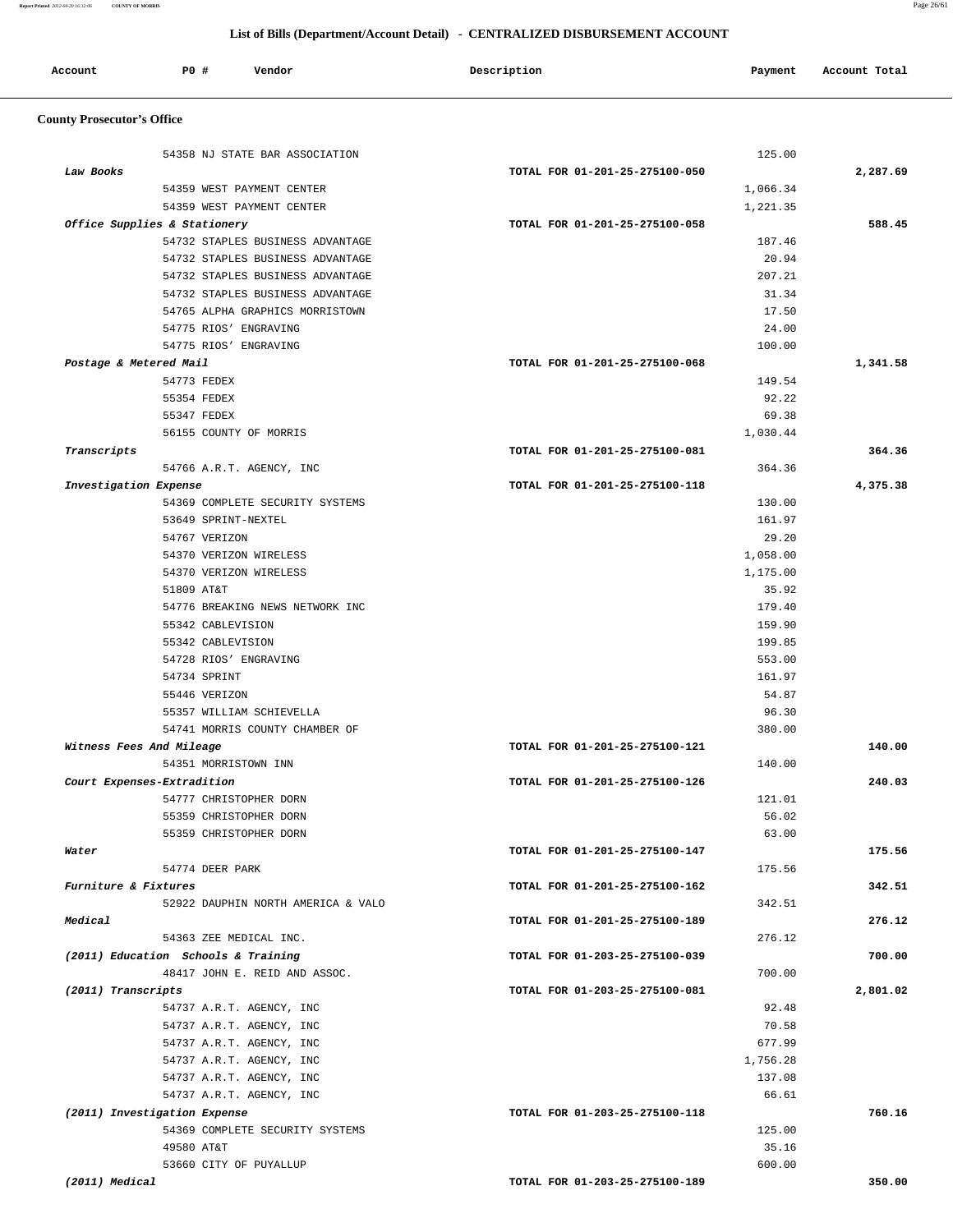**Report Printed** *2012-04-20 16:12:06* **COUNTY OF MORRIS** Page 27/61

#### **List of Bills (Department/Account Detail) - CENTRALIZED DISBURSEMENT ACCOUNT**

| Account                           | P0 # | Vendor                               | Description | Payment | Account Total |
|-----------------------------------|------|--------------------------------------|-------------|---------|---------------|
| <b>County Prosecutor's Office</b> |      |                                      |             |         |               |
|                                   |      | 53658 STATE TOXICOLOGY LABORATORY    |             | 35.00   |               |
|                                   |      | 53658 STATE TOXICOLOGY LABORATORY    |             | 35.00   |               |
|                                   |      | 53658 STATE TOXICOLOGY LABORATORY    |             | 35.00   |               |
|                                   |      | 53658 STATE TOXICOLOGY LABORATORY    |             | 35.00   |               |
|                                   |      | 53658 STATE TOXICOLOGY LABORATORY    |             | 35.00   |               |
|                                   |      | 53658 STATE TOXICOLOGY LABORATORY    |             | 35.00   |               |
|                                   |      | 53658 STATE TOXICOLOGY LABORATORY    |             | 35.00   |               |
|                                   |      | 53658 STATE TOXICOLOGY LABORATORY    |             | 35.00   |               |
|                                   |      | 53658 STATE TOXICOLOGY LABORATORY    |             | 35.00   |               |
|                                   |      | 53658 STATE TOXICOLOGY LABORATORY    |             | 35.00   |               |
|                                   |      |                                      |             |         | ------------  |
|                                   |      | TOTAL for County Prosecutor's Office |             |         | 24,956.64     |

#### **County Jail**

| Education Schools & Training |                                      | TOTAL FOR 01-201-25-280100-039 | 269.00    |
|------------------------------|--------------------------------------|--------------------------------|-----------|
|                              | 54649 ATLANTIC TRAINING CENTER       | 70.00                          |           |
|                              | 54649 ATLANTIC TRAINING CENTER       | 20.00                          |           |
|                              | 55163 MICHAEL BLASKO                 | 80.00                          |           |
|                              | 54823 ATLANTIC TRAINING CENTER       | 60.00                          |           |
|                              | 55442 ELIZABETH LAW                  | 39.00                          |           |
| Office Supplies & Stationery |                                      | TOTAL FOR 01-201-25-280100-058 | 565.76    |
|                              | 54595 STAPLES BUSINESS ADVANTAGE     | 31.50                          |           |
|                              | 54595 STAPLES BUSINESS ADVANTAGE     | 413.15                         |           |
|                              | 54595 STAPLES BUSINESS ADVANTAGE     | 121.11                         |           |
| Postage & Metered Mail       |                                      | TOTAL FOR 01-201-25-280100-068 | 129.31    |
|                              | 56155 COUNTY OF MORRIS               | 129.31                         |           |
| Other Outside Services       |                                      | TOTAL FOR 01-201-25-280100-084 | 4,730.92  |
|                              | 55078 VEOLIA ES SOLID WASTE OF       | 2,097.81                       |           |
|                              | 55078 VEOLIA ES SOLID WASTE OF       | 2,089.11                       |           |
|                              | 54814 STINSON FIELD SERVICE          | 264.00                         |           |
|                              | 54819 ROYAL COMMUNICATIONS INC.      | 280.00                         |           |
| SLAP                         |                                      | TOTAL FOR 01-201-25-280100-130 | 433.00    |
|                              | 54640 GRAINGER                       | 433.00                         |           |
| Communications Equipment     |                                      | TOTAL FOR 01-201-25-280100-161 | 175.00    |
|                              | 54647 JOHNSTON COMMUNICATIONS        | 175.00                         |           |
| Food                         |                                      | TOTAL FOR 01-201-25-280100-185 | 17,032.29 |
|                              | 54646 ARAMARK CORRECTIONAL SERVICES  | 16,765.79                      |           |
|                              | 54646 ARAMARK CORRECTIONAL SERVICES  | 238.50                         |           |
|                              | 54646 ARAMARK CORRECTIONAL SERVICES  | 28.00                          |           |
| Medical                      |                                      | TOTAL FOR 01-201-25-280100-189 | 30,202.46 |
|                              | 54332 ANESTHESIA ASSOCIATES OF       | 1,190.00                       |           |
|                              | 50016 EDGARDO C. VALLEJO, M.D.       | 500.00                         |           |
|                              | 54338 HEALTH CARE LOGISTICS INC.     | 97.92                          |           |
|                              | 54633 DR. NATHAN SABIN               | 125.00                         |           |
|                              | 54632 DERMATOLOGY CONSULTANTS OF     | 245.00                         |           |
|                              | 54632 DERMATOLOGY CONSULTANTS OF     | 245.00                         |           |
|                              | 54636 THE NEUROSCIENCE CENTER OF     | 528.00                         |           |
|                              | 54643 STERICYCLE INC.                | 3,425.88                       |           |
|                              | 54319 CONTRACT PHARMACY SERVICES INC | 23,845.66                      |           |
| Bldg Maintenance Supplies    |                                      | TOTAL FOR 01-201-25-280100-249 | 191.78    |
|                              | 54645 JOHNSTONE SUPPLY               | 122.25                         |           |
|                              | 54522 MADISON PLUMBING SUPPLY CO     | 69.53                          |           |
| Janitorial Supplies          |                                      | TOTAL FOR 01-201-25-280100-252 | 1,098.68  |
|                              | 54648 JERSEY PAPER PLUS INC          | 745.00                         |           |
|                              | 54818 E.A. MORSE & CO. INC.          | 353.68                         |           |
|                              | (2011) Office Supplies & Stationery  | TOTAL FOR 01-203-25-280100-058 | 2,762.00  |
|                              | 39280 OFFICE DEPOT INC               | 608.40                         |           |
|                              | 39280 OFFICE DEPOT INC               | 743.60                         |           |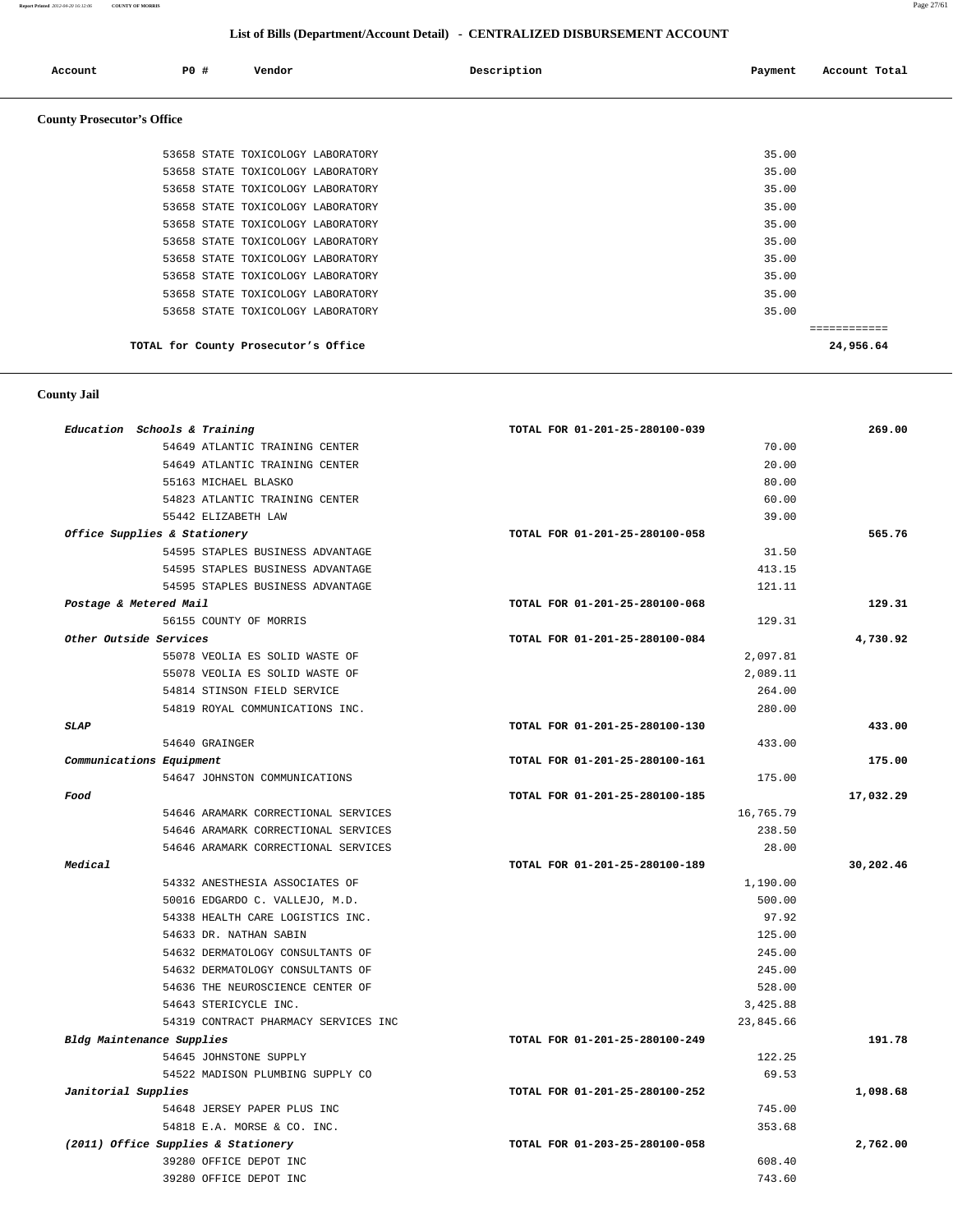#### **Report Printed** *2012-04-20 16:12:06* **COUNTY OF MORRIS** Page 28/61

#### **List of Bills (Department/Account Detail) - CENTRALIZED DISBURSEMENT ACCOUNT**

| Account            | P0 #                          |                        | Vendor                             | Description                    | Payment  | Account Total |
|--------------------|-------------------------------|------------------------|------------------------------------|--------------------------------|----------|---------------|
| <b>County Jail</b> |                               |                        |                                    |                                |          |               |
|                    |                               | 46525 OFFICE DEPOT INC |                                    |                                | 1,410.00 |               |
|                    | (2011) Other Outside Services |                        |                                    | TOTAL FOR 01-203-25-280100-084 |          | 245.00        |
|                    |                               |                        | 53789 STATE TOXICOLOGY LABORATORY  |                                | 245.00   |               |
|                    | (2011) Medical                |                        |                                    | TOTAL FOR 01-203-25-280100-189 |          | 4,315.80      |
|                    |                               |                        | 54326 INFECTIOUS DISEASE CENTER NJ |                                | 250.00   |               |
|                    |                               |                        | 54327 ANESTHESIA ASSOCIATES OF     |                                | 94.60    |               |
|                    |                               |                        | 54327 ANESTHESIA ASSOCIATES OF     |                                | 60.20    |               |
|                    |                               |                        | 54328 UROLOGY GROUP OF NJ          |                                | 3,911.00 |               |
|                    |                               |                        |                                    |                                |          | ============  |
|                    | TOTAL for County Jail         |                        |                                    |                                |          | 62,151.00     |

#### **County Youth Detention Facilit**

| TOTAL FOR 01-201-25-281100-028 | 29.80                                                                                                                                                                                                                                                                                                                |
|--------------------------------|----------------------------------------------------------------------------------------------------------------------------------------------------------------------------------------------------------------------------------------------------------------------------------------------------------------------|
|                                |                                                                                                                                                                                                                                                                                                                      |
|                                |                                                                                                                                                                                                                                                                                                                      |
|                                |                                                                                                                                                                                                                                                                                                                      |
| TOTAL FOR 01-201-25-281100-039 | 91.33                                                                                                                                                                                                                                                                                                                |
|                                |                                                                                                                                                                                                                                                                                                                      |
|                                |                                                                                                                                                                                                                                                                                                                      |
|                                |                                                                                                                                                                                                                                                                                                                      |
| TOTAL FOR 01-201-25-281100-058 | 43.16                                                                                                                                                                                                                                                                                                                |
|                                |                                                                                                                                                                                                                                                                                                                      |
| TOTAL FOR 01-201-25-281100-059 | 1,523.87                                                                                                                                                                                                                                                                                                             |
|                                |                                                                                                                                                                                                                                                                                                                      |
|                                |                                                                                                                                                                                                                                                                                                                      |
|                                |                                                                                                                                                                                                                                                                                                                      |
| TOTAL FOR 01-201-25-281100-068 | 117.95                                                                                                                                                                                                                                                                                                               |
|                                |                                                                                                                                                                                                                                                                                                                      |
| TOTAL FOR 01-201-25-281100-162 | 910.80                                                                                                                                                                                                                                                                                                               |
|                                |                                                                                                                                                                                                                                                                                                                      |
|                                |                                                                                                                                                                                                                                                                                                                      |
| TOTAL FOR 01-201-25-281100-185 | 20,445.57                                                                                                                                                                                                                                                                                                            |
|                                |                                                                                                                                                                                                                                                                                                                      |
|                                |                                                                                                                                                                                                                                                                                                                      |
|                                |                                                                                                                                                                                                                                                                                                                      |
|                                |                                                                                                                                                                                                                                                                                                                      |
|                                |                                                                                                                                                                                                                                                                                                                      |
|                                |                                                                                                                                                                                                                                                                                                                      |
|                                |                                                                                                                                                                                                                                                                                                                      |
|                                |                                                                                                                                                                                                                                                                                                                      |
|                                |                                                                                                                                                                                                                                                                                                                      |
|                                |                                                                                                                                                                                                                                                                                                                      |
| TOTAL FOR 01-201-25-281100-189 | 47.00                                                                                                                                                                                                                                                                                                                |
|                                |                                                                                                                                                                                                                                                                                                                      |
| TOTAL FOR 01-201-25-281100-202 | 212.50                                                                                                                                                                                                                                                                                                               |
|                                |                                                                                                                                                                                                                                                                                                                      |
|                                |                                                                                                                                                                                                                                                                                                                      |
| TOTAL FOR 01-201-25-281100-252 | 913.20                                                                                                                                                                                                                                                                                                               |
|                                |                                                                                                                                                                                                                                                                                                                      |
|                                |                                                                                                                                                                                                                                                                                                                      |
| TOTAL FOR 01-201-25-281100-262 | 240.00                                                                                                                                                                                                                                                                                                               |
|                                |                                                                                                                                                                                                                                                                                                                      |
|                                |                                                                                                                                                                                                                                                                                                                      |
|                                | ============                                                                                                                                                                                                                                                                                                         |
|                                | 24,575.18                                                                                                                                                                                                                                                                                                            |
|                                | 11.95<br>11.95<br>5.90<br>20.00<br>23.35<br>47.98<br>43.16<br>1,381.35<br>60.43<br>82.09<br>117.95<br>1,380.00<br>$-469.20$<br>959.76<br>2,097.54<br>2,097.54<br>1,980.40<br>3,440.00<br>1,333.86<br>1,971.12<br>1,971.12<br>2,752.00<br>1,842.23<br>47.00<br>162.50<br>50.00<br>642.00<br>271.20<br>175.00<br>65.00 |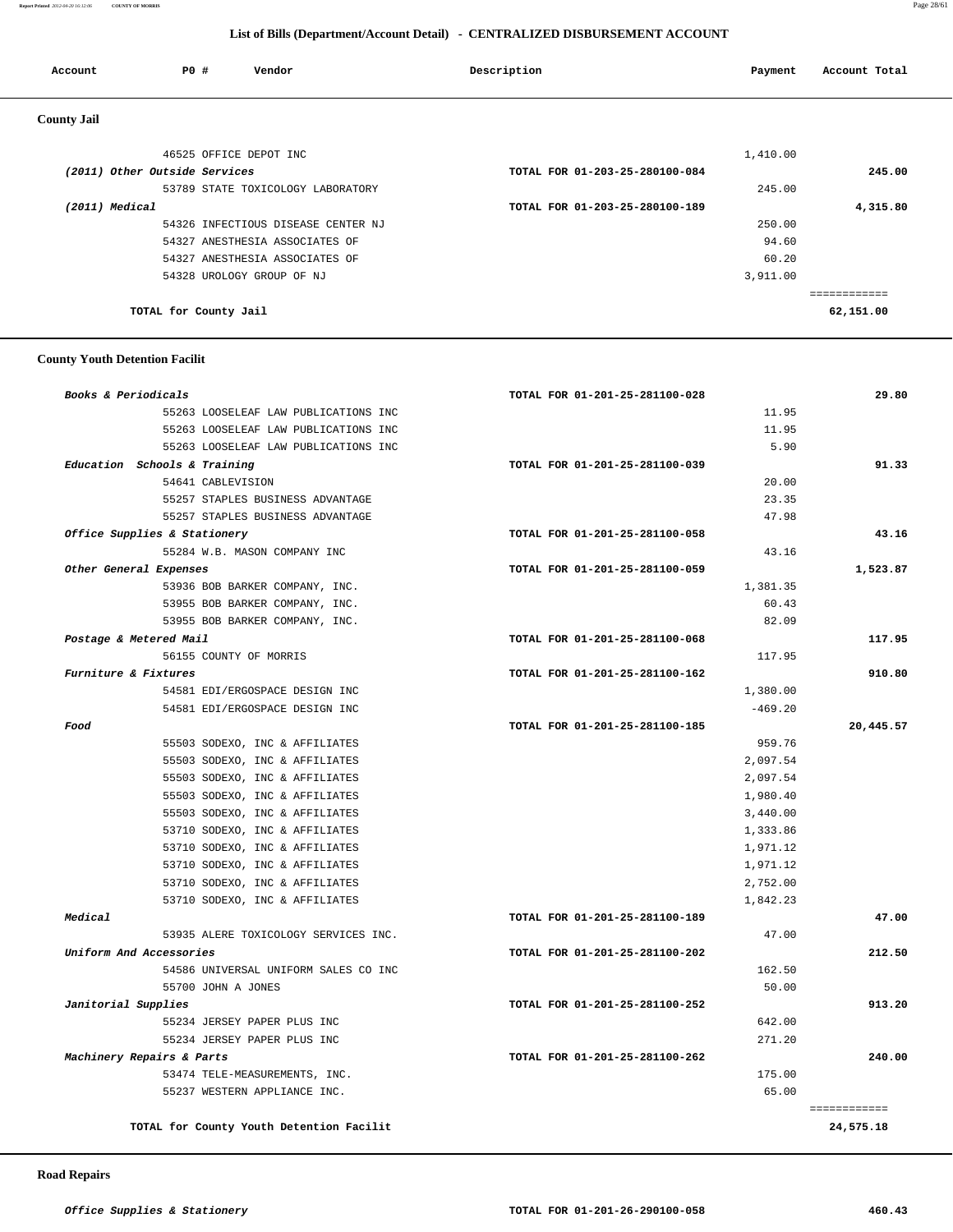#### **List of Bills (Department/Account Detail) - CENTRALIZED DISBURSEMENT ACCOUNT**

| Account<br>. | <b>PO #</b> | Vendor | Description | Payment | Account Total |
|--------------|-------------|--------|-------------|---------|---------------|
|              |             |        |             |         |               |

## **Road Repairs**

| 54621 RICOH AMERICAN CORP          |                                | 460.43   |              |  |
|------------------------------------|--------------------------------|----------|--------------|--|
| Postage & Metered Mail             | TOTAL FOR 01-201-26-290100-068 |          | 11.10        |  |
| 56155 COUNTY OF MORRIS             | 11.10                          |          |              |  |
| Gas Purchases                      | TOTAL FOR 01-201-26-290100-140 |          | 7,830.06     |  |
| 55886 ALLIED OIL                   |                                | 7,830.06 |              |  |
| Telephone                          | TOTAL FOR 01-201-26-290100-146 |          | 1,264.66     |  |
| 55709 AT&T                         |                                | 7.75     |              |  |
| 55713 VERIZON                      |                                | 619.21   |              |  |
| 55708 AT&T                         |                                | 8.36     |              |  |
| 55710 VERIZON                      |                                | 629.34   |              |  |
| Uniform & Clothing Allowance       | TOTAL FOR 01-201-26-290100-207 |          | 90.00        |  |
| 55472 HENRY VANSOLKEMA             |                                | 90.00    |              |  |
| Bituminous Concrete                | TOTAL FOR 01-201-26-290100-222 |          | 1,428.96     |  |
| 54301 TILCON NEW YORK INC.         |                                | 1,428.96 |              |  |
| Signage                            | TOTAL FOR 01-201-26-290100-238 |          | 257.19       |  |
| 54388 COUNTY WELDING SUPPLY CO     |                                | 14.40    |              |  |
| 54388 COUNTY WELDING SUPPLY CO     |                                | 49.89    |              |  |
| 54388 COUNTY WELDING SUPPLY CO     |                                | 159.00   |              |  |
| 54388 COUNTY WELDING SUPPLY CO     |                                | 33.90    |              |  |
| Stone                              | TOTAL FOR 01-201-26-290100-244 |          | 1,895.61     |  |
| 54348 TILCON NEW YORK INC.         |                                | 1,895.61 |              |  |
| Construction Materials             | TOTAL FOR 01-201-26-290100-260 |          | 1,789.00     |  |
| 54778 ANDY MATT INC                |                                | 130.80   |              |  |
| 54851 ANDY MATT INC                |                                | 196.20   |              |  |
| 54668 DEER PARK                    |                                | 11.12    |              |  |
| 54668 DEER PARK                    |                                | 4.91     |              |  |
| 54668 DEER PARK                    |                                | 6.98     |              |  |
| 54670 DEER PARK                    |                                | 28.08    |              |  |
| 54514 GRINNELL RECYCLING INC.      |                                | 435.05   |              |  |
| 54514 GRINNELL RECYCLING INC.      |                                | 149.87   |              |  |
| 54514 GRINNELL RECYCLING INC.      |                                | 262.63   |              |  |
| 54389 NORTHERN SAFETY CO. INC.     |                                | 42.21    |              |  |
| 54389 NORTHERN SAFETY CO. INC.     |                                | 10.63    |              |  |
| 53768 NORTHERN SAFETY CO. INC.     |                                | 45.37    |              |  |
| 53378 NORTHERN SAFETY CO. INC.     |                                | 301.10   |              |  |
|                                    |                                |          |              |  |
| 54390 NORTHEASTERN HARDWARE CO INC |                                | 164.05   |              |  |
|                                    |                                |          | ============ |  |

#### **Bridges and Culverts**

| 85.10    | TOTAL FOR 01-201-26-292100-058 | Office Supplies & Stationery     |
|----------|--------------------------------|----------------------------------|
|          | 1.94                           | 54543 STAPLES BUSINESS ADVANTAGE |
|          | 20.78                          | 54543 STAPLES BUSINESS ADVANTAGE |
|          | 3.09                           | 54543 STAPLES BUSINESS ADVANTAGE |
|          | 32.30                          | 54543 STAPLES BUSINESS ADVANTAGE |
|          | 26.99                          | 54543 STAPLES BUSINESS ADVANTAGE |
| 1,160.63 | TOTAL FOR 01-201-26-292100-227 | Concrete                         |
|          | 285.00                         | 55033 COUNTY CONCRETE CORP.      |
|          | 26.88                          | 55033 COUNTY CONCRETE CORP.      |
|          | 12.75                          | 55033 COUNTY CONCRETE CORP.      |
|          | 215.00                         | 55033 COUNTY CONCRETE CORP.      |
|          | 10.00                          | 55033 COUNTY CONCRETE CORP.      |
|          | 291.75                         | 55034 COUNTY CONCRETE CORP.      |
|          | 90.00                          | 54538 COUNTY CONCRETE CORP.      |
|          | 4.25                           | 54538 COUNTY CONCRETE CORP.      |
|          | 215.00                         | 54538 COUNTY CONCRETE CORP.      |
|          | 10.00                          | 54538 COUNTY CONCRETE CORP.      |
| 105.91   | TOTAL FOR 01-201-26-292100-239 | Small Tools                      |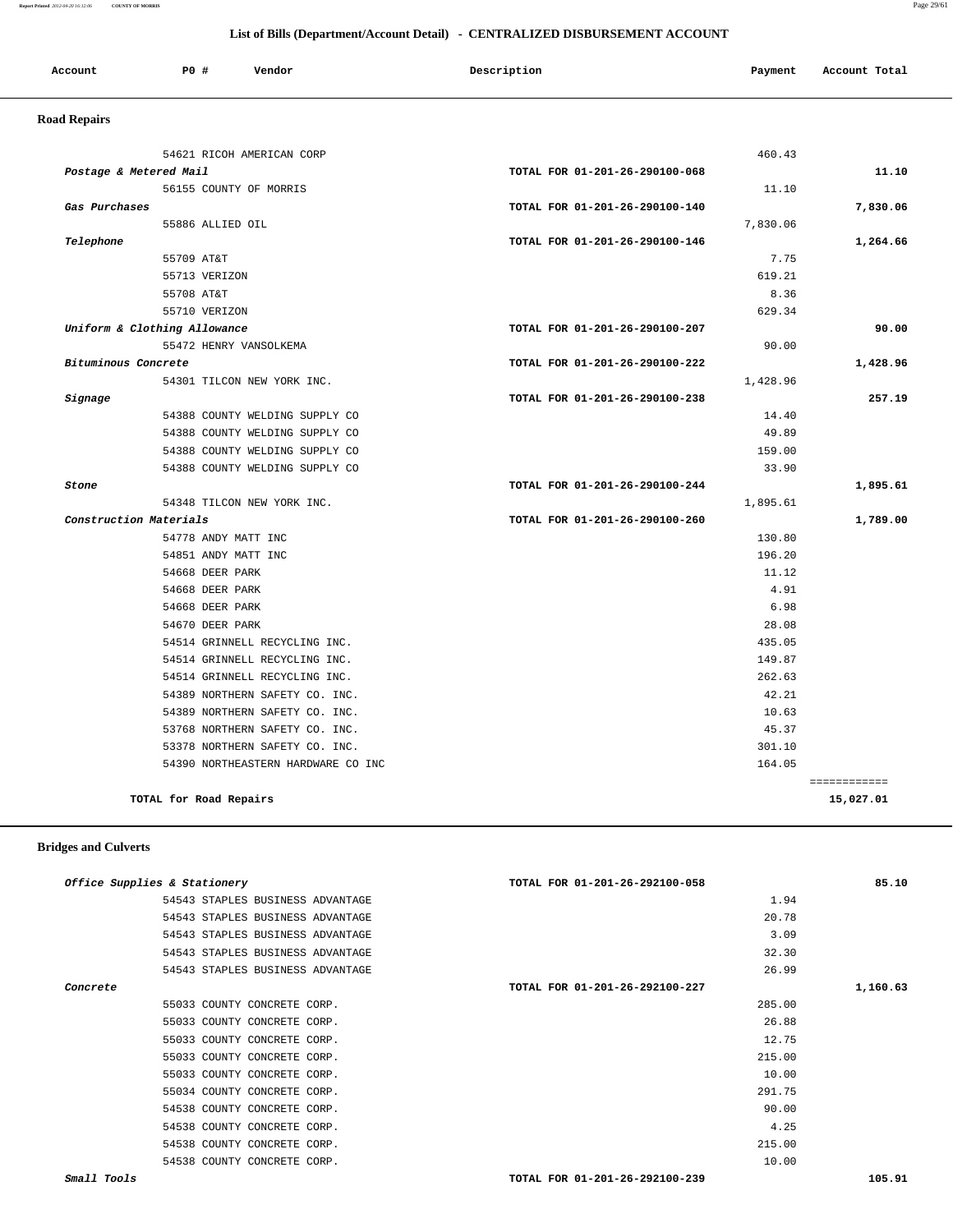#### **Report Printed** *2012-04-20 16:12:06* **COUNTY OF MORRIS** Page 30/61

 **List of Bills (Department/Account Detail) - CENTRALIZED DISBURSEMENT ACCOUNT**

| Account                     | PO#                            | Vendor                          | Description                    | Payment | Account Total |
|-----------------------------|--------------------------------|---------------------------------|--------------------------------|---------|---------------|
| <b>Bridges and Culverts</b> |                                |                                 |                                |         |               |
|                             |                                | 54539 SHEAFFER SUPPLY, INC.     |                                | 86.73   |               |
|                             |                                | 54539 SHEAFFER SUPPLY, INC.     |                                | 19.18   |               |
|                             | Welding-Oxygen-Acetylene Etc   |                                 | TOTAL FOR 01-201-26-292100-248 |         | 35.40         |
|                             |                                | 53745 COUNTY WELDING SUPPLY CO  |                                | 35.40   |               |
| Safety Items                |                                |                                 | TOTAL FOR 01-201-26-292100-266 |         | 44.45         |
|                             |                                | 54541 GALETON GLOVES & SAFETY   |                                | 34.35   |               |
|                             |                                | 54541 GALETON GLOVES & SAFETY   |                                | 10.10   |               |
| (2011) Equipment Rental     |                                |                                 | TOTAL FOR 01-203-26-292100-259 |         | 33.75         |
|                             |                                | 54772 ATLANTIC TOMORROWS OFFICE |                                | 33.75   |               |
|                             |                                |                                 |                                |         | ============  |
|                             | TOTAL for Bridges and Culverts |                                 |                                |         | 1,465.24      |

#### **Buildings & Grounds**

| Equipment Service Agreements         | TOTAL FOR 01-201-26-310100-044 | 4,555.50  |
|--------------------------------------|--------------------------------|-----------|
| 55858 WEBSTER PLUMBING &             | 496.50                         |           |
| 55858 WEBSTER PLUMBING &             | 878.80                         |           |
| 54958 ELEVATOR MAINTENANCE CORP      | 625.88                         |           |
| 54958 ELEVATOR MAINTENANCE CORP      | 469.42                         |           |
| 54958 ELEVATOR MAINTENANCE CORP      | 312.94                         |           |
| 54958 ELEVATOR MAINTENANCE CORP      | 312.94                         |           |
| 54958 ELEVATOR MAINTENANCE CORP      | 156.47                         |           |
| 54958 ELEVATOR MAINTENANCE CORP      | 156.47                         |           |
| 54958 ELEVATOR MAINTENANCE CORP      | 156.47                         |           |
| 54958 ELEVATOR MAINTENANCE CORP      | 156.47                         |           |
| 54958 ELEVATOR MAINTENANCE CORP      | 156.47                         |           |
| 54958 ELEVATOR MAINTENANCE CORP      | 156.47                         |           |
| 54964 AMERICAN PROTECTIVE SYSTEMS    | 520.20                         |           |
| Office Supplies & Stationery         | TOTAL FOR 01-201-26-310100-058 | 130.35    |
| 54922 STAPLES BUSINESS ADVANTAGE     | 102.63                         |           |
| 54922 STAPLES BUSINESS ADVANTAGE     | 27.72                          |           |
| Parking Lot Rental                   | TOTAL FOR 01-201-26-310100-062 | 5,130.00  |
| 55686 MORRISTOWN PARKING AUTHORITY   | 5,130.00                       |           |
| Other Outside Services               | TOTAL FOR 01-201-26-310100-084 | 30,384.00 |
| 55690 EMPLOYMENT HORIZONS, INC.      | 30,384.00                      |           |
| Rubbish & Trash Removal              | TOTAL FOR 01-201-26-310100-143 | 8,429.69  |
| 55680 WASTE MANAGEMENT OF NEW JERSEY | 8,429.69                       |           |
| Uniform & Clothing Allowance         | TOTAL FOR 01-201-26-310100-207 | 267.99    |
| 55208 ESMERALDA GONZALES             | 90.00                          |           |
| 55334 FRANCISCO BENITEZ              | 90.00                          |           |
| 55333 NORMA SALINAS                  | 87.99                          |           |
| Pipes - Others                       | TOTAL FOR 01-201-26-310100-235 | 1,017.35  |
| 53944 FASTENAL COMPANY               | 165.25                         |           |
| 53944 FASTENAL COMPANY               | 35.51                          |           |
| 53944 FASTENAL COMPANY               | 621.57                         |           |
| 54915 GENERAL PLUMBING SUPPLY INC.   | 195.02                         |           |
| Small Tools                          | TOTAL FOR 01-201-26-310100-239 | 334.49    |
| 53944 FASTENAL COMPANY               | 11.08                          |           |
| 53944 FASTENAL COMPANY               | 323.41                         |           |
| Snow Removal & Ice Control           | TOTAL FOR 01-201-26-310100-242 | 4,850.00  |
| 54613 ALPINE DEERE LANDSCAPING       | 4,850.00                       |           |
| Bldg Maintenance Supplies            | TOTAL FOR 01-201-26-310100-249 | 1,807.22  |
| 53956 BATTERIES PLUS                 | 209.96                         |           |
| 53943 FASTENAL COMPANY               | 17.30                          |           |
| 53943 FASTENAL COMPANY               | 67.06                          |           |
| 53943 FASTENAL COMPANY               | 12.82                          |           |
| 53943 FASTENAL COMPANY               | 454.41                         |           |
| 53943 FASTENAL COMPANY               | 33.04                          |           |
| 54961 GRAINGER                       | 376.88                         |           |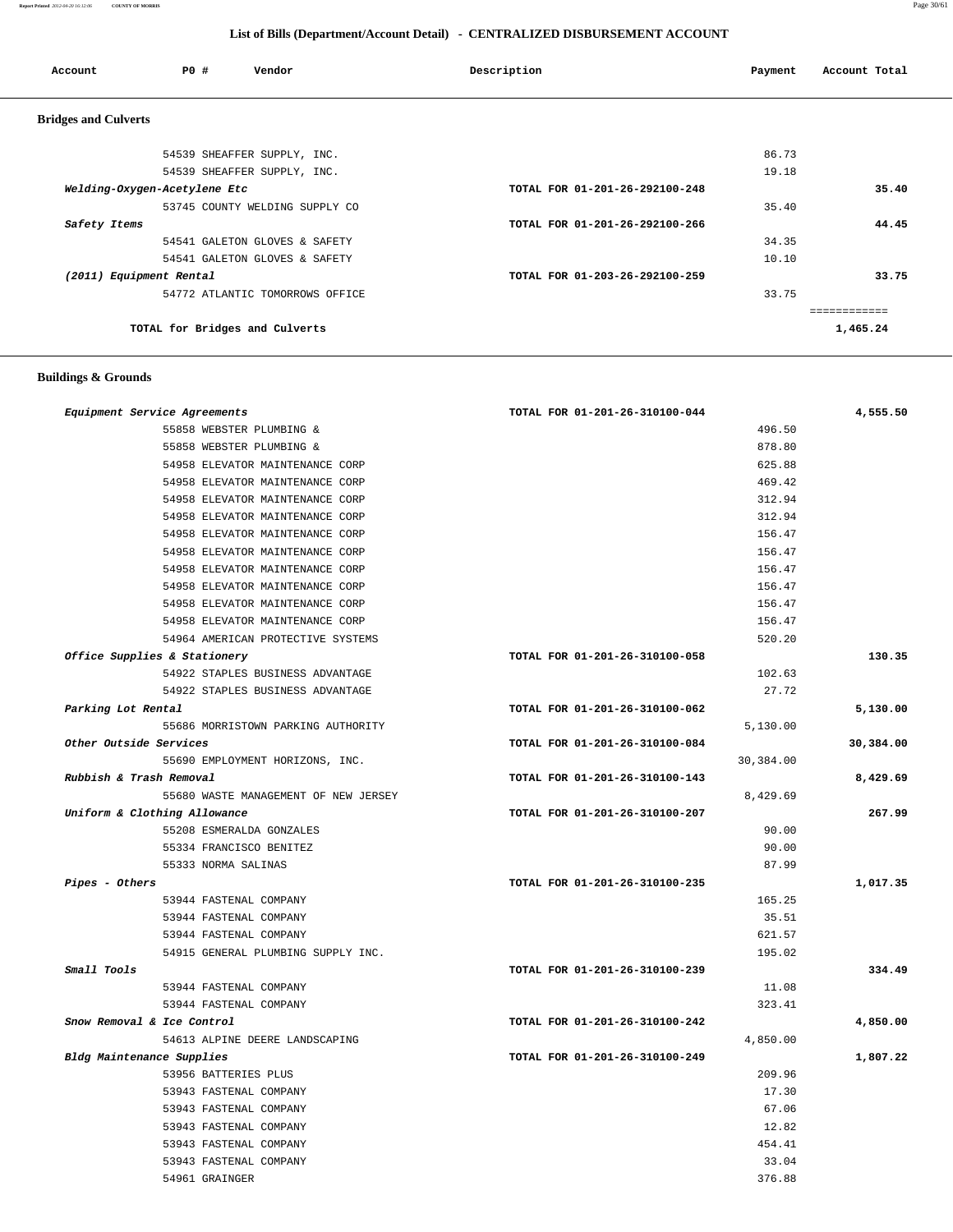**Report Printed** *2012-04-20 16:12:06* **COUNTY OF MORRIS** Page 31/61

# **List of Bills (Department/Account Detail) - CENTRALIZED DISBURSEMENT ACCOUNT**

| <b>Buildings &amp; Grounds</b> |                                                              |                                |                 |                                          |
|--------------------------------|--------------------------------------------------------------|--------------------------------|-----------------|------------------------------------------|
|                                | 54961 GRAINGER                                               |                                | 73.80           |                                          |
|                                | 54961 GRAINGER                                               |                                | 92.16           |                                          |
|                                | 54961 GRAINGER                                               |                                | 228.40          |                                          |
|                                | 54961 GRAINGER                                               |                                | 26.34           |                                          |
|                                | 54961 GRAINGER                                               |                                | 215.05          |                                          |
|                                | Ground Maintenance Supplies                                  | TOTAL FOR 01-201-26-310100-251 |                 | 454.46                                   |
|                                | 53944 FASTENAL COMPANY                                       |                                | 255.68          |                                          |
|                                | 54656 MENDHAM GARDEN CENTER                                  |                                | 198.78          |                                          |
| Janitorial Supplies            |                                                              | TOTAL FOR 01-201-26-310100-252 |                 | 2,980.69                                 |
|                                | 54472 ALLEN PAPER & SUPPLY CO                                |                                | 93.27<br>677.42 |                                          |
|                                | 54472 ALLEN PAPER & SUPPLY CO<br>54611 JERSEY PAPER PLUS INC |                                | 2,210.00        |                                          |
| Maintenance-Parking Lot        |                                                              | TOTAL FOR 01-201-26-310100-253 |                 | 1,697.87                                 |
|                                | 49529 MORRISTOWN PARKING AUTHORITY                           |                                | 1,697.87        |                                          |
|                                | Machinery Repairs & Parts                                    | TOTAL FOR 01-201-26-310100-262 |                 | 224.00                                   |
|                                | 54650 SPEEDWELL ELECTRIC MOTORS                              |                                | 224.00          |                                          |
| Heat & $A/C$                   |                                                              | TOTAL FOR 01-201-26-310100-264 |                 | 3,227.14                                 |
|                                | 55471 JOHNSTONE SUPPLY                                       |                                | 130.57          |                                          |
|                                | 55471 JOHNSTONE SUPPLY                                       |                                | 23.47           |                                          |
|                                | 54962 GRAINGER                                               |                                | 31.64           |                                          |
|                                | 54962 GRAINGER                                               |                                | 73.17           |                                          |
|                                | 54962 GRAINGER                                               |                                | 140.84          |                                          |
|                                | 54962 GRAINGER                                               |                                | 240.82          |                                          |
|                                | 54962 GRAINGER                                               |                                | 196.78          |                                          |
|                                | 54962 GRAINGER                                               |                                | 67.60           |                                          |
|                                | 54910 MANHATTAN WELDING COMPANY INC                          |                                | 1,727.60        |                                          |
|                                | 54914 WHITE & SHAUGER INC.                                   |                                | 64.08           |                                          |
|                                | 54914 WHITE & SHAUGER INC.                                   |                                | 530.57          |                                          |
| Electrical                     |                                                              | TOTAL FOR 01-201-26-310100-265 |                 | 5,627.08                                 |
|                                | 54664 TURTLE & HUGHES, INC                                   |                                | 590.79          |                                          |
|                                | 54664 TURTLE & HUGHES, INC                                   |                                | 9.41            |                                          |
|                                | 54664 TURTLE & HUGHES, INC                                   |                                | 137.50          |                                          |
|                                | 54664 TURTLE & HUGHES, INC                                   |                                | 390.00          |                                          |
|                                | 54664 TURTLE & HUGHES, INC<br>54664 TURTLE & HUGHES, INC     |                                | 84.16<br>289.86 |                                          |
|                                | 54664 TURTLE & HUGHES, INC                                   |                                | 152.38          |                                          |
|                                | 54664 TURTLE & HUGHES, INC                                   |                                | 116.25          |                                          |
|                                | 54667 TURTLE & HUGHES, INC                                   |                                | 95.84           |                                          |
|                                | 54667 TURTLE & HUGHES, INC                                   |                                | 1,166.83        |                                          |
|                                | 54667 TURTLE & HUGHES, INC                                   |                                | 57.37           |                                          |
|                                | 54667 TURTLE & HUGHES, INC                                   |                                | 182.28          |                                          |
|                                | 54667 TURTLE & HUGHES, INC                                   |                                | 480.12          |                                          |
|                                |                                                              |                                |                 |                                          |
|                                | 54667 TURTLE & HUGHES, INC                                   |                                | 80.80           |                                          |
|                                | 54667 TURTLE & HUGHES, INC                                   |                                | 28.03           |                                          |
|                                | 54667 TURTLE & HUGHES, INC                                   |                                | 171.84          |                                          |
|                                | 54661 TURTLE & HUGHES, INC                                   |                                | 140.00          |                                          |
|                                | 54661 TURTLE & HUGHES, INC                                   |                                | 624.00          |                                          |
|                                | 54661 TURTLE & HUGHES, INC                                   |                                | 829.62          |                                          |
| Incremental Bond Costs         |                                                              | TOTAL FOR 01-201-26-310100-267 |                 |                                          |
|                                | 55695 MORRISTOWN PARKING AUTHORITY                           |                                | 1,713.95        |                                          |
|                                | (2011) Office Supplies & Stationery                          | TOTAL FOR 01-203-26-310100-058 |                 |                                          |
|                                | 46106 XSTAMPER                                               |                                | 103.67          |                                          |
|                                | 46106 XSTAMPER                                               |                                | 8.39            |                                          |
|                                | (2011) Other Operating&Repair Supply                         | TOTAL FOR 01-203-26-310100-098 |                 |                                          |
|                                | 52191 JODY'S SILK FLORIST &                                  |                                | 149.70          |                                          |
| (2011) Window Cleaning         | 53949 SILVER STREAK, INC.                                    | TOTAL FOR 01-203-26-310100-256 | 9,700.00        | 1,713.95<br>112.06<br>149.70<br>9,700.00 |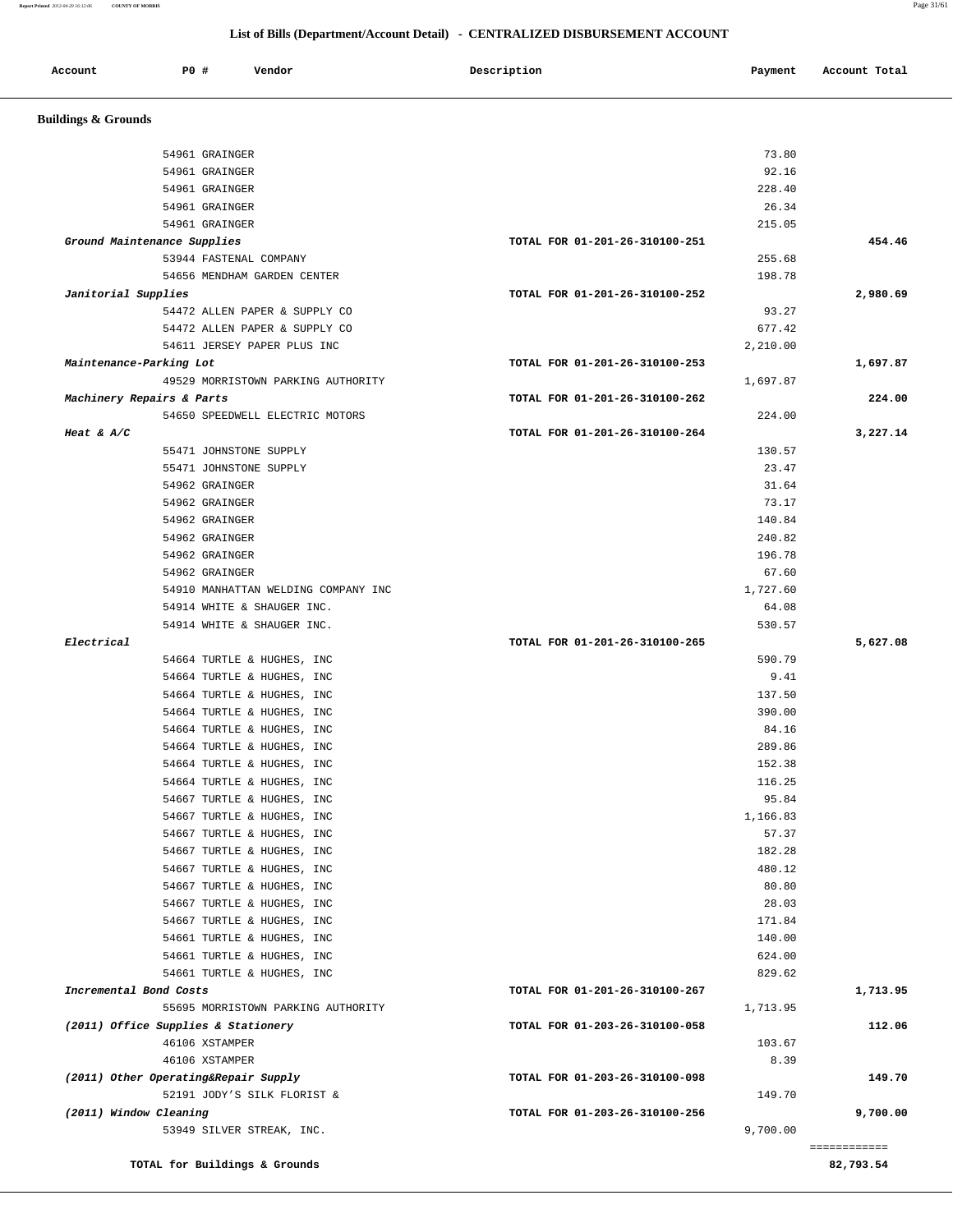**Report Printed** *2012-04-20 16:12:06* **COUNTY OF MORRIS** Page 32/61

#### **List of Bills (Department/Account Detail) - CENTRALIZED DISBURSEMENT ACCOUNT**

| Account | P0 # | Vendor | Description | Payment | Account Total |
|---------|------|--------|-------------|---------|---------------|
|         |      |        |             |         |               |

#### **Motor Services Center**

| Education Schools & Training  |                                                     | TOTAL FOR 01-201-26-315100-039 |          | 199.00   |
|-------------------------------|-----------------------------------------------------|--------------------------------|----------|----------|
|                               | 54547 FRED PRYOR SEMINARS                           |                                | 199.00   |          |
| Office Supplies & Stationery  |                                                     | TOTAL FOR 01-201-26-315100-058 |          | 148.20   |
|                               | 54991 STAPLES BUSINESS ADVANTAGE                    |                                | 148.20   |          |
| Other Operating&Repair Supply |                                                     | TOTAL FOR 01-201-26-315100-098 |          | 6,570.40 |
|                               | 53248 SNAP-ON EQUIPMENT                             |                                | 817.00   |          |
|                               | 53264 CLEAN AIR COMPANY INC.                        |                                | 3,194.53 |          |
|                               | 54534 J & D SALES & SERVICE LLC                     |                                | 180.00   |          |
|                               | 54216 A W DIRECT INC                                |                                | 241.78   |          |
|                               | 54985 MSC INDUSTRIAL SUPPLY CO.                     |                                | 56.95    |          |
|                               | 54985 MSC INDUSTRIAL SUPPLY CO.                     |                                | 134.08   |          |
|                               | 54985 MSC INDUSTRIAL SUPPLY CO.                     |                                | 144.68   |          |
|                               | 54984 MORRISTOWN LUMBER &                           |                                | 5.00     |          |
|                               | 54984 MORRISTOWN LUMBER &                           |                                | 37.06    |          |
|                               | 54973 BOONTON AUTO PARTS                            |                                | 99.80    |          |
|                               | 54980 J & D SALES & SERVICE LLC                     |                                | 180.00   |          |
|                               | 54556 SPARKLE CAR WASH, INC.                        |                                | 549.40   |          |
|                               | 55391 BOONTON AUTO PARTS                            |                                | 375.36   |          |
|                               |                                                     |                                | 414.00   |          |
|                               | 55391 BOONTON AUTO PARTS<br>55394 DELTA PRODUCTS CO |                                | 44.38    |          |
|                               |                                                     |                                |          |          |
|                               | 55410 SHEAFFER SUPPLY, INC.                         |                                | 19.90    |          |
|                               | 55410 SHEAFFER SUPPLY, INC.                         |                                | 76.48    |          |
| Communications Equipment      |                                                     | TOTAL FOR 01-201-26-315100-161 |          | 75.00    |
|                               | 55407 ROYAL COMMUNICATIONS INC.                     |                                | 75.00    |          |
| Uniform & Clothing Allowance  |                                                     | TOTAL FOR 01-201-26-315100-207 |          | 957.97   |
|                               | 54524 AMERICAN WEAR INC.                            |                                | 269.73   |          |
|                               | 54524 AMERICAN WEAR INC.                            |                                | 211.75   |          |
|                               | 55388 AMERICAN WEAR INC.                            |                                | 261.74   |          |
|                               | 55388 AMERICAN WEAR INC.                            |                                | 214.75   |          |
| Lubricants & Anti Freeze      |                                                     | TOTAL FOR 01-201-26-315100-232 |          | 4,646.24 |
|                               | 54221 CRAFT OIL CORP                                |                                | 3,844.00 |          |
|                               | 53513 CRAFT OIL CORP                                |                                | 802.24   |          |
| Small Tools                   |                                                     | TOTAL FOR 01-201-26-315100-239 |          | 185.00   |
|                               | 55418 MY TOOL LADY                                  |                                | 185.00   |          |
| Tires                         |                                                     | TOTAL FOR 01-201-26-315100-245 |          | 6,189.06 |
|                               | 54551 SERVICE TIRE TRUCK CENTERS INC                |                                | 635.00   |          |
|                               | 54979 INTER CITY TIRE                               |                                | 416.22   |          |
|                               | 54992 STS TIRE & AUTO CENTERS                       |                                | 199.50   |          |
|                               | 54992 STS TIRE & AUTO CENTERS                       |                                | 154.48   |          |
|                               | 55409 SERVICE TIRE TRUCK CENTERS INC                |                                | 991.50   |          |
|                               | 55413 STS TIRE & AUTO CENTERS                       |                                | 414.36   |          |
|                               | 55413 STS TIRE & AUTO CENTERS                       |                                | 2,812.34 |          |
|                               | 55413 STS TIRE & AUTO CENTERS                       |                                | 360.00   |          |
|                               | 55413 STS TIRE & AUTO CENTERS                       |                                | 205.66   |          |
| Welding-Oxygen-Acetylene Etc  |                                                     | TOTAL FOR 01-201-26-315100-248 |          | 105.85   |
|                               | 54995 GTS WELCO                                     |                                | 105.85   |          |
| Janitorial Supplies           |                                                     | TOTAL FOR 01-201-26-315100-252 |          | 199.45   |
|                               | 55415 TOMAR INDUSTRIES INC                          |                                | 77.00    |          |
|                               | 55415 TOMAR INDUSTRIES INC                          |                                | 122.45   |          |
| Spare Parts for Equipment     |                                                     | TOTAL FOR 01-201-26-315100-261 |          | 6,890.58 |
|                               | 54536 MONTAGE ENTERPRISES INC.                      |                                | 414.88   |          |
|                               | 54536 MONTAGE ENTERPRISES INC.                      |                                | 416.16   |          |
|                               | 54529 CLIFFSIDE BODY CORPORATION                    |                                | 9.80     |          |
|                               | 54529 CLIFFSIDE BODY CORPORATION                    |                                | 2.46     |          |
|                               | 54529 CLIFFSIDE BODY CORPORATION                    |                                | 5.90     |          |
|                               | 54978 GUARANTEED REBUILDERS INC                     |                                | 159.00   |          |
|                               | 54544 OLD DOMINION BRUSH COMPANY                    |                                | 220.00   |          |
|                               | 54544 OLD DOMINION BRUSH COMPANY                    |                                | 90.00    |          |
|                               | 54983 MORRISTOWN AUTO BODY INC                      |                                | 200.00   |          |
|                               | 54982 MONTAGE ENTERPRISES INC.                      |                                | 132.94   |          |
|                               |                                                     |                                |          |          |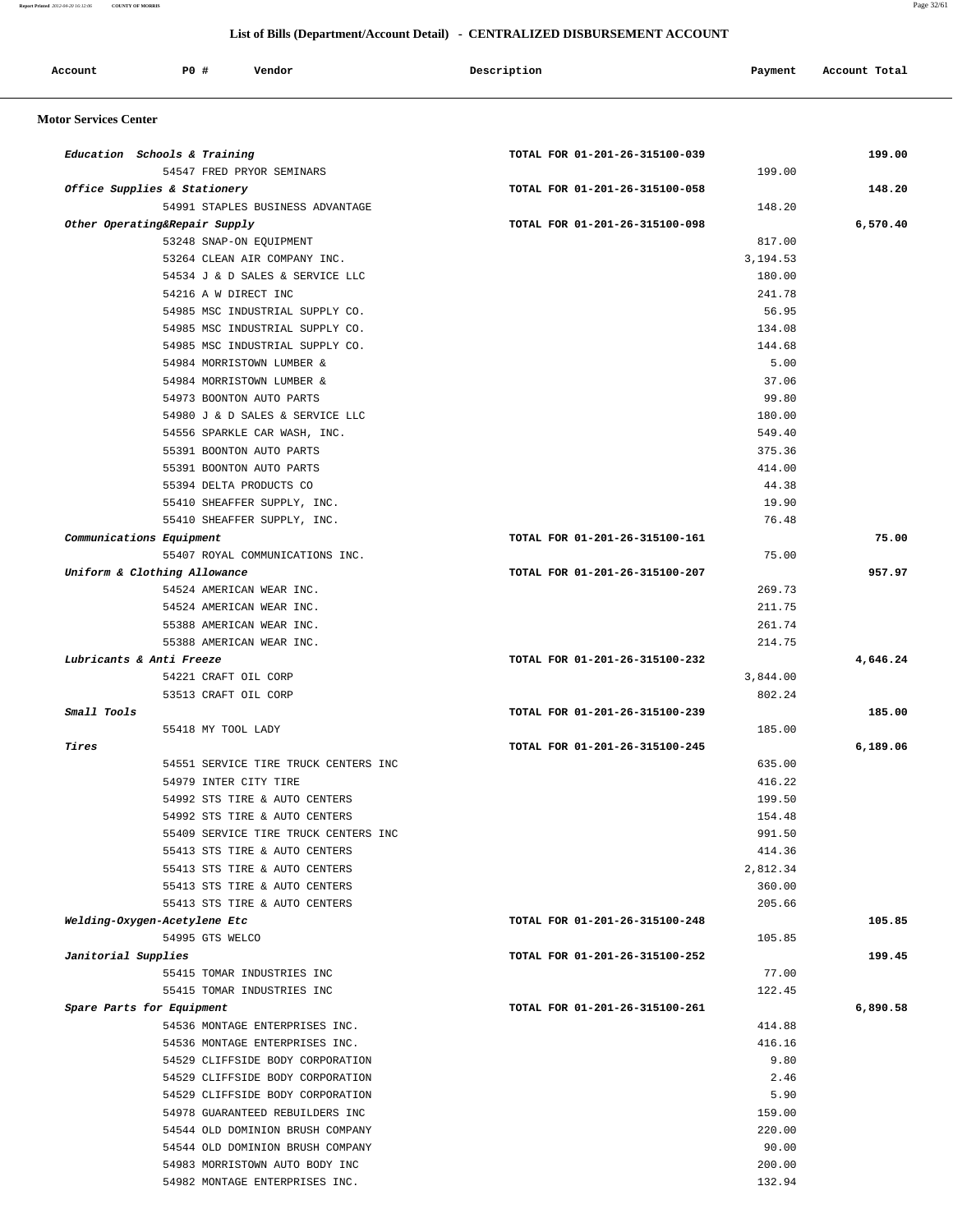**Report Printed** *2012-04-20 16:12:06* **COUNTY OF MORRIS** Page 33/61

#### **List of Bills (Department/Account Detail) - CENTRALIZED DISBURSEMENT ACCOUNT**

| <b>ccount</b> | P <sub>0</sub> | Vendor<br>. | Description<br>. | Payment<br>$\sim$ $\sim$ | Account Total |
|---------------|----------------|-------------|------------------|--------------------------|---------------|
|               |                |             |                  |                          |               |

#### **Motor Services Center**

| 54982 MONTAGE ENTERPRISES INC.      | 196.34                         |           |
|-------------------------------------|--------------------------------|-----------|
| 53895 PENN-JERSEY MACHINERY, LLC    | 142.94                         |           |
| 54994 UNIVERSAL SUPPLY GROUP INC.   | 41.19                          |           |
| 54994 UNIVERSAL SUPPLY GROUP INC.   | 66.84                          |           |
| 54986 PERFORMANCE TRAILERS INC.     | 250.00                         |           |
| 54986 PERFORMANCE TRAILERS INC.     | 105.00                         |           |
| 54981 MID-ATLANTIC TRUCK CENTRE INC | 31.13                          |           |
| 54981 MID-ATLANTIC TRUCK CENTRE INC | 31.13                          |           |
| 54981 MID-ATLANTIC TRUCK CENTRE INC | 95.92                          |           |
| 54981 MID-ATLANTIC TRUCK CENTRE INC | 1,033.17                       |           |
| 54558 TRICO EQUIPMENT SERVICES LLC  | 261.66                         |           |
| 54989 ROUTE 23 AUTO MALL LLC        | 1,562.08                       |           |
| 54535 MID-ATLANTIC TRUCK CENTRE INC | 44.07                          |           |
| 54535 MID-ATLANTIC TRUCK CENTRE INC | 134.62                         |           |
| 54535 MID-ATLANTIC TRUCK CENTRE INC | 134.62                         |           |
| 54535 MID-ATLANTIC TRUCK CENTRE INC | 700.85                         |           |
| 54535 MID-ATLANTIC TRUCK CENTRE INC | 68.14                          |           |
| 55387 AMERICAN HOSE & HYDRAULICS    | 138.41                         |           |
| 55399 KENVIL POWER EQUIPMENT, INC.  | 42.92                          |           |
| 55399 KENVIL POWER EQUIPMENT, INC.  | 65.13                          |           |
| 55399 KENVIL POWER EQUIPMENT, INC.  | 19.49                          |           |
| 55393 NORTH JERSEY BOBCAT           | 73.79                          |           |
| Vehicle Repairs                     | TOTAL FOR 01-201-26-315100-291 | 18,464.81 |
| 54548 ROUTE 23 AUTO MALL LLC        | 51.04                          |           |
| 54548 ROUTE 23 AUTO MALL LLC        | 82.12                          |           |
| 54548 ROUTE 23 AUTO MALL LLC        | 4.64                           |           |
| 54548 ROUTE 23 AUTO MALL LLC        | 191.06                         |           |
| 54548 ROUTE 23 AUTO MALL LLC        | 148.47                         |           |
| 54548 ROUTE 23 AUTO MALL LLC        | 322.77                         |           |
| 54548 ROUTE 23 AUTO MALL LLC        | 10.50                          |           |
| 54548 ROUTE 23 AUTO MALL LLC        | 387.96                         |           |
| 54548 ROUTE 23 AUTO MALL LLC        | $-35.45$                       |           |
| 53530 ROUTE 23 AUTO MALL LLC        | 35.45                          |           |
| 53530 ROUTE 23 AUTO MALL LLC        | 80.43                          |           |
| 53530 ROUTE 23 AUTO MALL LLC        | 50.61                          |           |
| 53530 ROUTE 23 AUTO MALL LLC        | 63.78                          |           |
| 53530 ROUTE 23 AUTO MALL LLC        | 23.80                          |           |
| 53530 ROUTE 23 AUTO MALL LLC        | 41.75                          |           |
| 53530 ROUTE 23 AUTO MALL LLC        | $-54.00$                       |           |
| 53530 ROUTE 23 AUTO MALL LLC        | $-54.00$                       |           |
| 53530 ROUTE 23 AUTO MALL LLC        | $-54.00$                       |           |
| 54526 BEYER FORD                    | 26.51                          |           |
| 54987 PLAINSMAN AUTO SUPPLY         | 15.42                          |           |
| 54987 PLAINSMAN AUTO SUPPLY         | 291.71                         |           |
| 54987 PLAINSMAN AUTO SUPPLY         | 452.17                         |           |
| 54525 AUTOZONE, INC.                | 169.99                         |           |
| 54993 SUMMIT TRANSMISSION BRAKE     | 711.29                         |           |
| 54553 SMITH CHRYSLER JEEP DODGE     | 78.00                          |           |
| 54553 SMITH CHRYSLER JEEP DODGE     | 95.58                          |           |
| 54553 SMITH CHRYSLER JEEP DODGE     | 234.00                         |           |
| 54990 SMITH CHRYSLER JEEP DODGE     | 109.82                         |           |
| 54990 SMITH CHRYSLER JEEP DODGE     | 26.65                          |           |
| 54977 FLEMINGTON BUICK CHEVROLET    | 325.77                         |           |
| 54977 FLEMINGTON BUICK CHEVROLET    | 33.27                          |           |
| 54975 BEYER FORD                    | 81.53                          |           |
| 54974 BEYER CHRYSLER JEEP           | 14.09                          |           |
| 55372 PLAINSMAN AUTO SUPPLY         | 59.49                          |           |
| 55372 PLAINSMAN AUTO SUPPLY         | 121.26                         |           |
| 55372 PLAINSMAN AUTO SUPPLY         | 160.06                         |           |
| 55372 PLAINSMAN AUTO SUPPLY         | 210.45                         |           |
|                                     |                                |           |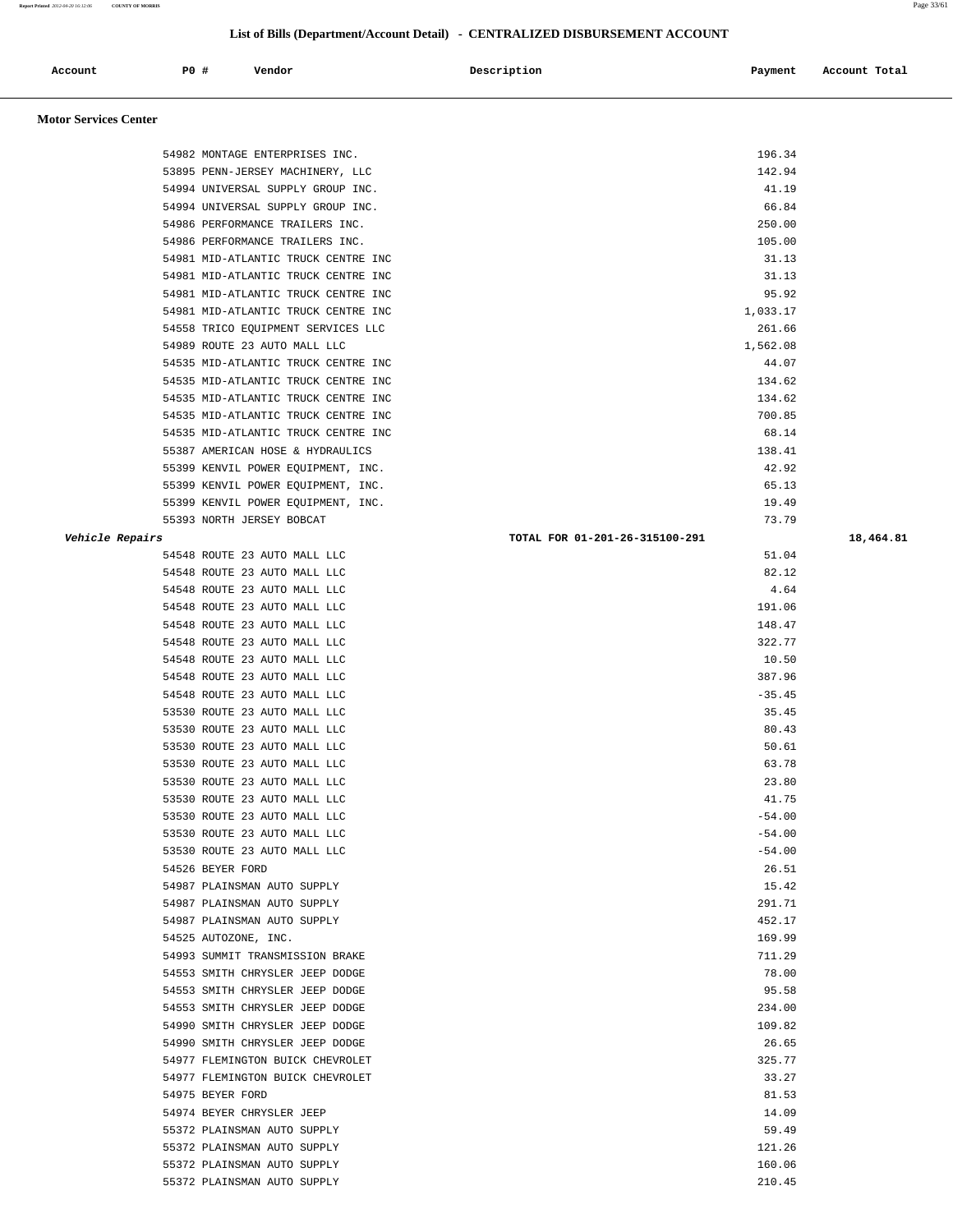#### **List of Bills (Department/Account Detail) - CENTRALIZED DISBURSEMENT ACCOUNT**

| Account<br>. | P <sub>0</sub> | Vendor | Description<br>$\sim$ $\sim$ | Payment | Account Total<br>.<br>. |
|--------------|----------------|--------|------------------------------|---------|-------------------------|
|              |                |        |                              |         |                         |

 **Motor Services Center** 

| TOTAL for Motor Services Center                              | 44,631.56        |
|--------------------------------------------------------------|------------------|
|                                                              | ============     |
| 55411 SMITH CHRYSLER JEEP DODGE                              | 61.20            |
| 55411 SMITH CHRYSLER JEEP DODGE                              | 98.15            |
| 55411 SMITH CHRYSLER JEEP DODGE                              | 14.46            |
| 55414 SUMMIT TRANSMISSION BRAKE                              | 2,495.00         |
| 55405 ROUTE 23 AUTO MALL LLC                                 | 66.93            |
| 55405 ROUTE 23 AUTO MALL LLC                                 | 24.36            |
| 55405 ROUTE 23 AUTO MALL LLC<br>55405 ROUTE 23 AUTO MALL LLC | 459.84<br>150.54 |
| 55405 ROUTE 23 AUTO MALL LLC                                 | 392.01           |
| 55405 ROUTE 23 AUTO MALL LLC                                 | 89.70            |
| 55405 ROUTE 23 AUTO MALL LLC                                 | 97.44            |
| 55405 ROUTE 23 AUTO MALL LLC                                 | 57.30            |
| 55405 ROUTE 23 AUTO MALL LLC                                 | 569.18           |
| 55405 ROUTE 23 AUTO MALL LLC                                 | 302.70           |
| 55392 D&B AUTO SUPPLY                                        | $-384.20$        |
| 55392 D&B AUTO SUPPLY                                        | $-9.00$          |
| 55392 D&B AUTO SUPPLY                                        | $-110.00$        |
| 55392 D&B AUTO SUPPLY                                        | 1,076.98         |
| 55392 D&B AUTO SUPPLY                                        | 303.71           |
| 55392 D&B AUTO SUPPLY                                        | 1,905.44         |
| 55392 D&B AUTO SUPPLY                                        | 660.67           |
| 55392 D&B AUTO SUPPLY                                        | 972.51           |
| 55392 D&B AUTO SUPPLY                                        | 404.93           |
| 55390 BEYER CHRYSLER JEEP                                    | 103.50           |
| 54546 PLAINSMAN AUTO SUPPLY                                  | 25.09            |
| 54546 PLAINSMAN AUTO SUPPLY                                  | 284.17           |
| 54546 PLAINSMAN AUTO SUPPLY                                  | 277.08           |
| 54546 PLAINSMAN AUTO SUPPLY                                  | 126.62           |
| 54546 PLAINSMAN AUTO SUPPLY                                  | 227.92           |
| 54546 PLAINSMAN AUTO SUPPLY                                  | 73.15            |
| 54989 ROUTE 23 AUTO MALL LLC                                 | $-54.00$         |
| 54989 ROUTE 23 AUTO MALL LLC                                 | 32.90            |
| 54989 ROUTE 23 AUTO MALL LLC                                 | 99.44            |
| 54989 ROUTE 23 AUTO MALL LLC                                 | 36.30            |
| 54989 ROUTE 23 AUTO MALL LLC                                 | 80.34            |
| 54989 ROUTE 23 AUTO MALL LLC                                 | 31.80            |
| 54988 QUALITY AUTO GLASS, INC                                | 125.00           |
| 54988 QUALITY AUTO GLASS, INC                                | 215.02           |
| 54976 D&B AUTO SUPPLY                                        | $-66.00$         |
| 54976 D&B AUTO SUPPLY                                        | $-222.88$        |
| 54976 D&B AUTO SUPPLY                                        | $-165.00$        |
| 54976 D&B AUTO SUPPLY                                        | 513.95           |
| 54976 D&B AUTO SUPPLY                                        | 512.51           |
| 54976 D&B AUTO SUPPLY                                        | 945.26           |
| 54976 D&B AUTO SUPPLY                                        | 626.23           |
| 55372 PLAINSMAN AUTO SUPPLY                                  | 174.10           |
| 55372 PLAINSMAN AUTO SUPPLY                                  | 66.12            |
| 55372 PLAINSMAN AUTO SUPPLY                                  | 91.19            |
| 55372 PLAINSMAN AUTO SUPPLY                                  | 91.16            |
|                                                              |                  |

 **Health Management** 

| Office Supplies & Stationery   | TOTAL FOR 01-201-27-330100-058 | 237.62 |
|--------------------------------|--------------------------------|--------|
| 54341 CHANNING L BETE CO INC   | 218.00                         |        |
| 54341 CHANNING L BETE CO INC   | 19.62                          |        |
| Other Outside Services         | TOTAL FOR 01-201-27-330100-084 | 500.00 |
| 55784 ATLANTIC HEALTH SERVICES | 500.00                         |        |
|                                |                                |        |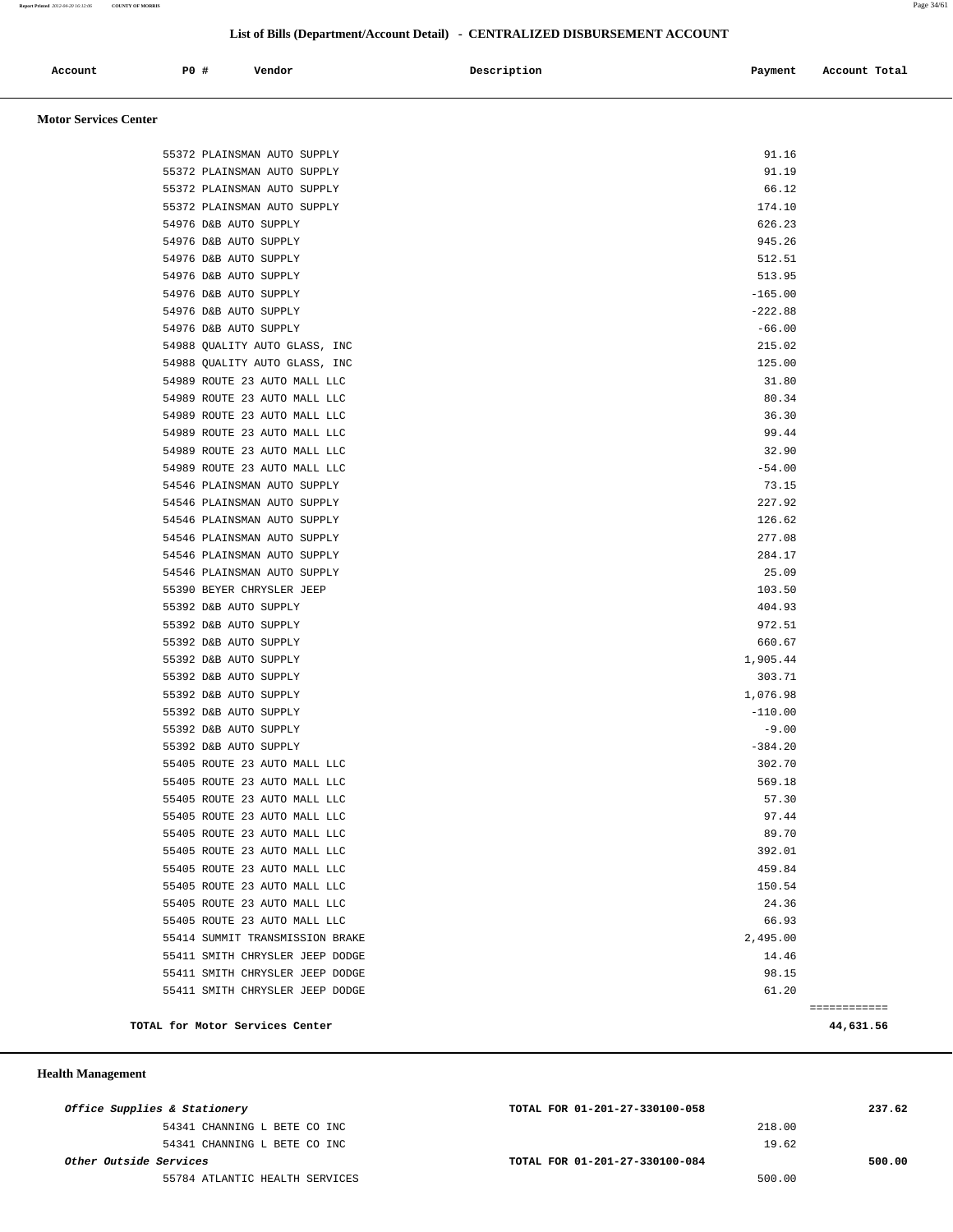#### **Report Printed** *2012-04-20 16:12:06* **COUNTY OF MORRIS** Page 35/61

 **List of Bills (Department/Account Detail) - CENTRALIZED DISBURSEMENT ACCOUNT**

| Account                  | PO#                         | Vendor                            | Description                    | Payment | Account Total |
|--------------------------|-----------------------------|-----------------------------------|--------------------------------|---------|---------------|
| <b>Health Management</b> |                             |                                   |                                |         |               |
|                          | Environmental Compliance    |                                   | TOTAL FOR 01-201-27-330100-210 |         | 963.93        |
|                          |                             | 54716 TURTLE & HUGHES, INC        |                                | 163.62  |               |
|                          | 54313 UMDNJ-UBHC            |                                   |                                | 175.00  |               |
|                          |                             | 53225 GALLS, AN ARAMARK CO.       |                                | 98.96   |               |
|                          |                             | 53353 PINE ENVIRONMENTAL SERVICES |                                | 406.30  |               |
|                          |                             | 55764 VERIZON WIRELESS            |                                | 120.05  |               |
| Equipment                |                             |                                   | TOTAL FOR 01-201-27-330100-258 |         | 56.99         |
|                          |                             | 55243 LAKE PHYSICIANS & HOSPITAL  |                                | 42.95   |               |
|                          | 55304 DEER PARK             |                                   |                                | 14.04   |               |
|                          |                             |                                   |                                |         | ============  |
|                          | TOTAL for Health Management |                                   |                                |         | 1,758.54      |

#### **Human Services**

| Associations and Memberships       | TOTAL FOR 01-201-27-331100-023 | 250.00       |
|------------------------------------|--------------------------------|--------------|
| 54584 NJ ASSO. OF CTY ALCOHOLISM & | 250.00                         |              |
| Education Schools & Training       | TOTAL FOR 01-201-27-331100-039 | 35.00        |
| 54786 MC LEAGUE OF MUNICIPALITIES  | 35.00                          |              |
| Office Supplies & Stationery       | TOTAL FOR 01-201-27-331100-058 | 350.37       |
| 54689 STAPLES BUSINESS ADVANTAGE   | 45.47                          |              |
| 54689 STAPLES BUSINESS ADVANTAGE   | 156.72                         |              |
| 54691 STAPLES BUSINESS ADVANTAGE   | 88.56                          |              |
| 54691 STAPLES BUSINESS ADVANTAGE   | 59.62                          |              |
| Other General Expenses             | TOTAL FOR 01-201-27-331100-059 | 101.40       |
| 54693 PAPERMART INC                | 101.40                         |              |
| Postage & Metered Mail             | TOTAL FOR 01-201-27-331100-068 | 128.35       |
| 56155 COUNTY OF MORRIS             | 128.35                         |              |
| Travel Expense                     | TOTAL FOR 01-201-27-331100-082 | 177.70       |
| 55212 ELIZABETH A. JACOBSON        | 177.70                         |              |
| Meeting Exp Advisory Board Etc     | TOTAL FOR 01-201-27-331100-088 | 332.70       |
| 54792 SODEXO INC & AFFILIATES      | 47.20                          |              |
| 54574 SODEXO INC & AFFILIATES      | 44.50                          |              |
| 55032 SODEXO INC & AFFILIATES      | 72.00                          |              |
| 55032 SODEXO INC & AFFILIATES      | 127.20                         |              |
| 55073 SODEXO, INC & AFFILIATES     | 41.80                          |              |
| Office Machines - Rental           | TOTAL FOR 01-201-27-331100-164 | 837.57       |
| 54253 RICOH AMERICAS CORPORATION   | 837.57                         |              |
|                                    |                                | ============ |
| TOTAL for Human Services           |                                | 2,213.09     |

#### **Youth Shelter**

| Education Schools & Training   | TOTAL FOR 01-201-27-331110-039 |          | 295.00   |
|--------------------------------|--------------------------------|----------|----------|
| 54600 FAMILY INTERVENTION      |                                | 190.00   |          |
| 55484 DEIRDRE'S HOUSE          |                                | 105.00   |          |
| Office Supplies & Stationery   | TOTAL FOR 01-201-27-331110-058 |          | 350.36   |
| 55485 W.B. MASON COMPANY INC   |                                | 350.36   |          |
| Other General Expenses         | TOTAL FOR 01-201-27-331110-059 |          | 371.55   |
| 54127 BOB BARKER COMPANY, INC. |                                | 246.96   |          |
| 55694 WAL-MART STORE           |                                | 124.59   |          |
| Postage and Metered Mail       | TOTAL FOR 01-201-27-331110-068 |          | 1.80     |
| 56155 COUNTY OF MORRIS         |                                | 1.80     |          |
| Food                           | TOTAL FOR 01-201-27-331110-185 |          | 6,799.69 |
| 55683 LOVEYS PIZZA & GRILL     |                                | 178.80   |          |
| 55697 ALBERTSON INC            |                                | 65.30    |          |
| 55903 SODEXO, INC & AFFILIATES |                                | 3,440.00 |          |
| 55903 SODEXO, INC & AFFILIATES |                                | 1,671.84 |          |
| 55903 SODEXO, INC & AFFILIATES |                                | 1,443.75 |          |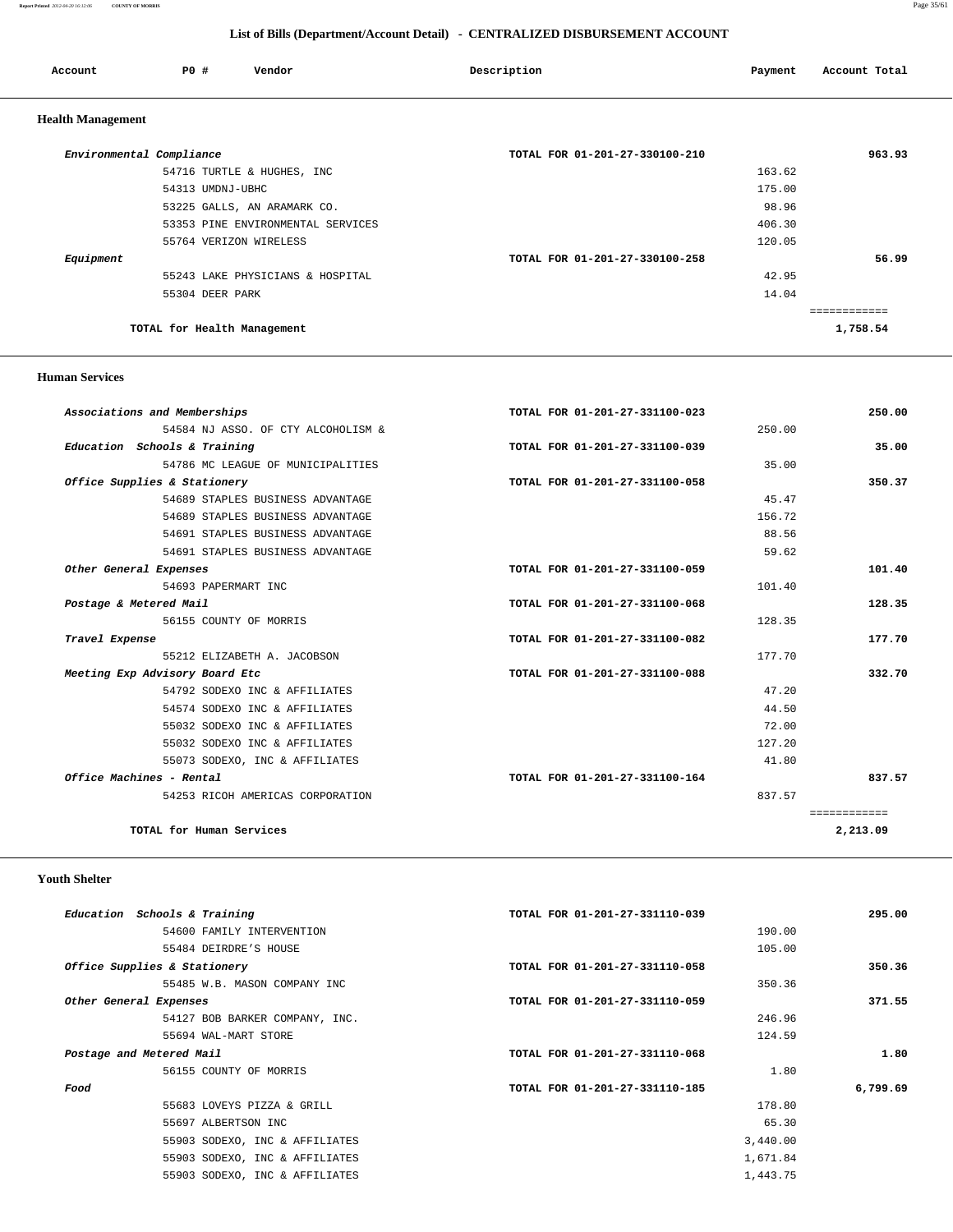#### **Report Printed** *2012-04-20 16:12:06* **COUNTY OF MORRIS** Page 36/61

| List of Bills (Department/Account Detail) - CENTRALIZED DISBURSEMENT ACCOUNT |  |  |  |
|------------------------------------------------------------------------------|--|--|--|
|------------------------------------------------------------------------------|--|--|--|

| Account              | <b>PO #</b>             | Vendor                      | Description                    | Payment  | Account Total |
|----------------------|-------------------------|-----------------------------|--------------------------------|----------|---------------|
| <b>Youth Shelter</b> |                         |                             |                                |          |               |
| Medical              |                         |                             | TOTAL FOR 01-201-27-331110-189 |          | 941.91        |
|                      |                         | 55684 WHITES HEALTHCARE     |                                | 972.20   |               |
|                      |                         | 55684 WHITES HEALTHCARE     |                                | $-30.29$ |               |
| Janitorial Supplies  |                         |                             | TOTAL FOR 01-201-27-331110-252 |          | 555.74        |
|                      |                         | 54602 JERSEY PAPER PLUS INC |                                | 85.74    |               |
|                      |                         | 54602 JERSEY PAPER PLUS INC |                                | 125.26   |               |
|                      |                         | 54602 JERSEY PAPER PLUS INC |                                | 84.00    |               |
|                      |                         | 54602 JERSEY PAPER PLUS INC |                                | 62.00    |               |
|                      |                         | 54602 JERSEY PAPER PLUS INC |                                | 83.00    |               |
|                      |                         | 54602 JERSEY PAPER PLUS INC |                                | 115.74   |               |
|                      |                         |                             |                                |          | ============  |
|                      | TOTAL for Youth Shelter |                             |                                |          | 9,316.05      |

## **Office on Aging**

| Insurance                        | TOTAL FOR 01-201-27-333100-048 | 72.00       |
|----------------------------------|--------------------------------|-------------|
| 55295 BETH DENMEAD               | 12.00                          |             |
| 55296 CARMEN N. AYALA            | 12.00                          |             |
| 55297 LUCY CANNIZZO              | 12.00                          |             |
| 55298 KAREN WEBSTER              | 12.00                          |             |
| 55283 VICTORINE FUNG             | 12.00                          |             |
| 55299 OPHELIA V. CRUSE           | 12.00                          |             |
| Office Supplies & Stationery     | TOTAL FOR 01-201-27-333100-058 | 65.47       |
| 54579 STAPLES BUSINESS ADVANTAGE | 65.47                          |             |
| Postage & Metered Mail           | TOTAL FOR 01-201-27-333100-068 | 168.01      |
| 56155 COUNTY OF MORRIS           | 168.01                         |             |
| Travel Expense                   | TOTAL FOR 01-201-27-333100-082 | 393.45      |
| 55295 BETH DENMEAD               | 157.15                         |             |
| 55296 CARMEN N. AYALA            | 51.80                          |             |
| 55297 LUCY CANNIZZO              | 54.25                          |             |
| 55298 KAREN WEBSTER              | 31.15                          |             |
| 55283 VICTORINE FUNG             | 60.90                          |             |
| 55283 VICTORINE FUNG             | 2.50                           |             |
| 55299 OPHELIA V. CRUSE           | 35.70                          |             |
|                                  |                                | =========== |
| TOTAL for Office on Aging        |                                | 698.93      |

 **NJEASE Phase II** 

| <i>NJEASE Phase II Expenditures</i>   | TOTAL FOR 01-201-27-333105-090 | 4,970.00 |
|---------------------------------------|--------------------------------|----------|
| 55757 FAMILY SERVICE OF MORRIS COUNTY | 4,970.00                       |          |
|                                       |                                |          |
| TOTAL for NJEASE Phase II             |                                | 4,970.00 |

## **Grant in Aid**

| Grant in Aid GIA: ALFRE INC              | TOTAL FOR 01-201-27-342000-453 | 250.00    |
|------------------------------------------|--------------------------------|-----------|
| 54583 ALFRE INC.                         | 100.00                         |           |
| 54583 ALFRE INC.                         | 100.00                         |           |
| 54583 ALFRE INC.                         | 50.00                          |           |
| Grant in Aid GIA: MORRISTOWN NGBHD HOUSE | TOTAL FOR 01-201-27-342000-457 | 22,478.00 |
| 55777 MORRISTOWN NEIGHBORHOOD HOUSE      | 8,100.00                       |           |
| 55816 MORRISTOWN NEIGHBORHOOD HOUSE      | 3,471.00                       |           |
| 55815 MORRISTOWN NEIGHBORHOOD HOUSE      | 7,085.00                       |           |
| 55817 MORRISTOWN NEIGHBORHOOD HOUSE      | 3,822.00                       |           |
| Grant in Aid GIA: FAMILY SERVICES        | TOTAL FOR 01-201-27-342000-462 | 23,010.00 |
| 55427 FAMILY SERVICE OF MORRIS COUNTY    | 1,525.00                       |           |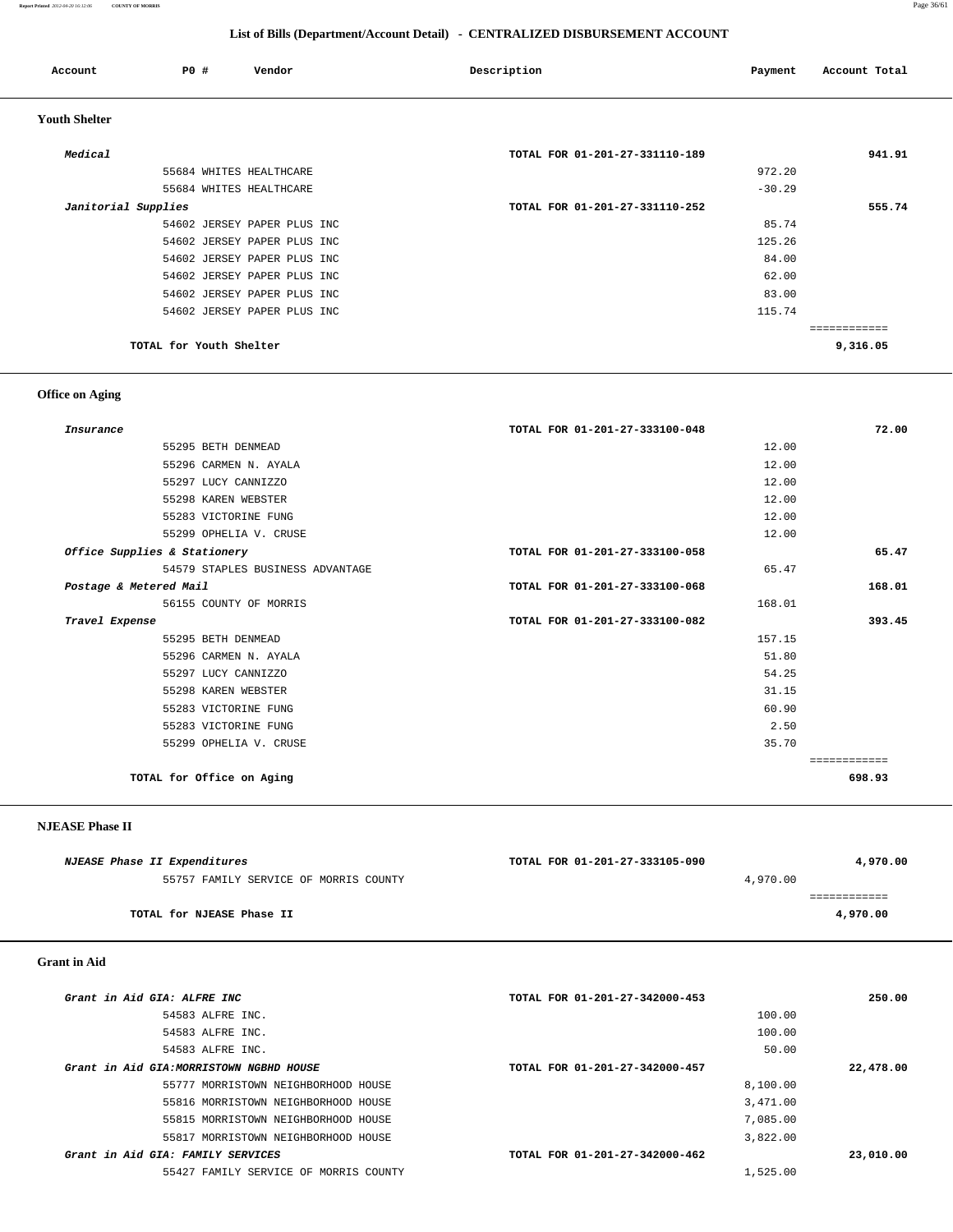**Report Printed** *2012-04-20 16:12:06* **COUNTY OF MORRIS** Page 37/61

#### **List of Bills (Department/Account Detail) - CENTRALIZED DISBURSEMENT ACCOUNT**

| P0 #<br>Account<br>Vendor                | Description                    | Payment   | Account Total |
|------------------------------------------|--------------------------------|-----------|---------------|
| <b>Grant</b> in Aid                      |                                |           |               |
| 55426 FAMILY SERVICE OF MORRIS COUNTY    |                                | 9,490.00  |               |
| 55767 FAMILY SERVICE OF MORRIS COUNTY    |                                | 11,913.00 |               |
| 55767 FAMILY SERVICE OF MORRIS COUNTY    |                                | 82.00     |               |
| Grant in Aid GIA: MORR MEMOR. HOSPITAL   | TOTAL FOR 01-201-27-342000-464 |           | 58,331.00     |
| 55214 ATLANTIC HEALTH SERVICES/MMH       |                                | 15,068.00 |               |
| 55214 ATLANTIC HEALTH SERVICES/MMH       |                                | 22,674.00 |               |
| 55773 ATLANTIC HEALTH SERVICES/MMH       |                                | 20,589.00 |               |
| Grant in Aid GIA: CREATIVE HEARTWORK     | TOTAL FOR 01-201-27-342000-471 |           | 10,950.00     |
| 55452 CREATIVE HEARTWORK INC             |                                | 6,000.00  |               |
| 55452 CREATIVE HEARTWORK INC             |                                | 4,950.00  |               |
| Grant in Aid GIA: HOPEHOUSEOPERTNFIXIT   | TOTAL FOR 01-201-27-342000-480 |           | 10,851.00     |
| 54688 HOPE HOUSE                         |                                | 942.00    |               |
| 54688 HOPE HOUSE                         |                                | 1,060.00  |               |
| 54688 HOPE HOUSE                         |                                | 883.00    |               |
| 54688 HOPE HOUSE                         |                                | 236.00    |               |
|                                          |                                |           |               |
| 55377 HOPE HOUSE                         |                                | 1,915.00  |               |
| 55425 HOPE HOUSE                         |                                | 2,204.00  |               |
| 55424 HOPE HOUSE                         |                                | 3,611.00  |               |
| Grant in Aid Aid Ment Hlth Cnt-New Bridg | TOTAL FOR 01-201-27-342000-483 |           | 103,366.00    |
| 55648 NEWBRIDGE SERVICES INC             |                                | 1,275.00  |               |
| 55814 NEWBRIDGE SERVICES INC             |                                | 83,086.00 |               |
| 55760 NEWBRIDGE SERVICES INC             |                                | 14,946.00 |               |
| 55760 NEWBRIDGE SERVICES INC             |                                | 4,059.00  |               |
| Grant in Aid Aid Ment Hlth Cnt-St Clares | TOTAL FOR 01-201-27-342000-484 |           | 141,984.76    |
| 55623 SAINT CLARE'S HOSPITAL             |                                | 30,634.00 |               |
| 55623 SAINT CLARE'S HOSPITAL             |                                | 53,082.00 |               |
| 55623 SAINT CLARE'S HOSPITAL             |                                | 29,033.00 |               |
| 55496 SAINT CLARE'S HOSPITAL             |                                | 16,018.00 |               |
| 55775 SAINT CLARE'S HOSPITAL             |                                | 9,000.00  |               |
| 55775 SAINT CLARE'S HOSPITAL             |                                | 2,226.04  |               |
| 55775 SAINT CLARE'S HOSPITAL             |                                | 1,991.72  |               |
| Grant in Aid NJ Bureau of Chldrn Srvcs   | TOTAL FOR 01-201-27-342000-486 |           | 33,502.00     |
| 55776 LEGAL SERVICES OF NORTHWEST        |                                | 24,063.00 |               |
| 55820 CHILD AND FAMILY RESOURCES         |                                | 9,439.00  |               |
| Grant in Aid: Family Intervention        | TOTAL FOR 01-201-27-342000-489 |           | 16,802.00     |
| 55453 FAMILY INTERVENTION                |                                | 16,802.00 |               |
| Grant in Aid: Daytop                     | TOTAL FOR 01-201-27-342000-490 |           | 3,770.00      |
| 54582 DAYTOP VILLAGE OF NJ, INC.         |                                | 3,770.00  |               |
| Grant in Aid: New Hope                   | TOTAL FOR 01-201-27-342000-491 |           | 4,050.00      |
| 55373 NEW HOPE FOUNDATION INC.           |                                | 135.00    |               |
| 55373 NEW HOPE FOUNDATION INC.           |                                | 3,915.00  |               |
| Grant in Aid:Storytelling Arts           | TOTAL FOR 01-201-27-342000-492 |           | 7,476.00      |
| 55381 STORY TELLING ARTS INC             |                                | 7,476.00  |               |
| Grant in Aid: Children of the Green      | TOTAL FOR 01-201-27-342000-494 |           | 4,493.00      |
| 55380 CHILDREN ON THE GREEN              |                                | 4,493.00  |               |
|                                          |                                |           | ============  |

#### **Seniors, Disabled & Veterans**

| Contracted Services - Adult Day Care   | TOTAL FOR 01-201-27-343100-036 | 22,878.90 |
|----------------------------------------|--------------------------------|-----------|
| 55423 FAMILY SERVICE OF MORRIS COUNTY  |                                | 22,878.90 |
|                                        |                                |           |
| TOTAL for Seniors, Disabled & Veterans |                                | 22,878.90 |

 **County Board of Social Service**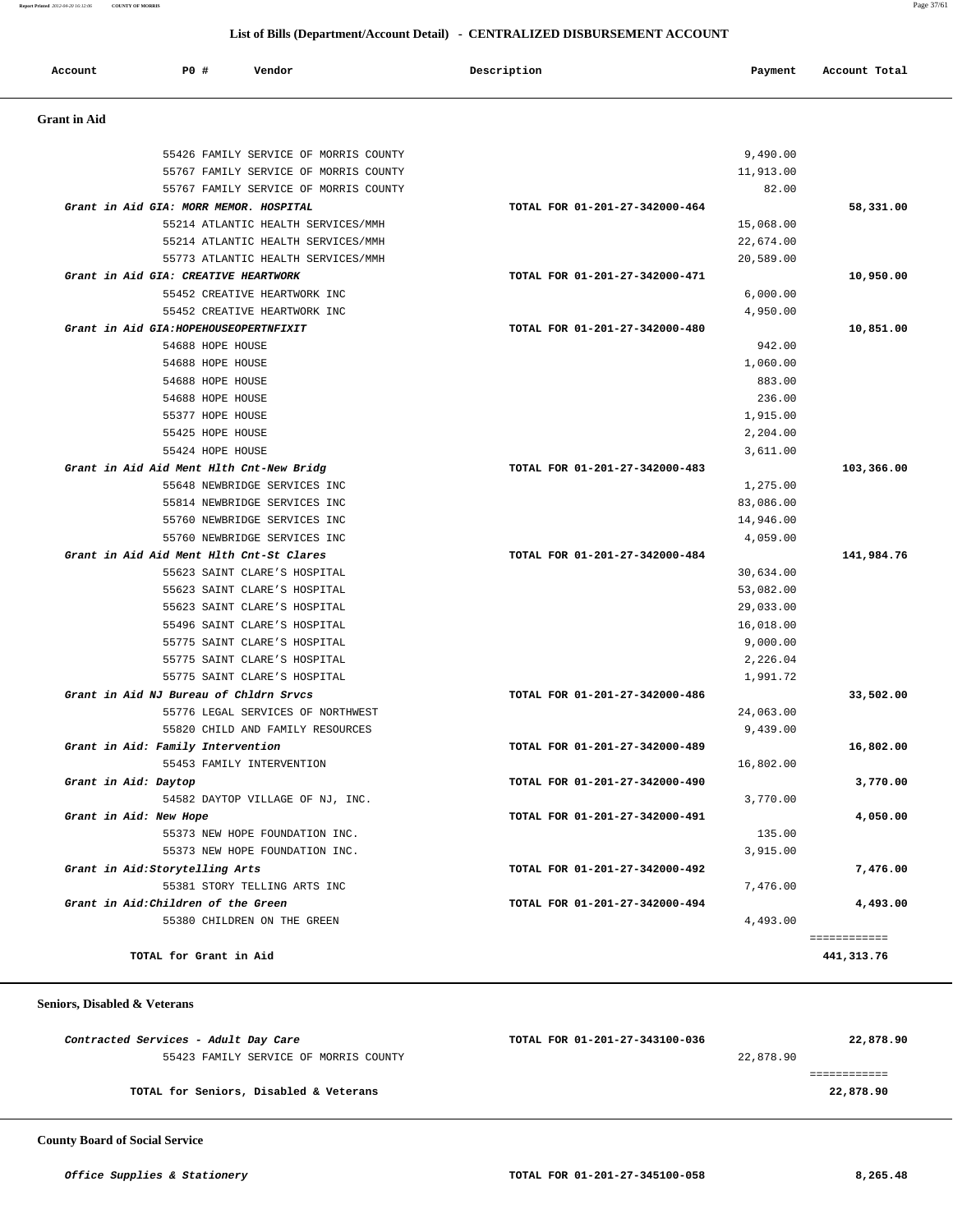**Report Printed** *2012-04-20 16:12:06* **COUNTY OF MORRIS** Page 38/61

#### **List of Bills (Department/Account Detail) - CENTRALIZED DISBURSEMENT ACCOUNT**

| Account<br>. | P0 # | Vendor<br>. | Description | Payment | Account Total |
|--------------|------|-------------|-------------|---------|---------------|
|              |      |             |             |         |               |

## **County Board of Social Service**

|                             | 54762 W.B. MASON COMPANY INC               |                                | 4,848.64       |           |
|-----------------------------|--------------------------------------------|--------------------------------|----------------|-----------|
|                             | 54726 W.B. MASON COMPANY INC               |                                | 3,672.29       |           |
|                             | 54726 W.B. MASON COMPANY INC               |                                | $-255.45$      |           |
| Other Outside Services      |                                            | TOTAL FOR 01-201-27-345100-084 |                | 36,146.00 |
|                             | 55493 SAINT CLARE'S HOSPITAL               |                                | 36,146.00      |           |
| Telephone                   |                                            | TOTAL FOR 01-201-27-345100-146 |                | 3,727.55  |
| 55709 AT&T                  |                                            |                                | 107.46         |           |
|                             | 55713 VERIZON                              |                                | 1,288.63       |           |
| 55708 AT&T                  |                                            |                                | 129.22         |           |
|                             | 55710 VERIZON                              |                                | 1,309.71       |           |
|                             | 55753 VERIZON                              |                                | 892.53         |           |
| Office Machines - Rental    |                                            | TOTAL FOR 01-201-27-345100-164 |                | 1,410.60  |
|                             | 54422 KYOCERA MITA AMERICA, INC.           |                                | 1,410.60       |           |
| Rental - Other              |                                            | TOTAL FOR 01-201-27-345100-257 |                | 1,299.75  |
|                             | 55338 CITYSIDE ARCHIVES, LTD               |                                | 727.30         |           |
|                             | 55337 CITYSIDE ARCHIVES, LTD               |                                | 572.45         |           |
| Special Services            |                                            | TOTAL FOR 01-201-27-345100-325 |                | 1,394.87  |
|                             | 54723 EXPRESS SERVICES, INC.               |                                | 702.45         |           |
|                             | 54707 EXPRESS SERVICES, INC.               |                                | 692.42         |           |
| Hospital Insurance Premiums |                                            | TOTAL FOR 01-201-27-345100-329 |                | 4,765.01  |
|                             | 55059 HORIZON BLUE CROSS BLUE SHIELD       |                                | 4,765.01       |           |
| Mileage                     |                                            | TOTAL FOR 01-201-27-345100-332 |                | 916.30    |
|                             | 55068 JERRY THIEL                          |                                | 49.35          |           |
|                             | 55062 SHARI BOEHM                          |                                | 123.20         |           |
|                             | 55057 JOAN BRUSEO                          |                                | 89.60          |           |
|                             | 55758 LAURIE PALMA                         |                                | 78.05          |           |
|                             | 55736 JEANNE YOUNG                         |                                | 11.55          |           |
|                             | 55754 SALVATORE CONTINI                    |                                | 28.00          |           |
|                             | 55734 AMPAI STEBER                         |                                | 7.00           |           |
|                             | 55733 APRIL MCDANIEL                       |                                | 4.90           |           |
|                             | 55732 LAUREN BURD                          |                                | 108.50         |           |
|                             | 55725 SHAU-YING LIU                        |                                | 96.95          |           |
|                             | 55726 JAMES MCDANIEL                       |                                | 203.00         |           |
|                             | 55724 DICK HAGEY                           |                                | 80.50          |           |
|                             | 55721 EDILMA ACEVEDO                       |                                | 35.70          |           |
| Other Allowances            |                                            | TOTAL FOR 01-201-27-345100-333 |                | 1,149.00  |
|                             | 55051 ERICA JOHNSON                        |                                | 36.00          |           |
|                             | 55052 DIPALI PATEL                         |                                | 36.00          |           |
|                             | 55053 CHARLES F. ROUFAEAL                  |                                | 36.00          |           |
|                             | 55067 LUZ ELENA URREGO                     |                                | 36.00          |           |
|                             | 55066 JOANNE YOUNG                         |                                | 36.00          |           |
|                             | 55064 SHARON WINSTON                       |                                | 36.00          |           |
|                             | 55063 KAREN REMUS                          |                                | 36.00          |           |
|                             | 55061 SUZANNE VOGLER                       |                                | 45.00          |           |
|                             | 55060 ANNA KRAUZE                          |                                | 45.00          |           |
|                             | 55058 JULIE CICCHETTI                      |                                | 36.00          |           |
|                             | 55068 JERRY THIEL                          |                                | 36.00          |           |
|                             | 55062 SHARI BOEHM                          |                                | 36.00          |           |
|                             | 55057 JOAN BRUSEO                          |                                | 36.00          |           |
|                             | 55057 JOAN BRUSEO                          |                                | 5.25           |           |
|                             | 55065 BONNIE ALI                           |                                | 36.00          |           |
|                             | 55758 LAURIE PALMA                         |                                | 36.00          |           |
|                             | 55759 JESSYKA THURDEKOOS                   |                                | 36.00          |           |
|                             | 55756 CLAUDIA L. HINOJOSA                  |                                | 36.00          |           |
|                             | 55755 MARISOL HEREIDA                      |                                | 36.00          |           |
|                             | 55736 JEANNE YOUNG                         |                                | 45.00          |           |
|                             | 55754 SALVATORE CONTINI                    |                                | 36.00          |           |
|                             | 55735 MAGDELENA WILLIAMS                   |                                | 36.00          |           |
|                             |                                            |                                |                |           |
|                             | 55734 AMPAI STEBER<br>55733 APRIL MCDANIEL |                                | 36.00<br>45.00 |           |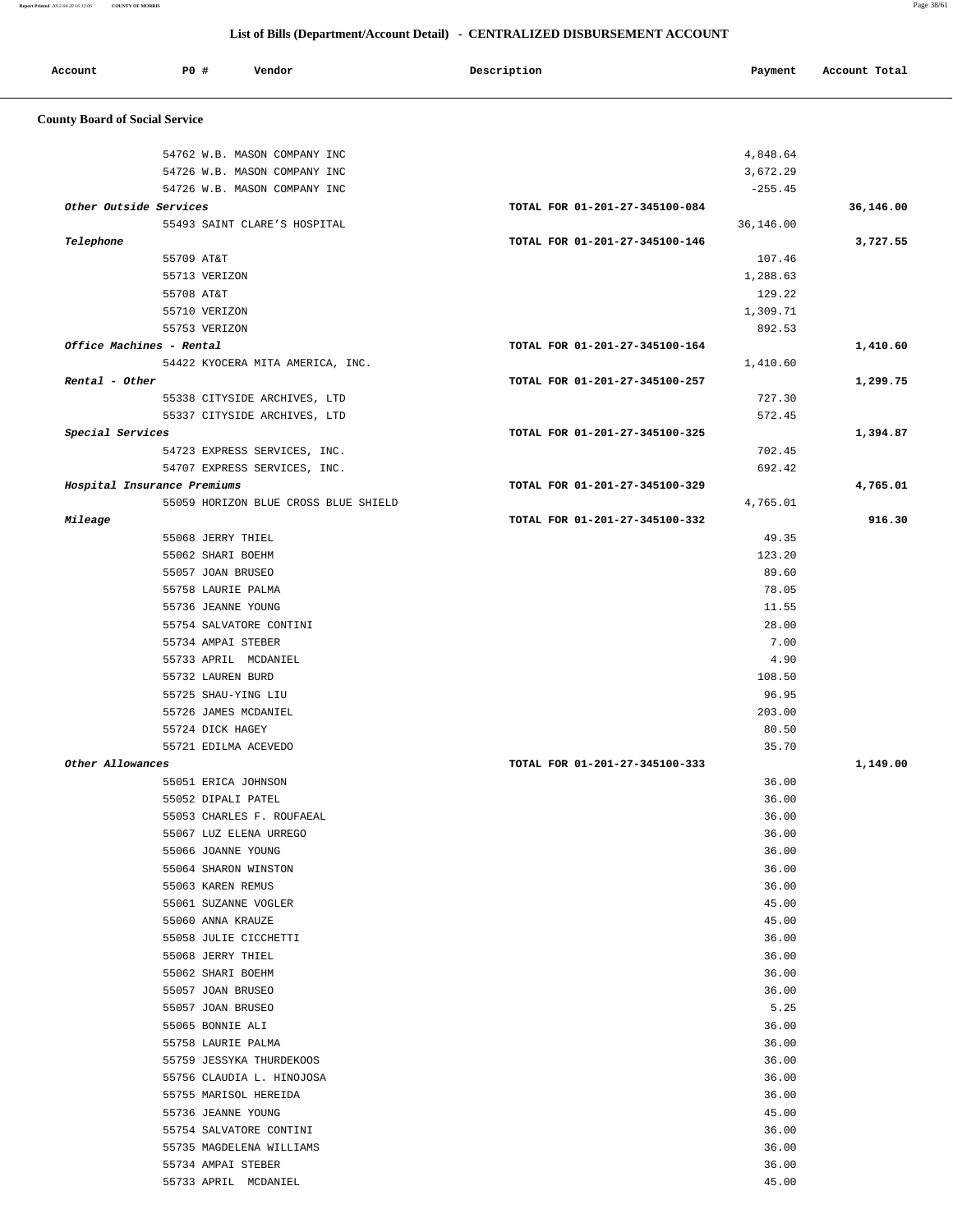============

| Report Printed 2012-04-20 16:12:06    | <b>COUNTY OF MORRIS</b>             |                                    |                                                                              |         | Page 39/61    |
|---------------------------------------|-------------------------------------|------------------------------------|------------------------------------------------------------------------------|---------|---------------|
|                                       |                                     |                                    | List of Bills (Department/Account Detail) - CENTRALIZED DISBURSEMENT ACCOUNT |         |               |
| Account                               | PO#                                 | Vendor                             | Description                                                                  | Payment | Account Total |
| <b>County Board of Social Service</b> |                                     |                                    |                                                                              |         |               |
|                                       |                                     | 55718 LOURDES DEGUZMAN             |                                                                              | 36.00   |               |
|                                       | 55732 LAUREN BURD                   |                                    |                                                                              | 45.00   |               |
|                                       | 55732 LAUREN BURD                   |                                    |                                                                              | 9.75    |               |
|                                       | 55725 SHAU-YING LIU                 |                                    |                                                                              | 36.00   |               |
|                                       | 55726 JAMES MCDANIEL                |                                    |                                                                              | 45.00   |               |
|                                       | 55724 DICK HAGEY                    |                                    |                                                                              | 36.00   |               |
|                                       | 55722 LUCY D'ANNA                   |                                    |                                                                              | 36.00   |               |
|                                       | 55721 EDILMA ACEVEDO                |                                    |                                                                              | 36.00   |               |
|                                       | Health Related Services             |                                    | TOTAL FOR 01-201-27-345100-338                                               |         | 846.43        |
|                                       |                                     | 55054 GOODALE SURGICAL SUPPLY      |                                                                              | 280.96  |               |
|                                       |                                     | 55054 GOODALE SURGICAL SUPPLY      |                                                                              | 185.99  |               |
|                                       |                                     | 55054 GOODALE SURGICAL SUPPLY      |                                                                              | 52.99   |               |
|                                       |                                     | 55727 GOODALE SURGICAL SUPPLY      |                                                                              | 29.99   |               |
|                                       | 55728 MOLNAR PHARMACY               |                                    |                                                                              | 67.17   |               |
|                                       | 55728 MOLNAR PHARMACY               |                                    |                                                                              | 159.30  |               |
|                                       | 55737 MOLNAR PHARMACY               |                                    |                                                                              | 70.03   |               |
|                                       | Transportation Services             |                                    | TOTAL FOR 01-201-27-345100-340                                               |         | 345.10        |
|                                       |                                     | 55055 NJ TAXI & BLACK CAR SERVICES |                                                                              | 120.67  |               |
|                                       |                                     | 55055 NJ TAXI & BLACK CAR SERVICES |                                                                              | 160.89  |               |
|                                       |                                     | 55729 NJ TAXI & BLACK CAR SERVICES |                                                                              | 36.65   |               |
|                                       |                                     | 55738 NJ TAXI & BLACK CAR SERVICES |                                                                              | 26.89   |               |
|                                       | Emergency Assistance                |                                    | TOTAL FOR 01-201-27-345100-365                                               |         | 1,256.25      |
|                                       | 55056 PARSIPPANY INN                |                                    |                                                                              | 131.25  |               |
|                                       | 55056 PARSIPPANY INN                |                                    |                                                                              | 350.00  |               |
|                                       | 55730 PARSIPPANY INN                |                                    |                                                                              | 425.00  |               |
|                                       | 55739 PARSIPPANY INN                |                                    |                                                                              | 350.00  |               |
|                                       | (2011) Office Supplies & Stationery |                                    | TOTAL FOR 01-203-27-345100-058                                               |         | 112.70        |
|                                       |                                     | 39394 ATLANTIC TOMORROWS OFFICE    |                                                                              | 100.00  |               |
|                                       |                                     | 39394 ATLANTIC TOMORROWS OFFICE    |                                                                              | 12.70   |               |
|                                       | (2011) Collection Service Fees      |                                    | TOTAL FOR 01-203-27-345100-353                                               |         | 135.54        |
|                                       |                                     | 54165 TREASURER. ST OF NJ          |                                                                              | 135.54  |               |

**TOTAL for County Board of Social Service 61,770.58**

#### **MV:Administration**

| Outside Salaries & Wages      | TOTAL FOR 01-201-27-350100-016 | 69,935.59 |
|-------------------------------|--------------------------------|-----------|
| 55871 VIVIAN BLANDURA         | 1,779.05                       |           |
| 55870 ROSE DUMAPIT            | 1,810.55                       |           |
| 55869 MELOJANE CELESTINO      | 1,400.00                       |           |
| 55868 MARTHA YAGHI            | 837.20                         |           |
| 55867 MARIA CAMPOS            | 280.00                         |           |
| 55866 MA. LIZA IMPERIAL       | 1,957.55                       |           |
| 55865 MADUKWE IMO IBOKO, RN   | 2,513.70                       |           |
| 55864 LOUISE R. MACCHIA       | 2,495.50                       |           |
| 55863 LOREEN RAFISURA         | 1,391.60                       |           |
| 55862 JOYCE REED              | 3,365.88                       |           |
| 55861 JESSY JACOB             | 1,050.00                       |           |
| 55859 ILLIENE CHARLES, RN     | 857.50                         |           |
| 55857 GEORGINA GRAY-HORSLEY   | 560.00                         |           |
| 55856 EVELYN TOLENTINO        | 1,176.35                       |           |
| 55855 EDITHA MARQUEZ          | 1,680.00                       |           |
| 55854 DANILO LAPID            | 1,120.00                       |           |
| 55853 CHRISNADINE FRANCOIS    | 2,366.00                       |           |
| 55852 CHARLES NADARAJAH       | 1,400.00                       |           |
| 55851 BARKEL FLEMMING         | 1,455.16                       |           |
| 55860 JEDDIE A GARCIA         | 1,820.00                       |           |
| 55849 HARRIET VALLECER RN     | 1,400.00                       |           |
| 55514 BARON HR HEALTHCARE LLC | 1,732.24                       |           |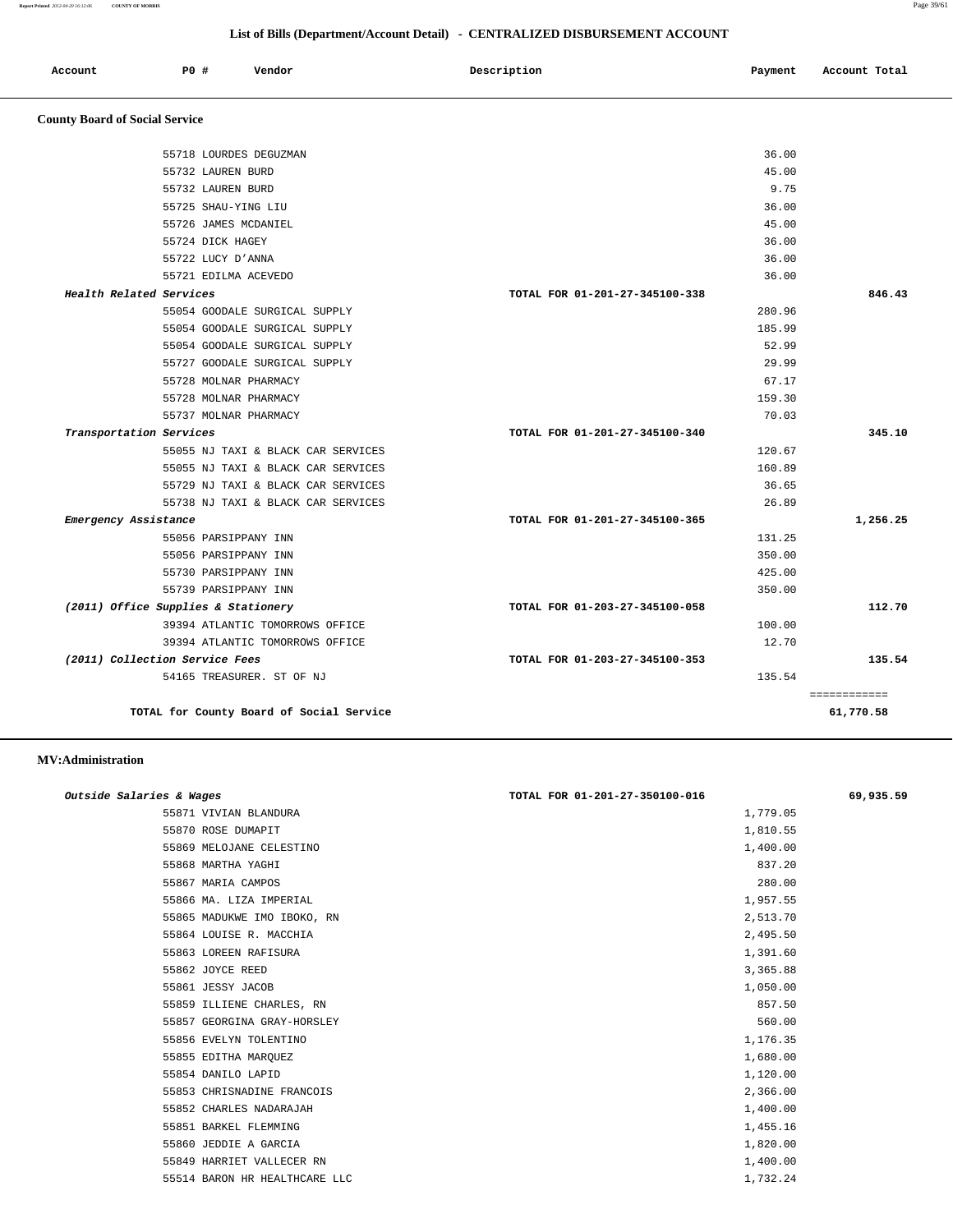**Report Printed** *2012-04-20 16:12:06* **COUNTY OF MORRIS** Page 40/61

|                          |                              |                                       | List of Bills (Department/Account Detail) - CENTRALIZED DISBURSEMENT ACCOUNT |           |               |
|--------------------------|------------------------------|---------------------------------------|------------------------------------------------------------------------------|-----------|---------------|
| Account                  | P0 #                         | Vendor                                | Description                                                                  | Payment   | Account Total |
| <b>MV:Administration</b> |                              |                                       |                                                                              |           |               |
|                          |                              | 55514 BARON HR HEALTHCARE LLC         |                                                                              | 4,422.87  |               |
|                          |                              | 55514 BARON HR HEALTHCARE LLC         |                                                                              | 9,875.56  |               |
|                          |                              | 55514 BARON HR HEALTHCARE LLC         |                                                                              | 7,156.80  |               |
|                          |                              | 55514 BARON HR HEALTHCARE LLC         |                                                                              | 6,088.95  |               |
|                          |                              | 55540 STAFFING REMEDIES               |                                                                              | 648.00    |               |
|                          |                              | 55540 STAFFING REMEDIES               |                                                                              | 945.93    |               |
|                          |                              | 55541 TELESEARCH INC                  |                                                                              | 1,539.20  |               |
|                          |                              | 55542 TELESEARCH INC                  |                                                                              | 1,635.40  |               |
|                          |                              | 55543 TELESEARCH INC                  |                                                                              | 1,635.40  |               |
|                          |                              | 55544 TELESEARCH INC                  |                                                                              | 1,539.20  |               |
|                          | Associations and Memberships |                                       | TOTAL FOR 01-201-27-350100-023                                               |           | 18,029.52     |
|                          |                              | 54957 LEADINGAGE NEW JERSEY INC       |                                                                              | 18,029.52 |               |
| Consultation Fee         |                              |                                       | TOTAL FOR 01-201-27-350100-035                                               |           | 71,216.16     |
|                          |                              | 55635 PREMIER HEALTHCARE              |                                                                              | 71,216.16 |               |
| Contracted Services      |                              |                                       | TOTAL FOR 01-201-27-350100-036                                               |           | 21,000.00     |
|                          |                              | 55537 FAMILY SERVICE OF MORRIS COUNTY |                                                                              | 21,000.00 |               |
|                          | Employee Recognition Program |                                       | TOTAL FOR 01-201-27-350100-041                                               |           | 122.35        |
|                          |                              | 55525 KILBOURNE & KILBOURNE           |                                                                              | 122.35    |               |
|                          | Postage & Metered Mail       |                                       | TOTAL FOR 01-201-27-350100-068                                               |           | 260.89        |
|                          |                              | 56155 COUNTY OF MORRIS                |                                                                              | 260.89    |               |
| Gas Purchases            |                              |                                       | TOTAL FOR 01-201-27-350100-140                                               |           | 1,248.32      |
|                          |                              | 55886 ALLIED OIL                      |                                                                              | 1,248.32  |               |
| Telephone                |                              |                                       | TOTAL FOR 01-201-27-350100-146                                               |           | 9,351.39      |
|                          |                              | 54968 EXTEL COMMUNICATIONS            |                                                                              | 544.50    |               |
|                          | 55709 AT&T                   |                                       |                                                                              | 141.58    |               |
|                          | 55713 VERIZON                |                                       |                                                                              | 4,183.86  |               |
|                          | 55708 AT&T                   |                                       |                                                                              | 185.19    |               |
|                          | 55710 VERIZON                |                                       |                                                                              | 4,269.31  |               |
|                          | 55546 VERIZON                |                                       |                                                                              | 26.95     |               |
| Safety Items             |                              |                                       | TOTAL FOR 01-201-27-350100-266                                               |           | 24,806.83     |
|                          |                              | 55545 U.S. SECURITY ASSOCIATES, INC.  |                                                                              | 4,769.79  |               |
|                          |                              | 55545 U.S. SECURITY ASSOCIATES, INC.  |                                                                              | 4,749.23  |               |
|                          |                              | 55545 U.S. SECURITY ASSOCIATES, INC.  |                                                                              | 4,578.85  |               |
|                          |                              | 55545 U.S. SECURITY ASSOCIATES, INC.  |                                                                              | 5,079.44  |               |
|                          |                              | 55545 U.S. SECURITY ASSOCIATES, INC.  |                                                                              | 5,629.52  |               |
|                          |                              |                                       |                                                                              |           | ============  |
|                          |                              | TOTAL for MV:Administration           |                                                                              |           | 215,971.05    |

#### **MV:Building Services**

| 288.95    | TOTAL FOR 01-201-27-350110-036 | Contracted Services                  |
|-----------|--------------------------------|--------------------------------------|
|           | 288.95                         | 55510 ADVANCED WATER CONDITIONING    |
| 2,244.76  | TOTAL FOR 01-201-27-350110-044 | Equipment Service Agreements         |
|           | 2,244.76                       | 55534 SCHINDLER ELEVATOR CORPORATION |
| 34,763.34 | TOTAL FOR 01-201-27-350110-137 | Electricity                          |
|           | 34,763.34                      | 55523 JERSEY CENTRAL POWER & LIGHT   |
| 47,540.14 | TOTAL FOR 01-201-27-350110-141 | Natural Gas                          |
|           | 27, 167.65                     | 55681 WOODRUFF ENERGY                |
|           | 2,990.40                       | 55681 WOODRUFF ENERGY                |
|           | 15,925.98                      | 55532 PSE&G CO                       |
|           | 1,456.11                       | 55530 PSE&G CO                       |
| 9,635.83  | TOTAL FOR 01-201-27-350110-143 | Rubbish & Trash Removal              |
|           | 670.50                         | 55203 CITYSIDE ARCHIVES, LTD         |
|           | 880.00                         | 55200 CITYSIDE ARCHIVES, LTD         |
|           | 8,085.33                       | 55549 WASTE MANAGEMENT OF NEW JERSEY |
| 890.00    | TOTAL FOR 01-201-27-350110-147 | Water                                |
|           | 328.00                         | 55554 SOUTHEAST MORRIS COUNTY        |
|           | 352.00                         | 55538 SOUTHEAST MORRIS COUNTY        |
|           | 210.00                         | 55539 SOUTHEAST MORRIS COUNTY        |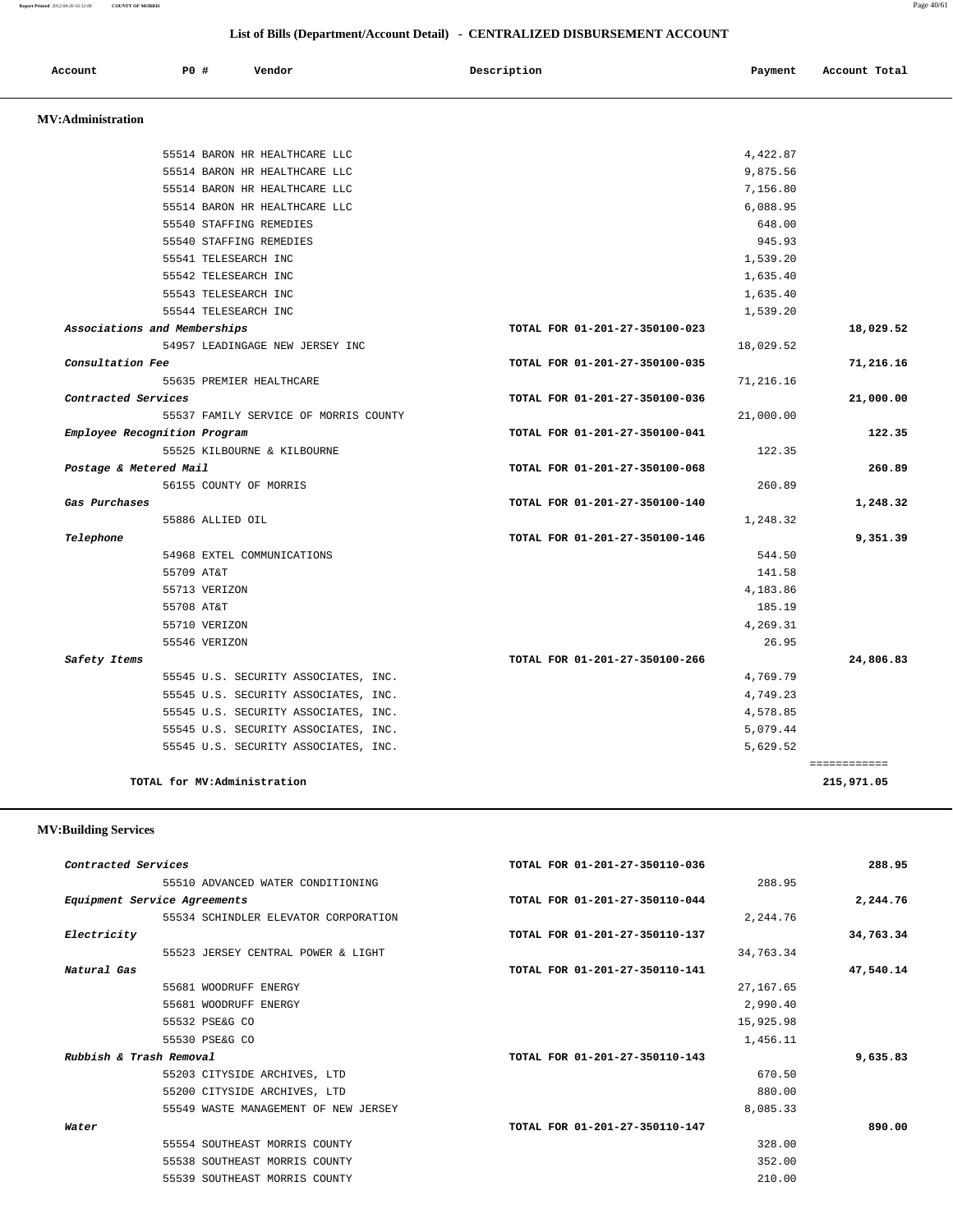#### **List of Bills (Department/Account Detail) - CENTRALIZED DISBURSEMENT ACCOUNT**

| Account | P <sub>0</sub> | Vendor<br>. | Description<br>$\sim$ $\sim$ $\sim$ | Payment<br>$\sim$ $\sim$ | Account Total |
|---------|----------------|-------------|-------------------------------------|--------------------------|---------------|
|         |                |             |                                     |                          |               |

## **MV:Building Services**

| Plant Operation                      | TOTAL FOR 01-201-27-350110-204 | 3,268.88     |
|--------------------------------------|--------------------------------|--------------|
| 54971 BAYWAY LUMBER                  | 748.90                         |              |
| 54971 BAYWAY LUMBER                  | 232.69                         |              |
| 54971 BAYWAY LUMBER                  | 118.73                         |              |
| 51876 GRAINGER                       | 60.60                          |              |
| 51876 GRAINGER                       | 888.00                         |              |
| 51876 GRAINGER                       | 326.85                         |              |
| 51876 GRAINGER                       | 62.00                          |              |
| 51876 GRAINGER                       | 52.71                          |              |
| 51876 GRAINGER                       | 37.65                          |              |
| 51876 GRAINGER                       | 185.55                         |              |
| 51876 GRAINGER                       | 185.55                         |              |
| 51876 GRAINGER                       | 185.55                         |              |
| 51876 GRAINGER                       | 72.80                          |              |
| 51876 GRAINGER                       | 72.80                          |              |
| 51876 GRAINGER                       | 38.50                          |              |
| Chemicals & Sprays                   | TOTAL FOR 01-201-27-350110-225 | 390.75       |
| 55528 PENN-JERSEY PAPER CO.          | 390.75                         |              |
| Janitorial Supplies                  | TOTAL FOR 01-201-27-350110-252 | 8,305.12     |
| 54966 ALL BRAND SUPPLY               | 560.00                         |              |
| 54965 PABCO INDUSTRIES, LLC          | 1,717.50                       |              |
| 55527 PABCO INDUSTRIES, LLC          | 1,340.00                       |              |
| 55528 PENN-JERSEY PAPER CO.          | 197.75                         |              |
| 55528 PENN-JERSEY PAPER CO.          | 4,489.87                       |              |
| Machinery Repairs & Parts            | TOTAL FOR 01-201-27-350110-262 | 2,360.13     |
| 54969 DIRECT MACHINERY SERVICE CORP. | 675.00                         |              |
| 54969 DIRECT MACHINERY SERVICE CORP. | 503.80                         |              |
| 54436 NATIONAL INDUSTRIES            | 171.09                         |              |
| 55533 SCALES INDUSTRIAL              | 316.25                         |              |
| 55534 SCHINDLER ELEVATOR CORPORATION | 693.99                         |              |
| (2011) Janitorial Supplies           | TOTAL FOR 01-203-27-350110-252 | 1,057.40     |
| 55527 PABCO INDUSTRIES, LLC          | 860.00                         |              |
| 55528 PENN-JERSEY PAPER CO.          | 197.40                         |              |
|                                      |                                | ============ |
| TOTAL for MV: Building Services      |                                | 110,745.30   |

## **MV:Dietary**

| Contracted Services              | TOTAL FOR 01-201-27-350115-036 | 317,657.47 |
|----------------------------------|--------------------------------|------------|
| 55636 SODEXO, INC & AFFILIATES   | 315,654.47                     |            |
| 55636 SODEXO, INC & AFFILIATES   | 2,003.00                       |            |
| Machinery Repairs & Parts        | TOTAL FOR 01-201-27-350115-262 | 2,393.00   |
| 55509 ACME AMERICAN REPAIRS INC. | 2,393.00                       |            |
|                                  |                                |            |
| TOTAL for MV: Dietary            |                                | 320,050.47 |

#### **MV:Laundry**

| Contracted Services |                                | TOTAL FOR 01-201-27-350125-036 |            | 90,759.52  |
|---------------------|--------------------------------|--------------------------------|------------|------------|
|                     | 55637 SODEXO, INC & AFFILIATES |                                | 90,759.52  |            |
| Diapers             |                                | TOTAL FOR 01-201-27-350125-182 |            | 13,183.85  |
|                     | 55521 EMERALD PROFESSIONAL     |                                | 13, 183.85 |            |
|                     |                                |                                |            |            |
|                     | TOTAL for MV:Laundry           |                                |            | 103,943.37 |
|                     |                                |                                |            |            |

 **MV:Nursing**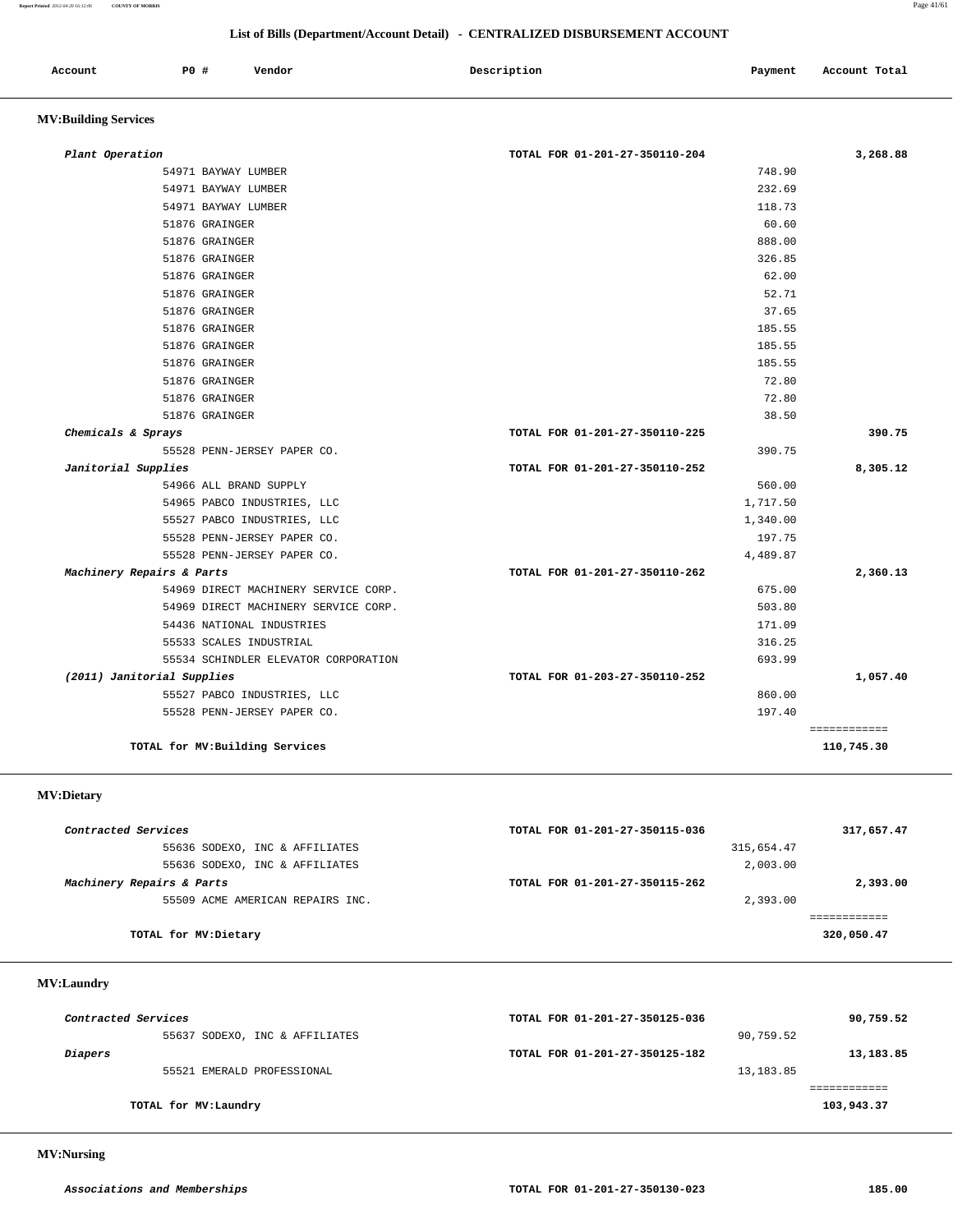**Report Printed** *2012-04-20 16:12:06* **COUNTY OF MORRIS** Page 42/61

#### **List of Bills (Department/Account Detail) - CENTRALIZED DISBURSEMENT ACCOUNT**

| Account<br>. | P0 # | Vendor | Description | Payment | Account Total |
|--------------|------|--------|-------------|---------|---------------|
|              |      |        |             |         |               |

## **MV:Nursing**

|                             | 55670 KAREN MEYER                     |                                | 185.00    |                            |
|-----------------------------|---------------------------------------|--------------------------------|-----------|----------------------------|
| Conference Expenses         |                                       | TOTAL FOR 01-201-27-350130-034 |           | 495.00                     |
|                             | 55671 MARK COHEN                      |                                | 495.00    |                            |
| Consultation Fee            |                                       | TOTAL FOR 01-201-27-350130-035 |           | 3,810.84                   |
|                             | 55529 PHARMA CARE INC                 |                                | 3,810.84  |                            |
| Contracted Services         |                                       | TOTAL FOR 01-201-27-350130-036 |           | 9,333.33                   |
|                             | 55635 PREMIER HEALTHCARE              |                                | 9,333.33  |                            |
| General Stores              |                                       | TOTAL FOR 01-201-27-350130-046 |           | 15,435.89                  |
|                             | 55511 AGL WELDING SUPPLY CO INC       |                                | 721.15    |                            |
|                             | 55519 DERMA RITE INDUSTRIES LLC       |                                | 876.00    |                            |
|                             | 55521 EMERALD PROFESSIONAL            |                                | 5,510.00  |                            |
|                             | 55524 JML MEDICAL INC.                |                                | 4,864.19  |                            |
|                             | 55524 JML MEDICAL INC.                |                                | $-148.50$ |                            |
|                             | 55528 PENN-JERSEY PAPER CO.           |                                | 3,613.05  |                            |
| Laboratory Services         |                                       | TOTAL FOR 01-201-27-350130-049 |           | 1,658.85                   |
|                             | 54970 BIO-REFERENCE LABORATORIES, INC |                                | 1,658.85  |                            |
| Legend Drugs (Prescription) |                                       | TOTAL FOR 01-201-27-350130-171 |           | 69,786.91                  |
|                             | 55630 DISCOVER RX                     |                                | 34,926.45 |                            |
|                             | 55626 DISCOVER RX                     |                                | 34,860.46 |                            |
| Non-Legend Drugs (OTC)      |                                       | TOTAL FOR 01-201-27-350130-172 |           | 4,722.74                   |
|                             | 55630 DISCOVER RX                     |                                | 2,566.21  |                            |
|                             | 55626 DISCOVER RX                     |                                | 2,156.53  |                            |
| Nursing                     |                                       | TOTAL FOR 01-201-27-350130-191 |           | 60.00                      |
|                             | 55550 ANNMARIE E GAYNOR               |                                | 30.00     |                            |
|                             | 55551 LOIS L. LINDO                   |                                | 30.00     |                            |
| Oxygen                      |                                       | TOTAL FOR 01-201-27-350130-193 |           | 1,806.25                   |
|                             | 55522 GTS WELCO                       |                                | 381.94    |                            |
|                             | 55522 GTS WELCO                       |                                | 103.22    |                            |
|                             | 55522 GTS WELCO                       |                                | 181.94    |                            |
|                             | 55522 GTS WELCO                       |                                | 103.22    |                            |
|                             | 55522 GTS WELCO                       |                                | 181.94    |                            |
|                             | 55522 GTS WELCO                       |                                | 516.35    |                            |
|                             | 55522 GTS WELCO                       |                                | 103.22    |                            |
|                             | 55522 GTS WELCO                       |                                | 234.42    |                            |
| X-Ray & Medical Supplies    |                                       | TOTAL FOR 01-201-27-350130-203 |           | 1,828.30                   |
|                             | 55526 MOBILEX USA                     |                                | 1,007.65  |                            |
|                             | 55526 MOBILEX USA                     |                                | 820.65    |                            |
| (2011) Laboratory Services  |                                       | TOTAL FOR 01-203-27-350130-049 |           | 2,539.45                   |
|                             | 51894 BIO-REFERENCE LABORATORIES, INC |                                | 1,499.30  |                            |
|                             | 51894 BIO-REFERENCE LABORATORIES, INC |                                | 1,040.15  |                            |
| TOTAL for MV:Nursing        |                                       |                                |           | ============<br>111,662.56 |
|                             |                                       |                                |           |                            |

#### **MV:Recreation/Volunteer Svc**

| Contracted Services |                                        | TOTAL FOR 01-201-27-350135-036 |          | 5,522.51 |
|---------------------|----------------------------------------|--------------------------------|----------|----------|
|                     | 55516 CLASSIC HAIR CARE                |                                | 5,522.51 |          |
| Patient Activities  |                                        | TOTAL FOR 01-201-27-350135-194 |          | 523.37   |
|                     | 55553 KAREN HOGAN                      |                                | 173.37   |          |
|                     | 55512 ARTS! BY THE PEOPLE INC.         |                                | 50.00    |          |
|                     | 55536 BRUSHSTROKES                     |                                | 135.00   |          |
|                     | 55517 DANZE INNOVATIONS /              |                                | 165.00   |          |
|                     |                                        |                                |          |          |
|                     | TOTAL for MV: Recreation/Volunteer Svc |                                |          | 6,045.88 |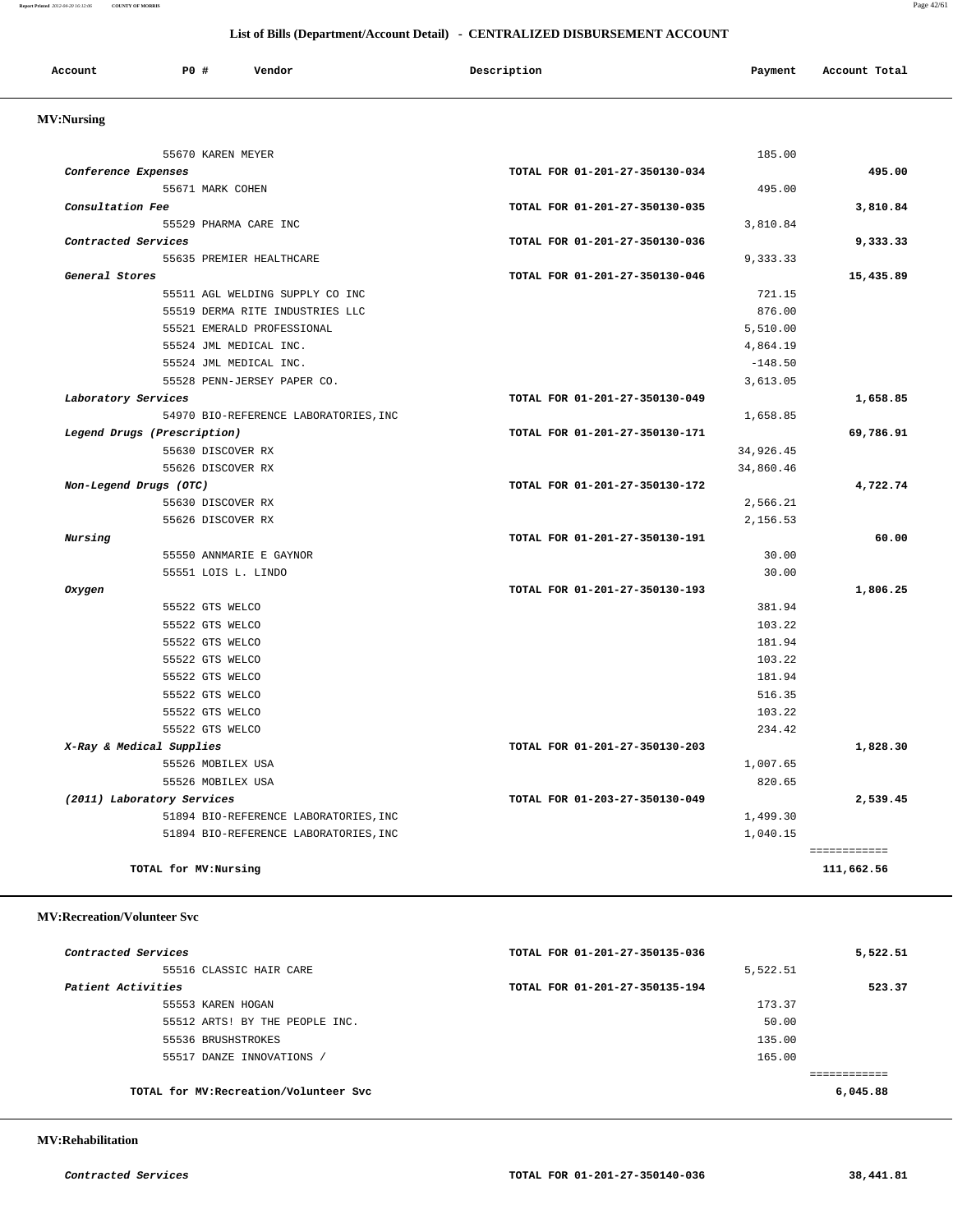**Report Printed** *2012-04-20 16:12:06* **COUNTY OF MORRIS** Page 43/61

#### **List of Bills (Department/Account Detail) - CENTRALIZED DISBURSEMENT ACCOUNT**

| Account                  | PO#                          | Vendor                              | Description                    | Payment   | Account Total |
|--------------------------|------------------------------|-------------------------------------|--------------------------------|-----------|---------------|
| <b>MV:Rehabilitation</b> |                              |                                     |                                |           |               |
|                          |                              | 55627 ENDURACARE THERAPY MGMT., INC |                                | 38,441.81 |               |
| Patient Activities       |                              |                                     | TOTAL FOR 01-201-27-350140-194 |           | 42,443.04     |
|                          |                              | 55627 ENDURACARE THERAPY MGMT., INC |                                | 42,443.04 |               |
| Rehab Therapy            |                              |                                     | TOTAL FOR 01-201-27-350140-199 |           | 19,499.01     |
|                          |                              | 55627 ENDURACARE THERAPY MGMT., INC |                                | 19,499.01 |               |
|                          |                              |                                     |                                |           | ============  |
|                          | TOTAL for MV: Rehabilitation |                                     |                                |           | 100,383.86    |

 **County Adjuster** 

| Postage & Metered Mail               | TOTAL FOR 01-201-27-357100-068 |          | 67.89    |
|--------------------------------------|--------------------------------|----------|----------|
| 56155 COUNTY OF MORRIS               |                                | 67.89    |          |
| Travel Expense                       | TOTAL FOR 01-201-27-357100-082 |          | 20.00    |
| 54501 NJ STATE ASSOC OF CTY ADJUSTER |                                | 20.00    |          |
| (2011) Other Oustide Service         | TOTAL FOR 01-203-27-357100-084 |          | 4,880.64 |
| 54564 ESSEX COUNTY HOSPITAL          |                                | 4,880.64 |          |
|                                      |                                |          |          |
| TOTAL for County Adjuster            |                                |          | 4,968.53 |
|                                      |                                |          |          |

#### **Dental Clinic**

| Dental Clinic Other Administrative Suppl | TOTAL FOR 01-201-27-365100-095 | 75.00 |
|------------------------------------------|--------------------------------|-------|
| 55325 LEONARD LAWRENCE DMD               | 75.00                          |       |
|                                          |                                |       |
| TOTAL for Dental Clinic                  | 75.00                          |       |

 **County Library** 

| Books & Periodicals    |                               | TOTAL FOR 01-201-29-390100-028 | 3,155.91 |
|------------------------|-------------------------------|--------------------------------|----------|
| 53383 GALE             |                               | 25.59                          |          |
| 53383 GALE             |                               | 111.16                         |          |
| 53383 GALE             |                               | 51.98                          |          |
| 53383 GALE             |                               | 51.18                          |          |
|                        | 55191 INGRAM LIBRARY SERVICES | 58.45                          |          |
|                        | 55191 INGRAM LIBRARY SERVICES | 279.62                         |          |
|                        | 55191 INGRAM LIBRARY SERVICES | 20.44                          |          |
|                        | 55191 INGRAM LIBRARY SERVICES | 153.36                         |          |
|                        | 55191 INGRAM LIBRARY SERVICES | 13.70                          |          |
|                        | 55191 INGRAM LIBRARY SERVICES | 80.22                          |          |
|                        | 55191 INGRAM LIBRARY SERVICES | 17.17                          |          |
|                        | 55191 INGRAM LIBRARY SERVICES | 101.29                         |          |
|                        | 55191 INGRAM LIBRARY SERVICES | 61.78                          |          |
|                        | 55191 INGRAM LIBRARY SERVICES | 45.93                          |          |
|                        | 55192 INGRAM LIBRARY SERVICES | 779.26                         |          |
|                        | 55192 INGRAM LIBRARY SERVICES | 680.32                         |          |
|                        | 55192 INGRAM LIBRARY SERVICES | 36.62                          |          |
|                        | 55192 INGRAM LIBRARY SERVICES | 67.94                          |          |
|                        | 55192 INGRAM LIBRARY SERVICES | 216.94                         |          |
|                        | 55192 INGRAM LIBRARY SERVICES | 17.99                          |          |
|                        | 55192 INGRAM LIBRARY SERVICES | 33.00                          |          |
|                        | 55192 INGRAM LIBRARY SERVICES | 132.97                         |          |
|                        | 54113 MITCHELL 1              | 119.00                         |          |
| Conference Expenses    |                               | TOTAL FOR 01-201-29-390100-034 | 690.00   |
|                        | 54794 SARA WEISSMAN           | 345.00                         |          |
|                        | 54795 MARY SANDERS            | 345.00                         |          |
| Postage & Metered Mail |                               | TOTAL FOR 01-201-29-390100-068 | 804.97   |
|                        | 56155 COUNTY OF MORRIS        | 804.97                         |          |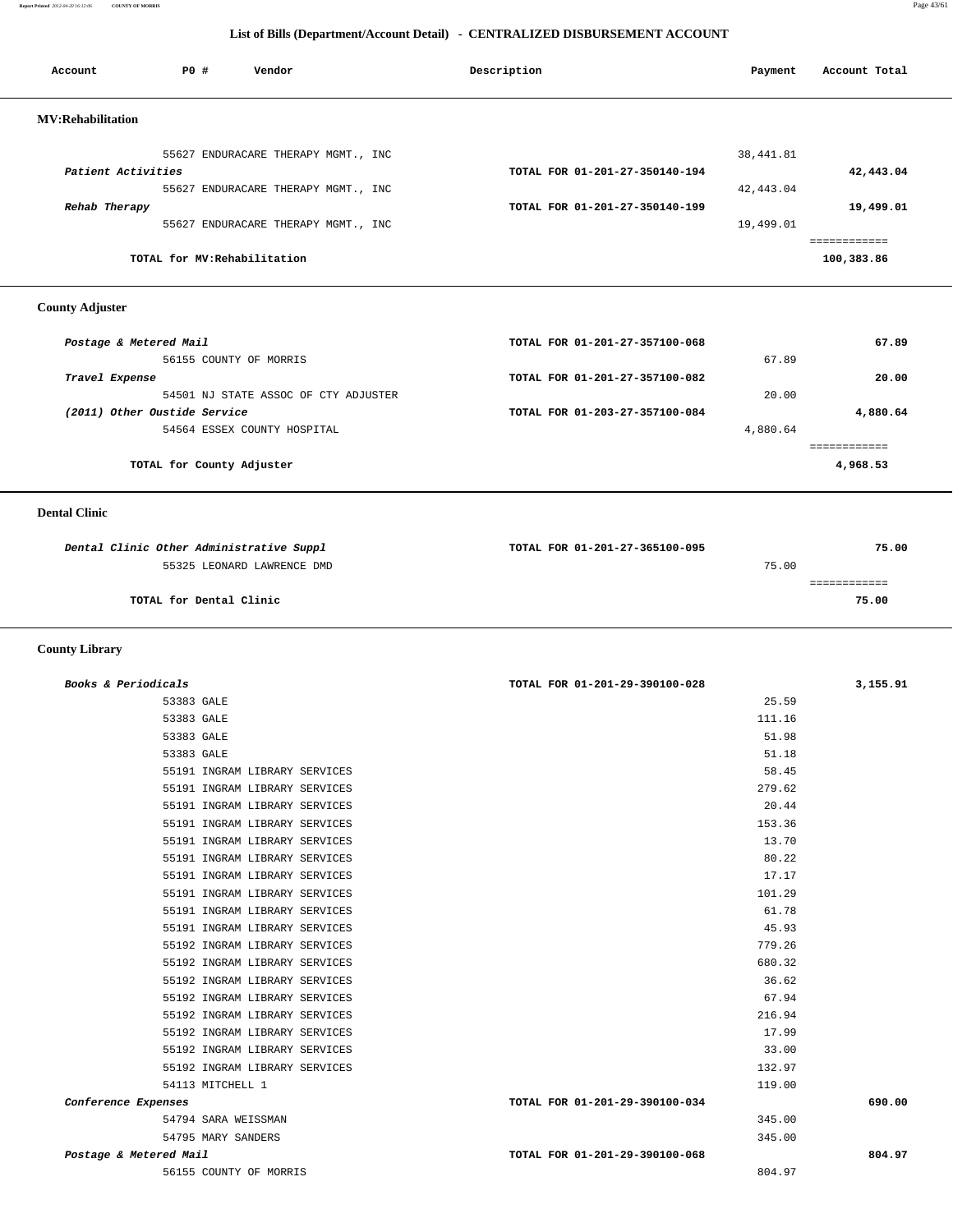**Report Printed** *2012-04-20 16:12:06* **COUNTY OF MORRIS** Page 44/61

#### **List of Bills (Department/Account Detail) - CENTRALIZED DISBURSEMENT ACCOUNT**

| Account                               | P0 #<br>Vendor                           | Description                    | Payment    | Account Total          |
|---------------------------------------|------------------------------------------|--------------------------------|------------|------------------------|
|                                       |                                          |                                |            |                        |
| <b>County Library</b>                 |                                          |                                |            |                        |
| Travel Expense                        |                                          | TOTAL FOR 01-201-29-390100-082 |            | 1,040.56               |
|                                       | 54794 SARA WEISSMAN                      |                                | 450.34     |                        |
|                                       | 54795 MARY SANDERS                       |                                | 590.22     |                        |
|                                       |                                          |                                |            | ============           |
|                                       | TOTAL for County Library                 |                                |            | 5,691.44               |
| <b>County Superintendent of Schoo</b> |                                          |                                |            |                        |
| Postage & Metered Mail                |                                          | TOTAL FOR 01-201-29-392100-068 |            | 118.70                 |
|                                       | 56155 COUNTY OF MORRIS                   |                                | 118.70     |                        |
| Furniture & Fixtures                  |                                          | TOTAL FOR 01-201-29-392100-162 |            | 12.54                  |
|                                       | 55118 DEER PARK                          |                                | 12.54      |                        |
|                                       |                                          |                                |            | <b>ESSESSSSSSSS</b>    |
|                                       | TOTAL for County Superintendent of Schoo |                                |            | 131.24                 |
| <b>Contribution to County College</b> |                                          |                                |            |                        |
|                                       |                                          |                                |            |                        |
| Expenditures                          |                                          | TOTAL FOR 01-201-29-395100-090 |            | 1,136,513.50           |
|                                       | 55819 COUNTY COLLEGE OF MORRIS           |                                | 568,256.75 |                        |
|                                       | 55716 COUNTY COLLEGE OF MORRIS           |                                | 568,256.75 |                        |
|                                       |                                          |                                |            | ============           |
|                                       | TOTAL for Contribution to County College |                                |            | 1,136,513.50           |
| <b>Rutgers Extension Service</b>      |                                          |                                |            |                        |
|                                       |                                          |                                |            |                        |
| Postage & Metered Mail                |                                          | TOTAL FOR 01-201-29-396100-068 |            | 62.75                  |
|                                       | 56155 COUNTY OF MORRIS                   |                                | 62.75      | ============           |
|                                       | TOTAL for Rutgers Extension Service      |                                |            | 62.75                  |
| <b>Fire and Police Academy</b>        |                                          |                                |            |                        |
|                                       |                                          |                                |            |                        |
| Other General Expenses                |                                          | TOTAL FOR 01-201-29-407100-059 |            | 90.00                  |
|                                       | 55481 ATLANTIC TRAINING CENTER           |                                | 90.00      |                        |
| Postage & Metered Mail                |                                          | TOTAL FOR 01-201-29-407100-068 |            | 67.25                  |
|                                       | 56155 COUNTY OF MORRIS                   |                                | 67.25      |                        |
| Rubbish & Trash Removal               |                                          | TOTAL FOR 01-201-29-407100-143 |            | 249.40                 |
|                                       | 54491 M.C. MUNICIPAL UTILITIES           |                                | 249.40     |                        |
| Equipment                             |                                          | TOTAL FOR 01-201-29-407100-258 |            | 550.36                 |
|                                       | 54095 SCANTRON CORPORATION               |                                | 168.00     |                        |
|                                       | 54095 SCANTRON CORPORATION               |                                | 24.00      |                        |
|                                       | 54095 SCANTRON CORPORATION               |                                | 9.44       |                        |
|                                       | 55096 STAPLES BUSINESS ADVANTAGE         |                                | 174.46     |                        |
|                                       | 55096 STAPLES BUSINESS ADVANTAGE         |                                | 174.46     |                        |
|                                       | TOTAL for Fire and Police Academy        |                                |            | ============<br>957.01 |
| <b>Utilities</b>                      |                                          |                                |            |                        |
|                                       |                                          |                                |            |                        |
| Diesel Fuel                           |                                          | TOTAL FOR 01-201-31-430100-136 |            | 15,558.75              |
|                                       | 55419 NATIONAL FUEL OIL INC.             |                                | 15,558.75  |                        |

| <i>Electricity</i>                 | TOIAL FOR 01-201-31-430100-137 |
|------------------------------------|--------------------------------|
| 55692 MORRISTOWN PARKING AUTHORITY | 1,979.70                       |
| 55476 JERSEY CENTRAL POWER & LIGHT | 799.63                         |
| 55682 JERSEY CENTRAL POWER & LIGHT | 107,597.39                     |
| 55682 JERSEY CENTRAL POWER & LIGHT | $-600.77$                      |

| 55419 NATIONAL FUEL OIL INC. |                                    | 15,558.75                      |            |  |
|------------------------------|------------------------------------|--------------------------------|------------|--|
| Electricity                  |                                    | TOTAL FOR 01-201-31-430100-137 | 162,363.92 |  |
|                              | 55692 MORRISTOWN PARKING AUTHORITY | 1,979.70                       |            |  |
|                              | 55476 JERSEY CENTRAL POWER & LIGHT | 799.63                         |            |  |
|                              | 55682 JERSEY CENTRAL POWER & LIGHT | 107,597.39                     |            |  |
|                              | 55682 JERSEY CENTRAL POWER & LIGHT | $-600.77$                      |            |  |
|                              |                                    |                                |            |  |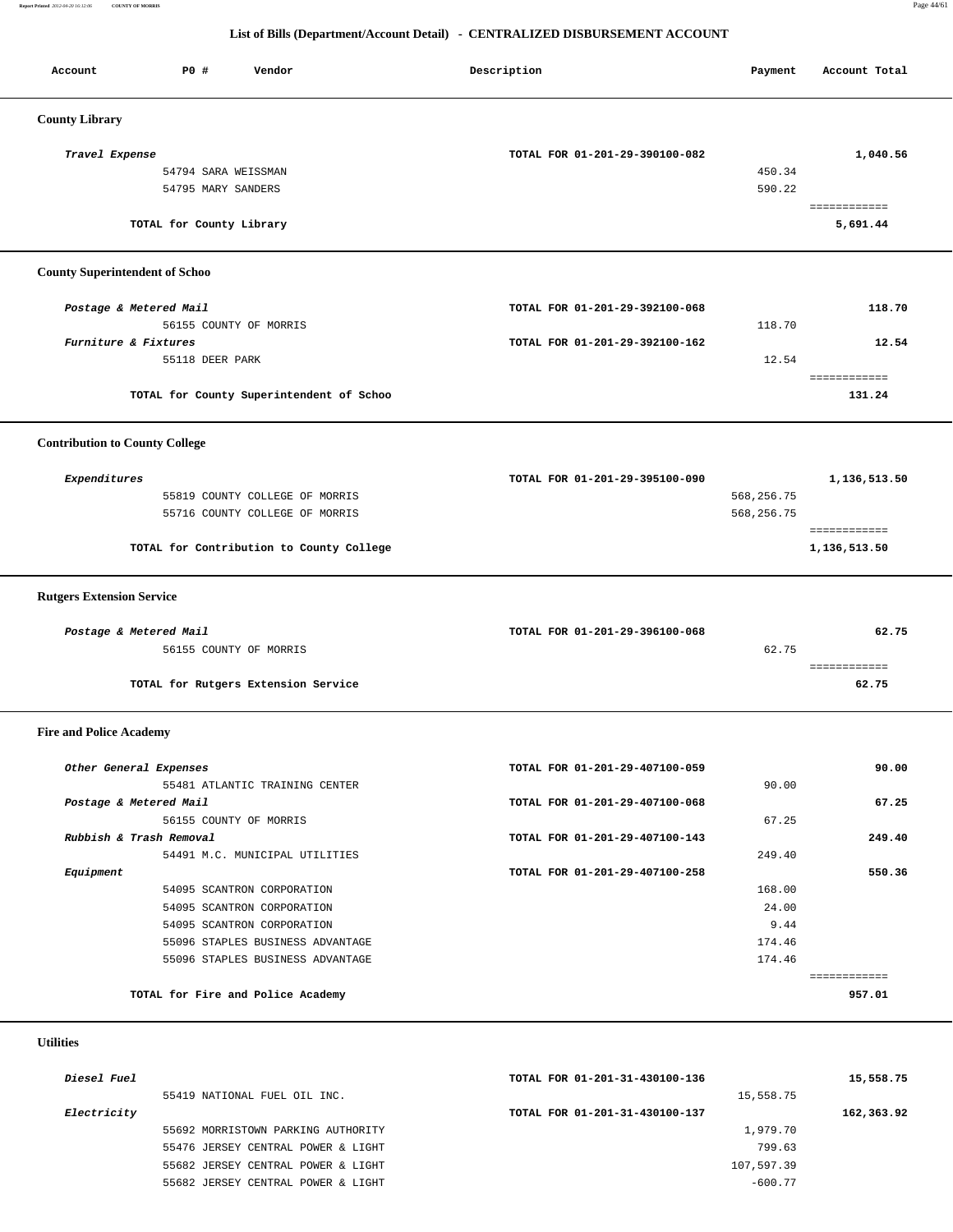**Report Printed** *2012-04-20 16:12:06* **COUNTY OF MORRIS** Page 45/61

# **List of Bills (Department/Account Detail) - CENTRALIZED DISBURSEMENT ACCOUNT**

| Account          | P0 #       | Vendor                                                         | Description                    | Payment               | Account Total |
|------------------|------------|----------------------------------------------------------------|--------------------------------|-----------------------|---------------|
| <b>Utilities</b> |            |                                                                |                                |                       |               |
|                  |            | 55682 JERSEY CENTRAL POWER & LIGHT                             |                                | $-257.20$             |               |
|                  |            | 55685 JERSEY CENTRAL POWER & LIGHT                             |                                | 46,852.92             |               |
|                  |            | 55698 JERSEY CENTRAL POWER & LIGHT                             |                                | 5,356.36              |               |
|                  |            | 55473 JERSEY CENTRAL POWER & LIGHT                             |                                | 208.12                |               |
|                  |            | 55487 BOROUGH OF BUTLER                                        |                                | 76.71                 |               |
|                  |            | 55487 BOROUGH OF BUTLER                                        |                                | 111.75                |               |
|                  |            | 55487 BOROUGH OF BUTLER                                        |                                | 144.36                |               |
|                  |            | 55486 JERSEY CENTRAL POWER & LIGHT                             |                                | 94.95                 |               |
| Gas Purchases    |            | 55886 ALLIED OIL                                               | TOTAL FOR 01-201-31-430100-140 | 71,057.47             | 71,057.47     |
| Natural Gas      |            |                                                                | TOTAL FOR 01-201-31-430100-141 |                       | 2,678.90      |
|                  |            | 55675 PSE&G CO                                                 |                                | 528.19                |               |
|                  |            | 55450 N.J. NATURAL GAS COMPANY                                 |                                | 165.53                |               |
|                  |            | 55454 N.J. NATURAL GAS COMPANY                                 |                                | 1,362.30              |               |
|                  |            | 55455 N.J. NATURAL GAS COMPANY                                 |                                | 25.98                 |               |
|                  |            | 55467 N.J. NATURAL GAS COMPANY                                 |                                | 596.90                |               |
| Sewer            |            |                                                                | TOTAL FOR 01-201-31-430100-144 |                       | 465.85        |
|                  |            | 55478 WASHINGTON TOWNSHIP M.U.A.                               |                                | 261.45                |               |
|                  |            | 55449 BOROUGH OF WHARTON                                       |                                | 186.90                |               |
|                  |            | 55448 NJ DEPARTMENT OF TREASURY                                |                                | 17.50                 |               |
| Telephone        |            |                                                                | TOTAL FOR 01-201-31-430100-146 |                       | 91,141.53     |
|                  |            | 55168 CABLEVISION                                              |                                | 595.89                |               |
|                  |            | 54089 VERIZON BUSINESS                                         |                                | 1,760.91              |               |
|                  |            | 54620 VERIZON BUSINESS<br>54619 VERIZON                        |                                | 5,619.58<br>12,707.86 |               |
|                  |            | 54637 VERIZON                                                  |                                | 4,338.45              |               |
|                  |            | 55689 VERIZON                                                  |                                | 65.05                 |               |
|                  |            | 53668 COPPER CONFERENCING                                      |                                | 5.49                  |               |
|                  | 54571 PTS  |                                                                |                                | 675.00                |               |
|                  | 54571 PTS  |                                                                |                                | 675.00                |               |
|                  | 54571 PTS  |                                                                |                                | 675.00                |               |
|                  |            | 55508 VERIZON                                                  |                                | 33.11                 |               |
|                  |            | 55552 VERIZON                                                  |                                | 65.34                 |               |
|                  |            | 55506 VERIZON                                                  |                                | 866.00                |               |
|                  | 55709 AT&T |                                                                |                                | 1,192.82              |               |
|                  |            | 55713 VERIZON                                                  |                                | 27,814.30             |               |
|                  | 55708 AT&T |                                                                |                                | 1,391.06              |               |
|                  |            | 55710 VERIZON<br>55764 VERIZON WIRELESS                        |                                | 27,946.14<br>4,714.53 |               |
| Water            |            |                                                                | TOTAL FOR 01-201-31-430100-147 |                       | 9,361.74      |
|                  |            | 55696 SOUTHEAST MORRIS COUNTY                                  |                                | 210.00                |               |
|                  |            | 55696 SOUTHEAST MORRIS COUNTY                                  |                                | 210.00                |               |
|                  |            | 55696 SOUTHEAST MORRIS COUNTY                                  |                                | 352.00                |               |
|                  |            | 55696 SOUTHEAST MORRIS COUNTY                                  |                                | 352.00                |               |
|                  |            | 55696 SOUTHEAST MORRIS COUNTY                                  |                                | 127.00                |               |
|                  |            | 55696 SOUTHEAST MORRIS COUNTY                                  |                                | 210.00                |               |
|                  |            | 55696 SOUTHEAST MORRIS COUNTY                                  |                                | 82.00                 |               |
|                  |            | 55696 SOUTHEAST MORRIS COUNTY                                  |                                | 352.00                |               |
|                  |            | 55696 SOUTHEAST MORRIS COUNTY                                  |                                | 82.00                 |               |
|                  |            | 55696 SOUTHEAST MORRIS COUNTY<br>55696 SOUTHEAST MORRIS COUNTY |                                | 352.00<br>210.00      |               |
|                  |            | 55696 SOUTHEAST MORRIS COUNTY                                  |                                | 82.00                 |               |
|                  |            | 55696 SOUTHEAST MORRIS COUNTY                                  |                                | 127.00                |               |
|                  |            | 55696 SOUTHEAST MORRIS COUNTY                                  |                                | 127.00                |               |
|                  |            | 55696 SOUTHEAST MORRIS COUNTY                                  |                                | 352.00                |               |
|                  |            | 55696 SOUTHEAST MORRIS COUNTY                                  |                                | 127.00                |               |
|                  |            | 55696 SOUTHEAST MORRIS COUNTY                                  |                                | 328.00                |               |
|                  |            | 55696 SOUTHEAST MORRIS COUNTY                                  |                                | 164.00                |               |
|                  |            | 55696 SOUTHEAST MORRIS COUNTY                                  |                                | 352.00                |               |
|                  |            | 55696 SOUTHEAST MORRIS COUNTY                                  |                                | 82.00                 |               |
|                  |            |                                                                |                                |                       |               |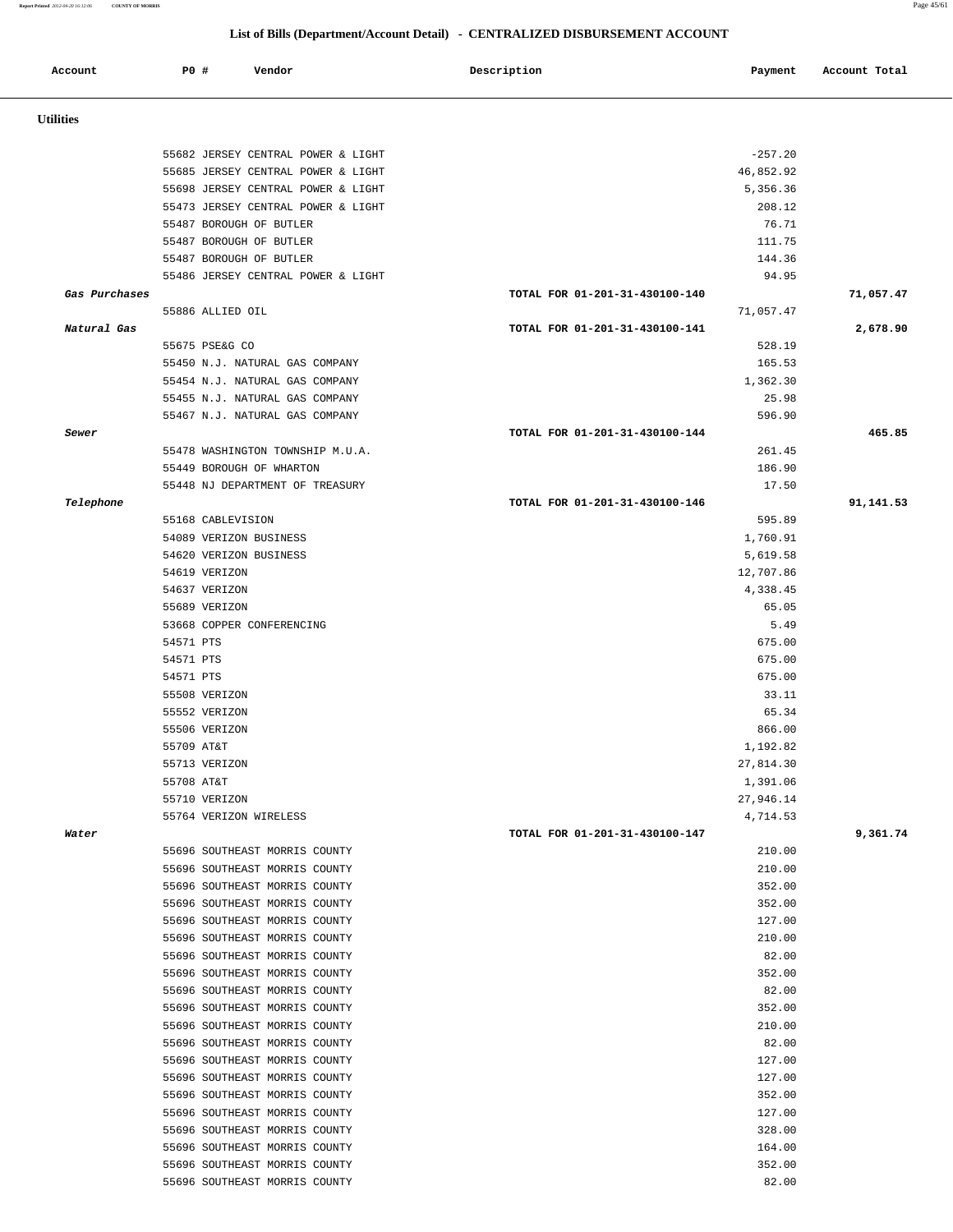**Report Printed** *2012-04-20 16:12:06* **COUNTY OF MORRIS** Page 46/61

#### **List of Bills (Department/Account Detail) - CENTRALIZED DISBURSEMENT ACCOUNT**

|                  |                     |                                  | List of Bills (Department/Account Detail) - CENTRALIZED DISBURSEMENT ACCOUNT |                          |  |
|------------------|---------------------|----------------------------------|------------------------------------------------------------------------------|--------------------------|--|
| Account          | P0 #                | Vendor                           | Description                                                                  | Account Total<br>Payment |  |
| <b>Utilities</b> |                     |                                  |                                                                              |                          |  |
|                  |                     | 55696 SOUTHEAST MORRIS COUNTY    |                                                                              | 82.00                    |  |
|                  |                     | 55696 SOUTHEAST MORRIS COUNTY    |                                                                              | 210.00                   |  |
|                  |                     | 55696 SOUTHEAST MORRIS COUNTY    |                                                                              | 352.00                   |  |
|                  |                     | 55696 SOUTHEAST MORRIS COUNTY    |                                                                              | 820.00                   |  |
|                  |                     | 55447 SOUTHEAST MORRIS COUNTY    |                                                                              | 190.90                   |  |
|                  |                     | 55447 SOUTHEAST MORRIS COUNTY    |                                                                              | 714.17                   |  |
|                  |                     | 55447 SOUTHEAST MORRIS COUNTY    |                                                                              | 298.28                   |  |
|                  |                     | 55447 SOUTHEAST MORRIS COUNTY    |                                                                              | 589.61                   |  |
|                  |                     | 55447 SOUTHEAST MORRIS COUNTY    |                                                                              | 816.01                   |  |
|                  |                     | 55447 SOUTHEAST MORRIS COUNTY    |                                                                              | 651.10                   |  |
|                  |                     | 55478 WASHINGTON TOWNSHIP M.U.A. |                                                                              | 166.24                   |  |
|                  |                     | 55674 SOUTHEAST MORRIS COUNTY    |                                                                              | 29.03                    |  |
|                  |                     | 55674 SOUTHEAST MORRIS COUNTY    |                                                                              | 32.86                    |  |
|                  |                     | 55674 SOUTHEAST MORRIS COUNTY    |                                                                              | 129.54                   |  |
|                  |                     |                                  |                                                                              | ============             |  |
|                  | TOTAL for Utilities |                                  |                                                                              | 352,628.16               |  |

 **Nutrition** 

| Other General Expenses        | TOTAL FOR 01-201-41-716100-059 | 116.00   |
|-------------------------------|--------------------------------|----------|
| 55301 ALLEN PAPER & SUPPLY CO | 116.00                         |          |
| Gas Purchases                 | TOTAL FOR 01-201-41-716100-140 | 5,283.53 |
| 55886 ALLIED OIL              | 5,283.53                       |          |
|                               |                                |          |
| TOTAL for Nutrition           |                                | 5,399.53 |
|                               |                                |          |

#### **Area Plan Grant**

| Expenditures |                                       | TOTAL FOR 01-201-41-716110-090 | 172,666.00   |
|--------------|---------------------------------------|--------------------------------|--------------|
|              | 55008 HOPE HOUSE                      | 5,008.00                       |              |
|              | 55761 LEGAL SERVICES OF NORTHWEST     | 13,669.00                      |              |
|              | 55649 NEWBRIDGE SERVICES INC          | 10,444.00                      |              |
|              | 55650 NEWBRIDGE SERVICES INC          | 34, 157.00                     |              |
|              | 55655 NEWBRIDGE SERVICES INC          | 1,745.00                       |              |
| 55651 VMC    |                                       | 6,292.00                       |              |
|              | 55652 VISITING NURSE ASSOC. OF        | 7,023.00                       |              |
|              | 55653 VISITING NURSE ASSOC. OF        | 8,024.00                       |              |
|              | 55654 VISITING NURSE ASSOC. OF        | 24,871.00                      |              |
| 55763 VMC    |                                       | 6,234.00                       |              |
|              | 55369 FAMILY SERVICE OF MORRIS COUNTY | 2,991.00                       |              |
|              | 55366 FAMILY SERVICE OF MORRIS COUNTY | 14,205.00                      |              |
|              | 55365 FAMILY SERVICE OF MORRIS COUNTY | 10,570.00                      |              |
|              | 55363 FAMILY SERVICE OF MORRIS COUNTY | 5,649.00                       |              |
|              | 55362 FAMILY SERVICE OF MORRIS COUNTY | 5,046.00                       |              |
|              | 55361 FAMILY SERVICE OF MORRIS COUNTY | 5,330.00                       |              |
|              | 55421 HOPE HOUSE                      | 2,761.00                       |              |
|              | 55420 HOPE HOUSE                      | 5,609.00                       |              |
|              | 55007 MORRIS COUNTY SHERIFF'S OFFICE  | 3,038.00                       |              |
|              |                                       |                                | ============ |
|              | TOTAL for Area Plan Grant             |                                | 172,666.00   |
|              |                                       |                                |              |

| ALPN Peer Grouping                | TOTAL FOR 01-201-41-759000-063 | 140,888.00 |
|-----------------------------------|--------------------------------|------------|
| 55782 ARC MORRIS CTY CHAPTER NJ   | 4,574.00                       |            |
| 55781 LEGAL SERVICES OF NORTHWEST | 13,860.00                      |            |
| 55645 VISITING NURSE ASSOC. OF    | 12,996.00                      |            |
|                                   |                                |            |